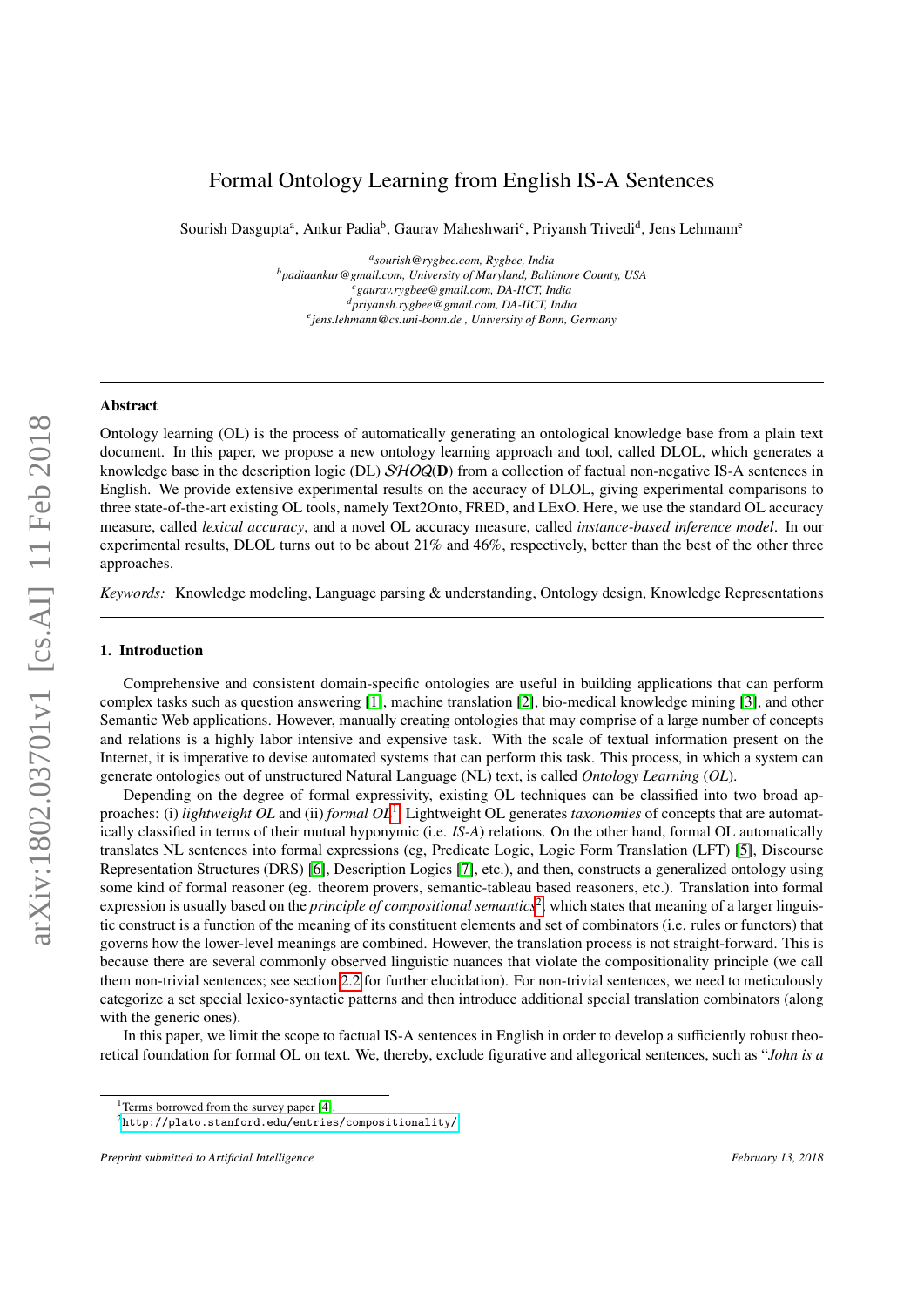*hard nut*". We show that OL on factual IS-A sentences is non-trivial in nature. Some of the linguistic non-trivialities that are commonly observed are: (i) lexical variations of quantifiers and "*is a*" lexemes, (ii) lexico-syntactic variations of IS-A patterns such as some of the Hearst patterns [\[8\]](#page-28-7), (iii) tense variations of "*is a*" lexemes such as "*was*", "*had become*", (iv) modal variations of "*is a*" lexemes such as "*may be*", "*could be*", and (v) comparative and superlative constructs of IS-A sentences. We demonstrate that OL on IS-A sentences provides the axiomatic foundation for formally representing factual non IS-A sentences<sup>[3](#page-1-0)</sup> as well, and therefore requires special study. To support this argument, we created a community IS-A test dataset and ran contemporary state-of-the-art general-purpose OL tools, but with unsatisfactory results with respect to standard accuracy measures. We propose a novel Description Logic (DL) [\[7\]](#page-28-5) based OL framework, called *DLOL*, that automatically translates NL sentences into DL expressions, thereby generating both definitional and axiomatic ontology in  $\text{OWL}^4$  $\text{OWL}^4$  format.

DLOL has a two-phase pipeline. In the first phase, it uses an intermediate canonical representation form, called *Normalized Sentence Structure* (*NSS*). One of the primary objectives of NSS is to normalize English sentences, having syntactic and lexical variations, into canonical NSS instances. In the second phase, a *DL Translation* (*DLT*) algorithm converts NSS instances into their equivalent DL expressions, by mapping linguistic constructs into generic DL rules and axioms. Normalization using NSS helps the DLT algorithm to be less sensitive to structural variations, thereby increasing the accuracy of DL representation. The core contributions of this paper are as follows:

- We show that for most factual IS-A type sentences the DL fragment  $\mathcal{SHOQ}(D)$  is a sufficient representation language.
- A novel paraphrase resilient sentence normalization structure (and a corresponding template-fitting algorithm), called NSS, is proposed. It is less sensitive to lexico-structural variations and also supports complex sentences thus serving as a robust intermediary formal sentence representation.
- An NSS instance to DL expression translation algorithm, called DLT, is proposed.
- An evaluation of DLOL in terms of: (i) syntactic robustness of NSS using WCL v1.1 (wiki\_good.txt) test corpus [\[9\]](#page-28-8) and domain specific ontologies from YAHOO! BOSS by [\[10\]](#page-28-9), and (ii) semantic accuracy of DLT algorithm on the community released dataset and using gold-standard engineered ontology built on same WCL v1.1 corpus. We compared DLOL with three state-of-the-art existing OL tools, namely Text2Onto (lightweight OL) [\[11\]](#page-28-10), FRED (formal OL) [\[12,](#page-28-11) [13\]](#page-28-12), and LExO (formal OL) [\[14\]](#page-29-0), using a standard OL evaluation measure, called Lexical Accuracy (LA) [\[15\]](#page-29-1). We also introduce a novel benchmark measure, called *Instance-based Inference Measure* (*IIM*). We observed that DLOL had an average recall improvement of about 21% and 46% (in terms of LA and IIM, respectively), when compared to the next best performing tool.

The rest of this paper is organized as follows: (2) *Preliminaries*, where we introduce basic concepts about IS-A sentences and the DL SHOQ(D), (3) *Problem Statement*, where we provide the motivation for formal OL and define it, (4) *Approach Overview*, where we outline the motivation and architectural pipeline of DLOL, (5) *NL Sentence to NSS Instance*, where we provide formal specification of NSS, (6) *NSS Instance to DL Translation*, where selected base translation rules along with an overview of the translation algorithm is provided, (7) *Evaluation*, where we provide detailed analysis of experimental results of DLOL in comparison with existing OL tools on standard and proposed community datasets (8) *Related Works* on OL approaches/tools and various OL submodules.

# <span id="page-1-2"></span>2. Preliminaries

In this section, we introduce foundational concepts that will help to get better clarity of the problem statement and the approach sections to follow. We divide this section into three subparts. We first give a brief background on ontologies. Then, in subsequent section, we motivate the need of categorizing IS-A sentences. In the final section we give the formalism of  $\mathcal{SHOQ}(\mathbf{D})$ .

<span id="page-1-0"></span><sup>3</sup>An example of factual non-ISA sentence is: "*The sun rises in the east.*"

<span id="page-1-1"></span><sup>4</sup><https://www.w3.org/TR/owl-features/>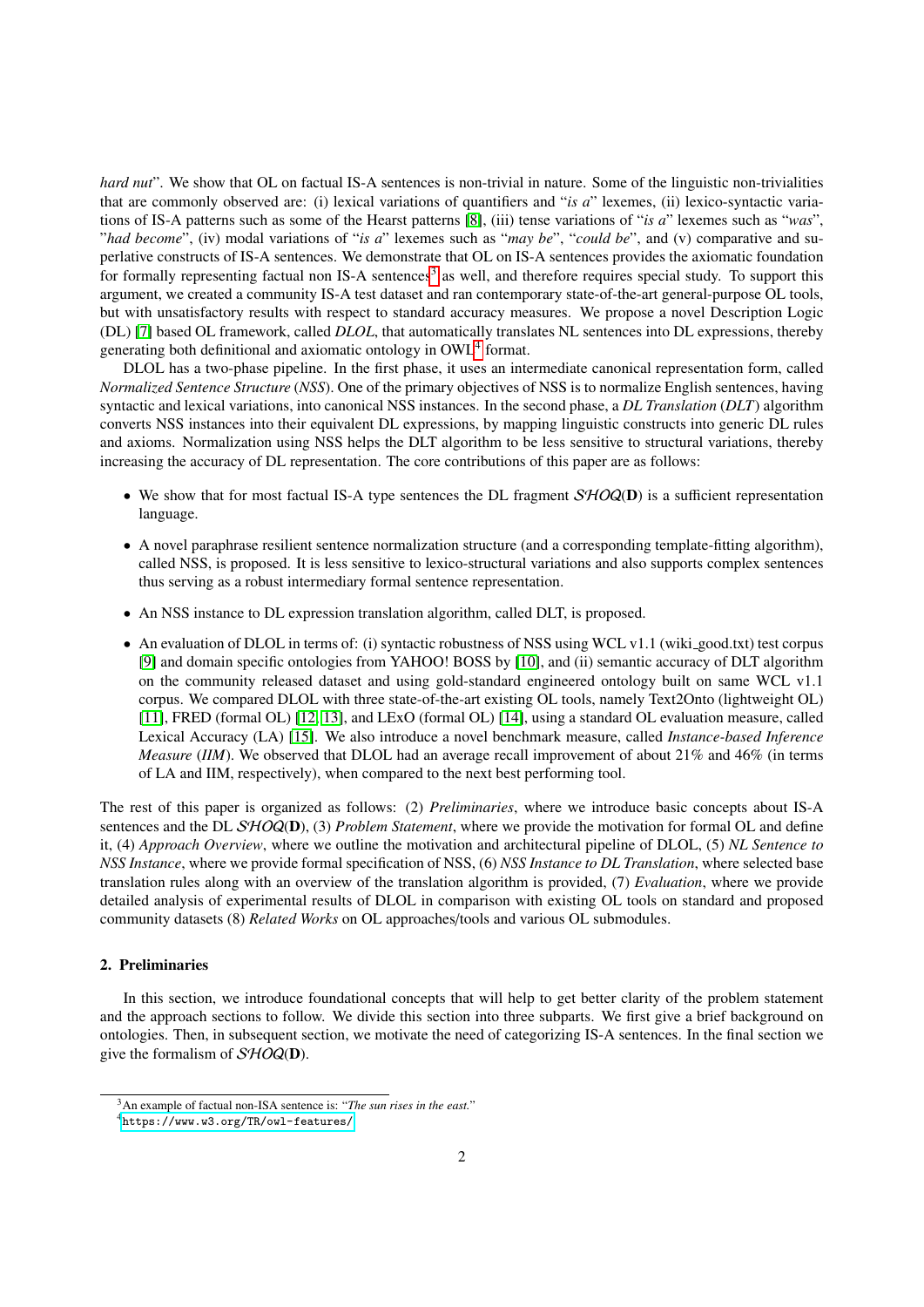#### *2.1. Formal Knowledge Base*

In this section we give background formalisms, according to [\[14\]](#page-29-0), required to fully understand the problem statement.

**Definition 1.** *Ontology: An ontology is a structure*  $O := (C \leq_C R, \sigma_R \leq_R, \mathcal{A}, \sigma_A, \mathcal{D})$  *consisting of:* 

- *four disjoint sets C*, *<sup>R</sup>*, <sup>A</sup>, <sup>D</sup> *whose elements are called concept identifiers, relation identifiers, attribute identifiers and datatypes, respectively.*
- *a semi-upper lattice*  $\leq_C$  *on C, with top element root<sub>C</sub>, called <i>concept hierarchy or taxonomy*.
- *a function*  $\sigma_R : R \mapsto C^+$  *called relation signature*; it captures the *domain* and *range* of a relation as a tuple.
- *a partial order*  $\leq_R$  *on R, called relation hierarchy, where*  $r_1 \leq r_2 \implies |\sigma_R(r_1)| = |\sigma_R(r_2)|$  *and*  $\pi_i(\sigma_R(r_1)) \leq_C$  $\pi_i(\sigma_R(r_2))$  *for each*  $1 \leq i \leq \sigma_R(r_1)$ *; where*  $\pi_i(t)$  *is the i-th component of tuple t.*
- *a function*  $\sigma_A : \mathcal{A} \mapsto C \times D$  *called attribute signature*
- *a set* D *of datatypes such as strings, integers, etc.*

**Definition 2.** *Knowledge Base*: A knowledge base (KB) for an ontology  $O := (C, \leq_C, R, \sigma_R, \leq_R, \mathcal{A}, \sigma_A, \mathcal{D})$  is a *structure:*  $KB := (I, l_C, l_R, l_A)$  *consisting of:* 

- *a set I whose elements are called instance identifiers (or intances, or objects)*
- *a function*  $l_C : C \mapsto 2^I$  *called concept instantiation.*
- a function  $l_R : R \mapsto 2^{l^+}$  with  $l_R(r) \subseteq \Pi_{1 \le i \le |\sigma(r)|} l_C(\pi_i(\sigma(r)))$ , for all  $r \in R$ . The function  $l_R$  is called **relation**<br>instantiation, and *instantiation, and*
- *a function*  $I_A$  :  $\mathcal{A} \to I \times \bigcup_{d \in \mathcal{D}} [d]$  *with*  $l_A(a) \subseteq l_C(\pi_1(\sigma(a))) \times [[\pi_2(\sigma(a))]]$ *, where*  $[[d]]$  *are the values of datatype*  $d \in \mathcal{D}$ . The function *l, is called* **attribute instantiation** *datatype*  $d \in \mathcal{D}$ *. The function*  $l_A$  *is called attribute instantiation.*

**Definition 3.** Extensions of Knowledge Base: Let  $KB := (I, I_C, I_R, I_A)$  be a knowledge base for an ontology  $O :=$  $(C, \leq_C, R, \sigma_R, \leq_R, \mathcal{A}, \sigma_A, \mathcal{D})$ .

- 1. *The extension*  $\llbracket c \rrbracket_{KB} \subseteq I$  *of a concept*  $c \in C$  *is recursively defined by the following rules:* 
	- $\llbracket c \rrbracket_{\mathit{FR}} \leftarrow l_C(c)$
	- $[[c]]_{KB} \leftarrow [[c]]_{KB} \cup [[c']]_{KB}$ *for*  $c' <_C c$ .
	- *instantiations of axion schemata in S (if* O *is an ontology with* L*-axioms),*
	- *other general axioms contained in the logical theory.*
- 2. The extension  $[\![r]\!]_{KB} \subseteq I^+$  of a relation  $r \in R$  is recursively defined in similar way as in  $\underline{I}$ .
- 3. The extension  $[\![a]\!]_{KB} \subseteq I \times [\![\mathcal{D}]\!]$  of an attribute  $a \in \mathcal{A}$  is recursively defined in similar way as in 1.

**Definition 4. Intension of Knowledge Base**: A structure  $\Im := (\mathcal{L}, i_C, i_R, i_A)$  is called an *intension* of an ontology  $O := (C, \leq_C, R, \sigma_R, \leq_R, \mathcal{A}, \sigma_A, \mathcal{D})$  *and consists of:* 

- *a language* L*<sup>I</sup> capturing intensions of conepts, relations, and attributes, respectively.*
- *three mappings i<sub>C</sub>*, *i<sub>R</sub>*, *i<sub>A</sub> with i<sub>C</sub>* :  $C \mapsto \mathcal{L}_I$ *, i<sub>R</sub>* :  $R \mapsto \mathcal{L}_I$ *, and i<sub>A</sub>* :  $\mathcal{A} \mapsto \mathcal{L}_I$

Here, intension of a language refers to the formal semantics of interpreting any concept/relation/attribute definition *or axiom (one of which is model-theory).*

Definition 5. *Generalized Terminology: A set of axioms* T *is a generalized terminology if the left-hand side of each axiom is an atomic concept and for every atomic concept there is at most one axiom where it occurs on the left-hand side.*

**Definition 6. Regular Terminology**: A regular terminology is a set of definitions  $\bar{\mathcal{T}}$ .

It is important to note that a generalized terminology can be converted to a regular terminology, and vice-versa (using a classification reasoner).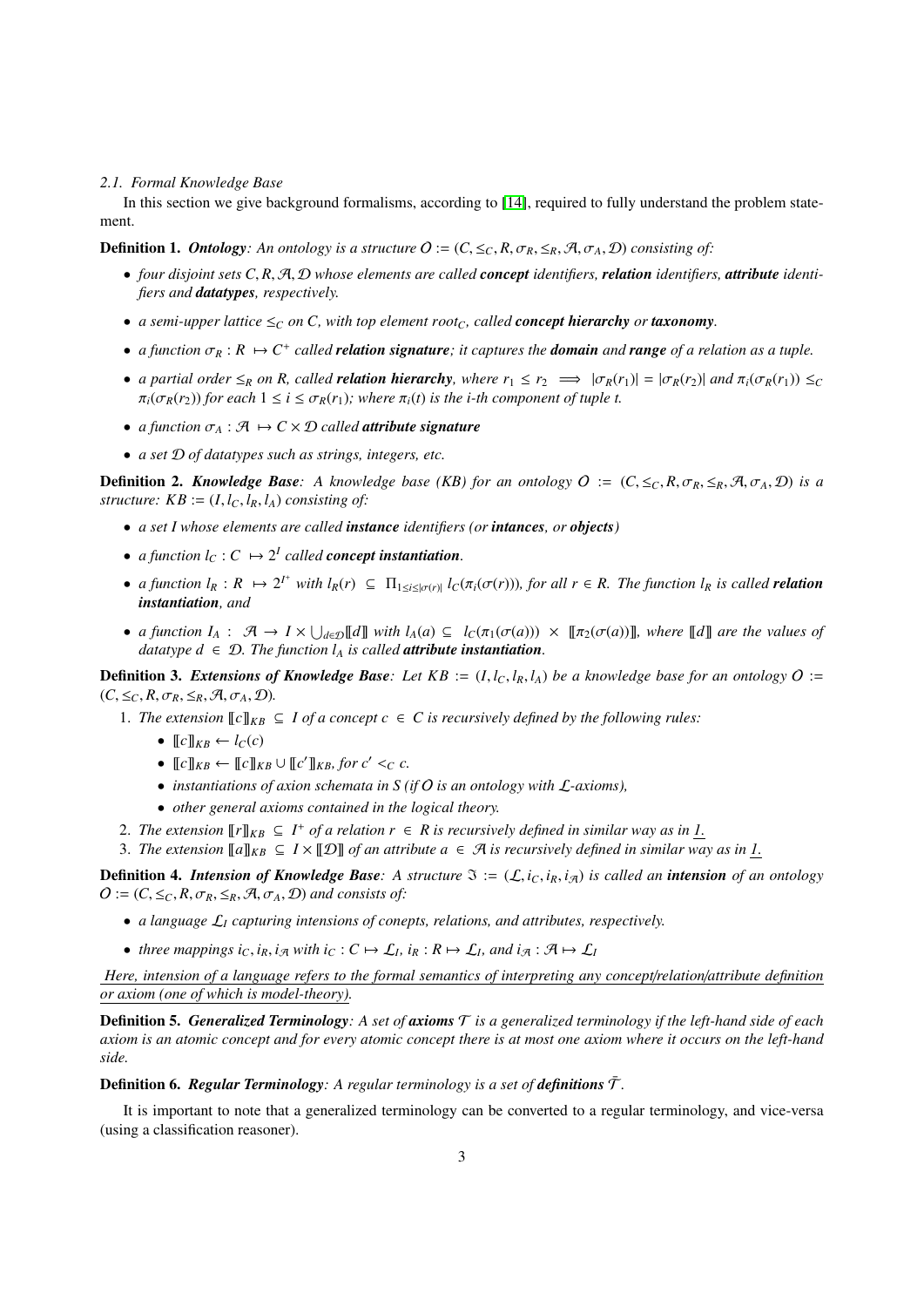#### <span id="page-3-0"></span>*2.2. IS-A Sentences and Types*

We now formalize our notion of IS-A sentences in English as follows:

Definition 7. *IS-A Sentence: If the predicate connective between subject*/*s and object*/*s of a sentence is either synonymous or similar to the phrase 'is a kind of' then the sentence is called an IS-A sentence.*

For instance, "*John seems to be a financially sound person*" is an IS-A sentence. Here, the predicate connective "*seems to be*", between the subject "*John*" and the object "*a financially sound person*", is semantically similar to '*is a kind of*'. We classify IS-A sentences in English into *trivial* and *non-trivial* sentences as follows:

Definition 8. *Trivial IS-A Sentence: An IS-A sentence is trivial if its formal semantic construction, using the principle of compositionality, is the correct and complete representation of the actual linguistic reading of the sentence.*

If a formal representation is correct then it should not add any additional semantics to the corresponding original natural language form. If a formal representation is complete then it should be able to capture every aspect of the linguistic semantics of the original natural language form. An example of a trivial IS-A sentence is "*John is a financially stable person*", which can be correctly and completely represented as a formal expression (say, First-Order Logic), stating that "*John*" is an instance of the class<sup>[5](#page-3-1)</sup> "financially stable person".

Definition 9. *Non-Trivial IS-A Sentence: An IS-A sentence is non-trivial if it has innate linguistic nuances that cannot be correctly or completely represented by conventional formal semantic construction, and thus, requires additional language-specific semantic construction-rules integration and modification.*

An example of a non-trivial IS-A sentence is "*John seems to be a financially sound person*". Here, the relation "*seems to be*" is a particular variation of "*is a kind of* ", implying that there is a possibility, although low, that *John* may not be financially stable. We have identified 15 and 56 uniquely different cases of trivial and non-trivial IS-A sentences, respectively<sup>[6](#page-3-2)</sup>. Many IS-A sentences can structurally be quite complicated with more than one object and/or subject. This motivates a further classification of IS-A sentences into simple, complex, and compound IS-A sentences as follows:

Definition 10. *Simple IS-A Sentence: An IS-A sentence is simple if it has only one subject, one object, and disallows clausal restrictions on both the subject and the object.*

An example simple sentence is: "*John is a financially sound person*".

Definition 11. *Complex IS-A Sentence: An IS-A sentence is complex if it has clausal restrictions, having IS-A structure, on the single subject or the single object*[7](#page-3-3) *.*

An example of a complex IS-A type sentence is "*John, who is quite clever, is a financially sound person*", where "*who is ...*" is of type IS-A.

Definition 12. *Compound IS-A Sentence: An IS-A sentence is compound if it has conjunctive or disjunctive list of subjects and*/*or objects.*

A compound IS-A sentence can many times be simplified into either a set of simple IS-A type sentences, or that of complex sentences, or both. An example compound sentence is: "*John and Joe are financially sound.*"

<span id="page-3-1"></span><sup>5</sup>Class, in ontology parlance, is also called '*concept*'.

<span id="page-3-2"></span><sup>6</sup>See <https://drive.google.com/open?id=0BxZBpceSOYIRZlFBYkdQWURhbms>

<span id="page-3-3"></span><sup>7</sup> IS-A clauses are of the types "*that is ...*", "*which is ...*", "*being ...*", "*as ...*", etc.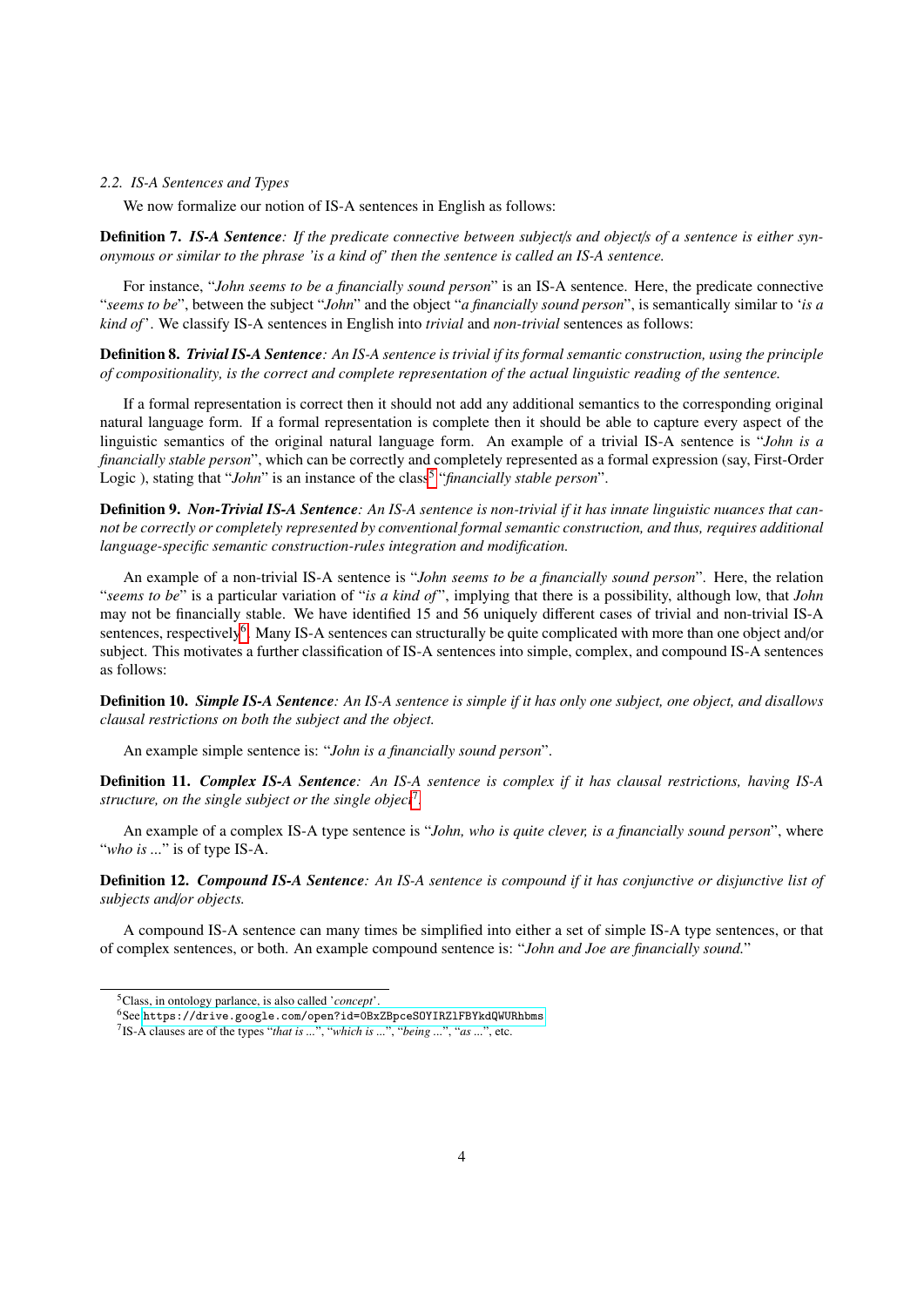#### *2.3.* SHOQ(D)*: Formal Representation Language for Factual IS-A English Sentences*

We observed that most factual IS-A type sentences can be expressed using the DL fragment  $\mathcal{SHOQ}(D)$  [\[16\]](#page-29-2) where  $S = \mathcal{A} \mathcal{L} C_{\mathcal{R}^+}.$ 

- $[\mathcal{R}^+]$ ] Transitive Role − used only for the relation *includes*. An example of such usage is in the hypernymic IS-A sentence: "*Animals include marsupials and echidnae. Marsupials include kangaroos.*"
- [U] Union − used only for some rare cases of entity phrase disjunction. An example of such sentence is: "*School can be either a fun place or a boredom.*" [8](#page-0-2)
- [C] Complement will not be used in positive IS-A type sentences.
- [O] Nominal will only be used during some cases of unrecognized named entity. An example sentence of usage is: "*Priyansh is a hard-working student.*", where *Priyansh* is not recognized by any standard NER tool as a *person*. Hence, *Priyansh* has to be treated as a nominal.
- [H] Role Hierarchy − will only be used in association with entity conjunction together with the relation *includes*. Details about of the case and justification of its usage is given in section [6.1.2.](#page-14-0)
- [Q] Full Number Restriction − will only be used during representing sentences having numeral subject entity quantifiers. An example usage case is: "*At least three candidates are qualified.*"

The choice of DL over other semantic representation theories has several reasons: (i) DL is a decidable fragment of First-Order Logic [\[7\]](#page-28-5), (ii) DL representation is compact, as compared to representations such as DRS [\[6\]](#page-28-4) and LFT [\[5\]](#page-28-3) making it comparatively easy to parse, (iii) highly optimized semantic-tableau based reasoners are available, (iv) DL representation can be easily converted into the W3C recommended OWL format for web ontology<sup>[9](#page-4-0)</sup>. Also, since DL is a variable-free representation, certain linguistic issues, such as resolving "*donkey sentences*" [10](#page-4-1), becomes much easier. Expressions in DL can represent two types of sentences: (i) general facts such as "*Some person are students*" (technically called *T-Box definitions*/*inclusion axioms*), and (ii) specific ground facts such as "*John is a student*" (technically called *A-Box assertions*). Every A-Box assertion must have a corresponding T-Box induction for maintaining ontology consistency. We briefly recall the description logic (DL)  $\mathcal{SHOQ}(D)$ , which turns out to suit very well our approach to OL.

**Syntax:** We assume a set **D** of *concrete datatypes*. Each datatype  $d \in D$  has a domain dom(*d*). We use dom(**D**) to denote the set of all (data) values, which is the union of the domains dom(*d*) of all datatypes  $d \in D$ . Let C,  $\mathbf{R}_A$ ,  $\mathbf{R}_D$ , and I be nonempty finite disjoint sets of atomic concepts, abstract roles, concrete roles, and individuals, respectively. *Concepts* are inductively defined as follows:

- Every atomic concept from C is a concept.
- If  $o$  is an individual from **I**, then  $\{o\}$  is a concept.
- If *C* and *D* are concepts, then so are  $(C \sqcap D)$ ,  $(C \sqcup D)$ , and  $\neg C$  (called conjunction, disjunction, and negation, respectively).
- If *C* is a concept,  $R \in \mathbb{R}_A$ , and *n* is a nonnegative integer, then  $\exists R.C$ ,  $\forall R.C$ ,  $\geq nR.C$ , and  $\leq nR.C$  are concepts (existential, value, atleast, and atmost restriction, respectively).
- If  $T \in \mathbf{R}_D$ , and *d* is a concrete datatype from **D**, then  $\exists T.d$  and  $\forall T.d$  are concepts (datatype existential and value restriction, respectively).
- We write  $\top$  (resp.,  $\bot$ ) to abbreviate  $C \sqcup \neg C$  (resp.,  $C \sqcap \neg C$ ), and we eliminate parentheses as usual.

 ${}^8$ It is, however, to be noted that in most cases of English sentences disjunction, in the form of the lexicon  $or$ , denotes conjunction. As an example, the sentence "*Students, such as John or Mary, are intelligent.*" has the same meaning as "*Students, such as John and Mary, are intelligent.*" <sup>9</sup>OWL DL is equivalent to  $\mathcal{SHOIN}(\mathcal{D})$  while OWL 2 is equivalent  $\mathcal{SROIQ}(\mathcal{D})$ 

<span id="page-4-1"></span><span id="page-4-0"></span><sup>&</sup>lt;sup>10</sup>A *donkey sentence* contains a special kind of linguistic *anaphora* that is bound in semantics but not in syntax. This leads to inadequate representation of such sentences in FOPL and requires more elaborate techniques such as DRS. An example sentence is: "*Every farmer, who owns a donkey, beats it.*", where a montague-style semantic construction can lead to two readings: (i) each donkey owning farmer beats his donkey/s, and (ii) every donkey is beaten by each donkey owning farmer.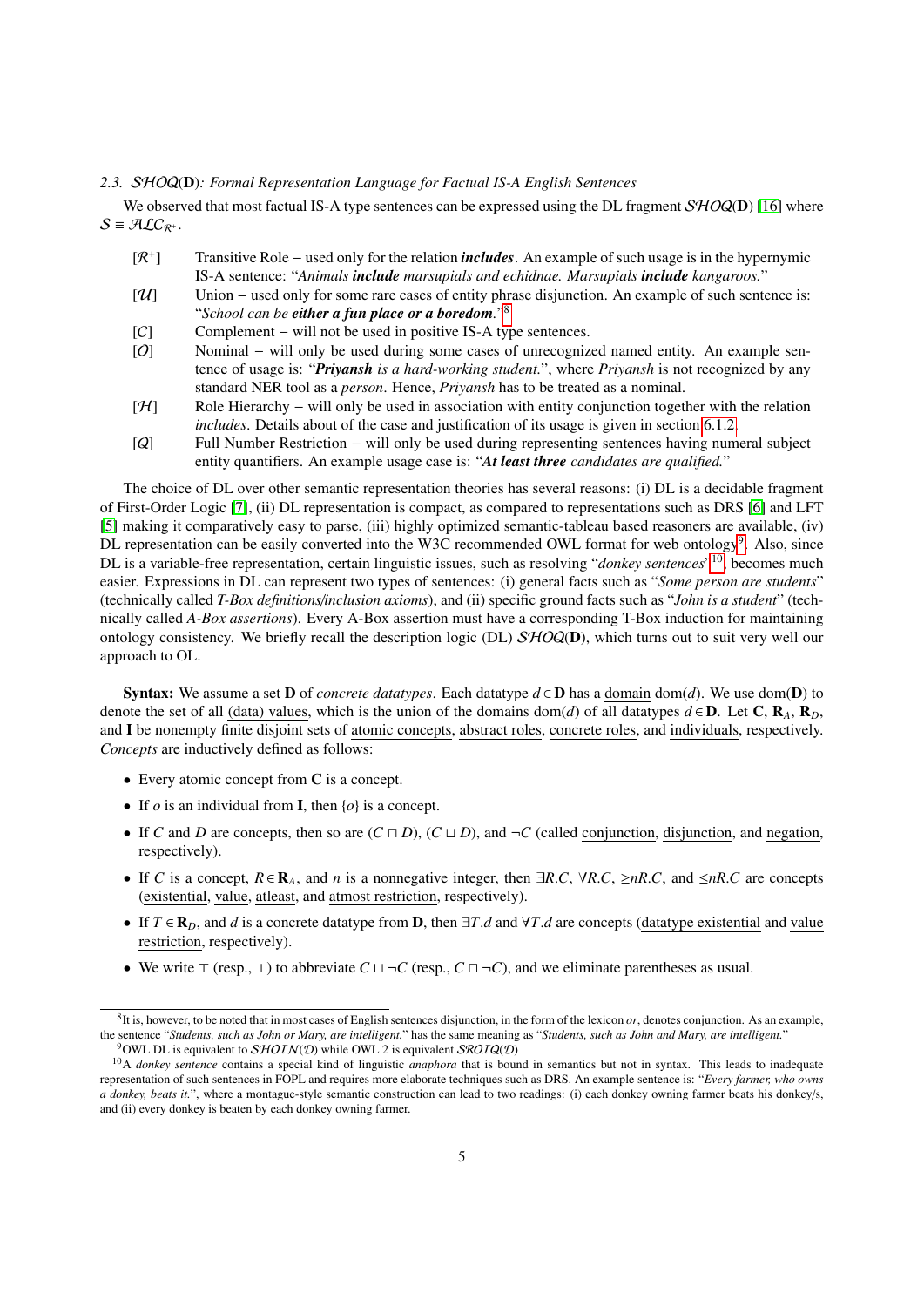A concept inclusion axiom is an expression  $C \subseteq D$ , where C and D are concepts. A role inclusion axiom is an expression of the kind  $R \subseteq S$ , where either  $R, S \in \mathbf{R}_A$  or  $R, S \in \mathbf{R}_D$ . A transitivity axiom has the form Trans(*R*), where  $R \in \mathbf{R}_A$ . A concept membership axiom is of the form  $C(o)$ , where C is a concept, and o is an individual. An abstract role membership axiom is of the form  $R(o_1, o_2)$ , where *R* is an abstract role, and  $o_1$  and  $o_2$  are individuals. A concrete role membership axiom is of the form  $T(\rho, v)$ , where T is a concrete role,  $\rho$  is an individual, and  $v$  is a value. A terminological axiom is either a concept inclusion axiom, a role inclusion axiom, or a transitivity axiom. An assertional axiom is either a concept membership axiom, an abstract role membership axiom, or a concrete role membership axiom. A TBox  $\mathcal T$  is a finite set of terminological axioms. An ABox  $\mathcal A$  is a finite set of assertional axioms. A knowledge base (or ontology)  $KB = (\mathcal{T}, \mathcal{A})$  consists of a TBox  $\mathcal{T}$  and an ABox  $\mathcal{A}$ .

**Semantics:** An interpretation  $I = (\Delta, I)$  relative to **D** consists of a nonempty (abstract) domain  $\Delta$  and a mapping *I* that assigns to each atomic concept from C a subset of ∆, to each *o* ∈ I an element of ∆, to each abstract role from R*<sup>A</sup>* a subset of  $\Delta \times \Delta$ , and to each concrete role from  $\mathbf{R}_D$  a subset of  $\Delta \times \text{dom}(\mathbf{D})$ . The interpretation *I* is extended by induction to all concepts as follows (where #*S* denotes the cardinality of a set *S* ):

- $I(C \sqcap D) = I(C) \cap I(D), I(C \sqcup D) = I(C) \cup I(D),$  and  $I(\neg C) = \triangle \setminus I(C)$ ,
- *<sup>I</sup>*(∃*R*.*C*) <sup>=</sup> {*<sup>x</sup>* <sup>∈</sup> <sup>∆</sup> | ∃*<sup>y</sup>* : (*x*, *<sup>y</sup>*) <sup>∈</sup> *<sup>I</sup>*(*R*) <sup>∧</sup> *<sup>y</sup>* <sup>∈</sup> *<sup>I</sup>*(*C*)},
- $I(\forall R.C) = \{x \in \Delta \mid \forall y : (x, y) \in I(R) \rightarrow y \in I(C)\},\$
- *<sup>I</sup>*(≥*nR*.*C*) <sup>=</sup> {*<sup>x</sup>* <sup>∈</sup> <sup>∆</sup>|#({*<sup>y</sup>* <sup>|</sup> (*x*, *<sup>y</sup>*) <sup>∈</sup> *<sup>I</sup>*(*R*)} ∩ *<sup>I</sup>*(*C*)) <sup>≥</sup> *<sup>n</sup>*},
- *<sup>I</sup>*(≤*nR*.*C*) <sup>=</sup> {*<sup>x</sup>* <sup>∈</sup> <sup>∆</sup>|#({*<sup>y</sup>* <sup>|</sup> (*x*, *<sup>y</sup>*) <sup>∈</sup> *<sup>I</sup>*(*R*)} ∩ *<sup>I</sup>*(*C*)) <sup>≤</sup> *<sup>n</sup>*},
- *<sup>I</sup>*(∃*T*.*d*) <sup>=</sup> {*<sup>x</sup>* <sup>∈</sup> <sup>∆</sup> | ∃*<sup>y</sup>* : (*x*, *<sup>y</sup>*) <sup>∈</sup> *<sup>I</sup>*(*T*) <sup>∧</sup> *<sup>y</sup>* <sup>∈</sup> dom(*d*)},
- $I(\forall T.d) = \{x \in \Delta \mid \forall y : (x, y) \in I(T) \rightarrow y \in \text{dom}(d)\}.$

The satisfaction of an axiom *F* in *I*, denoted  $I \models F$ , is defined by: (i)  $I \models C \sqsubseteq D$  iff  $I(C) \subseteq I(D)$ , (ii)  $I \models R \sqsubseteq S$ iff  $I(R) \subseteq I(S)$ , (iii)  $I \models$  Trans(R) iff  $I(R)$  is transitive, (iv)  $I \models C(o)$  iff  $I(o) \in I(C)$ , (v)  $I \models R(o_1, o_2)$  iff  $(I(o_1)$ , *I*(*o*<sub>2</sub>)) ∈ *I*(*R*), and (vi)  $I$   $\models$  *T*(*o*, *v*) iff (*I*(*o*), *v*) ∈ *I*(*T*). The interpretation *I* satisfies the axiom *F*, or *I* is a model of *F*, iff  $I \models F$ . It satisfies a knowledge base  $KB = (\mathcal{T}, \mathcal{A})$ , or *I* is a model of *KB*, denoted  $I \models KB$ , iff  $I \models F$  for all  $F \in \mathcal{T} \cup \mathcal{A}$ . We say *KB* is satisfiable iff *KB* has a model. An axiom *F* is a logical consequence of *KB*, denoted  $KB \models F$ , iff every model of *KB* is also a model of *F*.

# 3. Problem Statement

#### *3.1. Significance*

One of the key milestones of modern AI is to build intelligent applications that mimic human-like understanding of textual (i.e. natural language) data. Many contemporary software systems benefit from ontology learning on texts. To cite a few, Google  $^{11}$  $^{11}$  $^{11}$ , Microsoft  $^{12}$  $^{12}$  $^{12}$ , and Apple  $^{13}$  $^{13}$  $^{13}$  have their in-house question answering systems and digital assistants. Their ability to answer varied and extensive questions, in a large way, depends on the availability of comprehensive machine-readable knowledge. In most scenarios this knowledge is represented as generic conceptual networks [\[17,](#page-29-3) [18\]](#page-29-4), lexical taxonomies [\[19\]](#page-29-5), and domain-specific ontologies [\[20,](#page-29-6) [21\]](#page-29-7). As mentioned in the introduction, ontology engineering is difficult and labor intensive. Furthermore, ontologies shared among different applications, organizations, and individuals, need to agree on common design choices to maintain meaningful and consistent generalization. Hence an ideal solution would be a scalable high performance and accurate OL framework.

<span id="page-5-0"></span><sup>11</sup><http://ok-google.io/>

<span id="page-5-1"></span><sup>12</sup><http://www.windowscentral.com/cortana>

<span id="page-5-2"></span><sup>13</sup><http://www.apple.com/in/ios/siri/>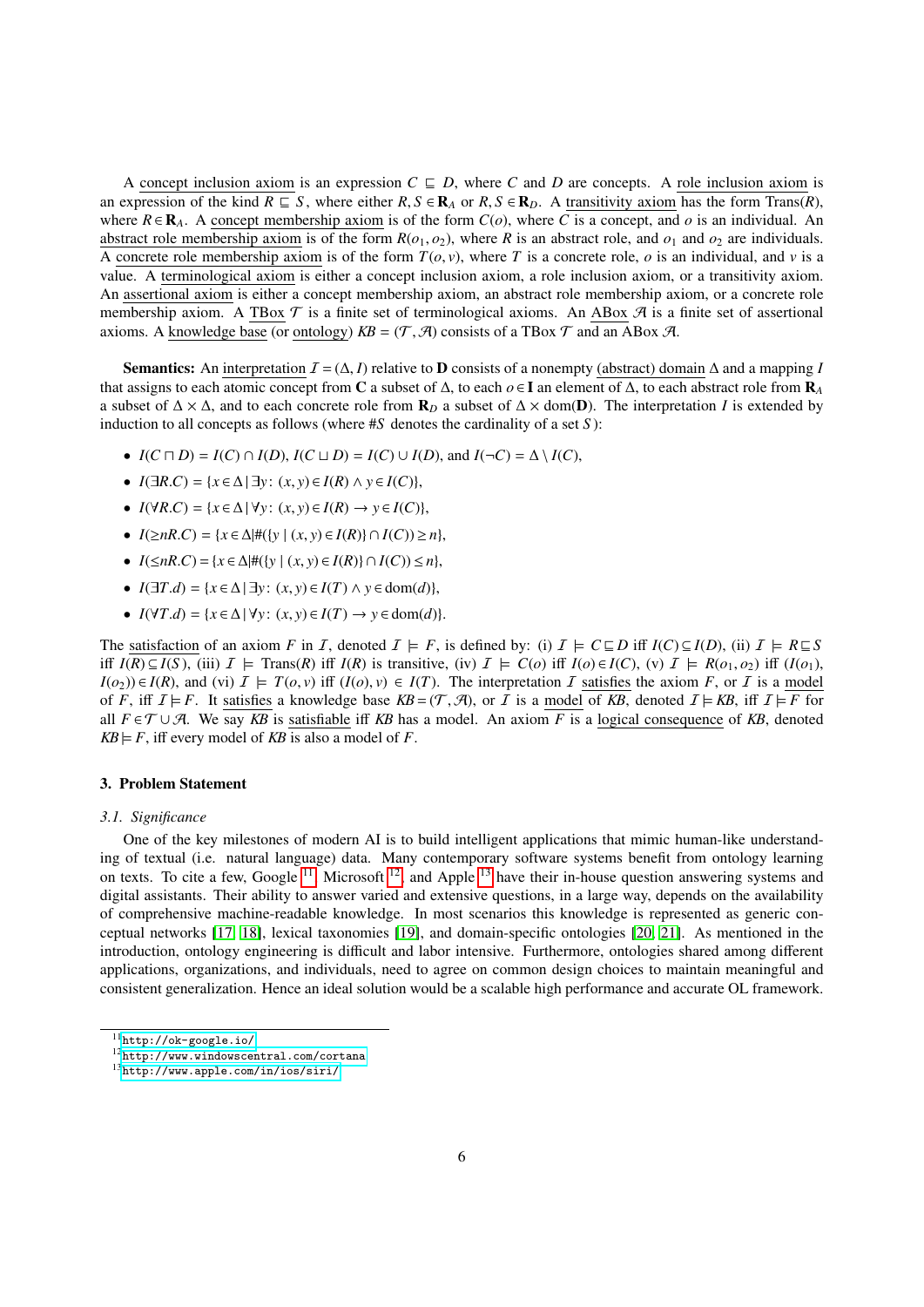## *3.2. Formal OL on Text: Motivation* & *Definition*

We first define the problem of formal OL in the context of IS-A sentences in English as follows:

Definition 13. *Formal OL on Text: Given a corpus (of IS-A sentences, as per the scope of this paper) in English, formal OL is the process of automatically generating a consistent ontology that represents the corpus, as a knowledge base, comprising of its intension (as generalized and regular terminology) and its extension, in some chosen target formal language.*

The motivation to model the problem as formal OL, as opposed to lightweight OL, can be summed up by the following rationale:

- 1. Formal ontologies (i.e. regular and generalized terminologies) have an intentional knowledge base (also called *T-Box*), which can be used for abstract reasoning on entities and relations, classification based on relations between entities, as well as detecting contradiction and inconsistencies between them.
- 2. At the same time, the existence of extensional knowledge base (also called *A-Box*) enables retrieval of implicit abstractions of facts (also called *assertions*), and their classification.

Formal OL on IS-A sentences is quite challenging from a linguistic analysis point of view. The non-triviality of IS-A sentences is discussed in depth in [\[22,](#page-29-8) [23\]](#page-29-9). This is evident from the number of different types of factual IS-A sentences<sup>[14](#page-6-0)</sup>. Moreover, we believe that a system which aims at performing micro-reading on text to perform deep semantic analysis of sentences [\[24\]](#page-29-10) will benefit as IS-A sentences form basic building block for more semantically rich sentences.

## 4. Approach Overview

## <span id="page-6-2"></span>*4.1. Motivation*

Natural Language (NL) sentences can be linguistically modeled as *triples*, comprising of *subject* (termed *S*), *relation* (termed *R* or *V*), and *object* (termed  $O$ <sup>[15](#page-6-1)</sup>. The subject is a noun phrase while the relation together with the object forms a verb phrase (which itself can be broken recursively into a verb phrase representing the relation and noun phrase representing the object). In Description Logics (DL) representation of NL sentences, the subject of a sentence can be modeled as *derived concept*, which is "*defined*" (in the definitorial sense) or "*related*" (in the axiomatic sense) in terms of its relations (i.e. *roles*) and their associations with objects (i.e. *filler concepts*). Therefore, identification of "*subject-object dependency*" in a given sentence is pivotal in extracting these triples. As an example, in the sentence "*John, who is a student, is also a musician*", both the objects *student* and *musician* are associated with the subject *John*. Here, two triples can be extracted: "*John is a student*"; and "*John is a musician*". It can be observed that the core grammatical structure of an IS-A sentence is of the form: *Subject IS-A Object*. It is in this direction that we propose a chunker-styled "*pseudo-grammar*" template called *Normalized Sentence Structure* (*NSS*). NSS helps to restructure sentences, having different syntactic variations, into a common normalized "*template form*". In this way, NSS serves as an intermediary template language to translate a sentence into its corresponding DL expression using a generic translation algorithm. However, restructuring of IS-A sentences may be quite complex and hence, may require several text pre-processing normalization steps. Also, there are several intrinsic linguistic nuances involved in DL translation that also require certain specific pre-processing. We briefly describe each such processing modules in the following sections.

# <span id="page-6-3"></span>*4.2. DLOL Architectural Pipeline*

The DLOL system pipeline has three principal components: (i) *NL Pre-Processor*, (ii) *NL to NSS Normalizer*, and (iii) *NSS to DL Translator*. We discuss each of them as follows:

<span id="page-6-0"></span><sup>14</sup>Available in <https://drive.google.com/open?id=0BxZBpceSOYIRZlFBYkdQWURhbms>

<span id="page-6-1"></span><sup>15</sup>The SRO modeling is in accordance with the field of *linguistic typology* (see [https://en.wikipedia.org/wiki/Linguistic\\_typology](https://en.wikipedia.org/wiki/Linguistic_typology))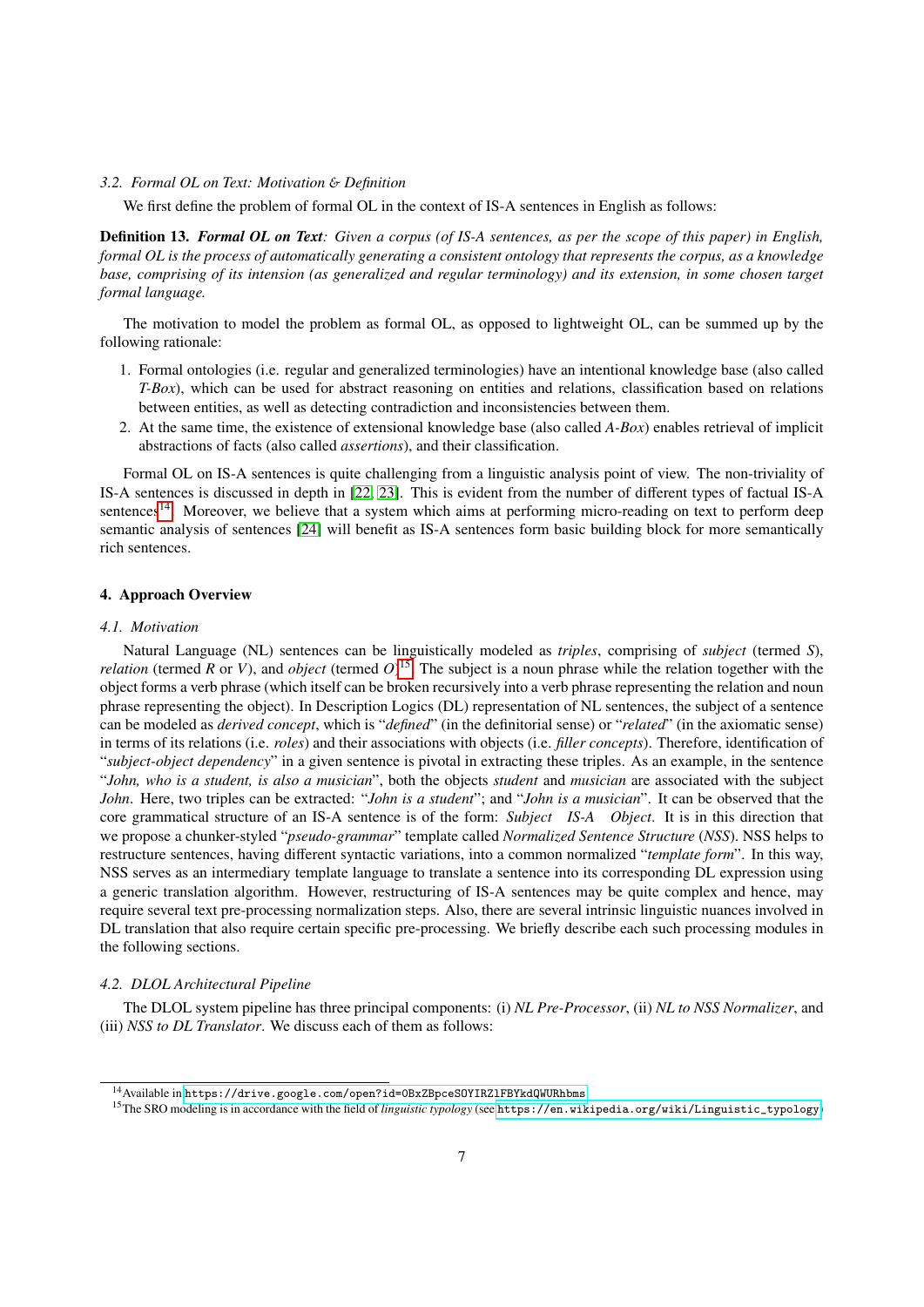

Figure 1: DLOL Architecture Pipeline

I. NL Pre-Processor: This is the first component and is responsible for annotating and simplifying the IS-A English sentences. We employ various NLP techniques to make these sentences suitable for easy normalization into NSS instances.

II. NL to NSS Normalizer: This component takes its input from the NL Pre-processor, and the processed sentences into an intermediary canonical representational structure (NSS Instances). NSS fitting algorithm, which is a part of this module, fits the sentences into instances of some pre-defined templates.

III. NSS To DL Converter: This is the final module where an NSS instance (i.e. a sentence fitted into an NSS template) gets translated into a DL expression. The general methodology is to parse the various chunks of the NSS instance, invoke corresponding DL translation rules (depending upon the way the NSS template is fitted), and then compose the translations into the final output expression. More details are given in section [6.](#page-12-0)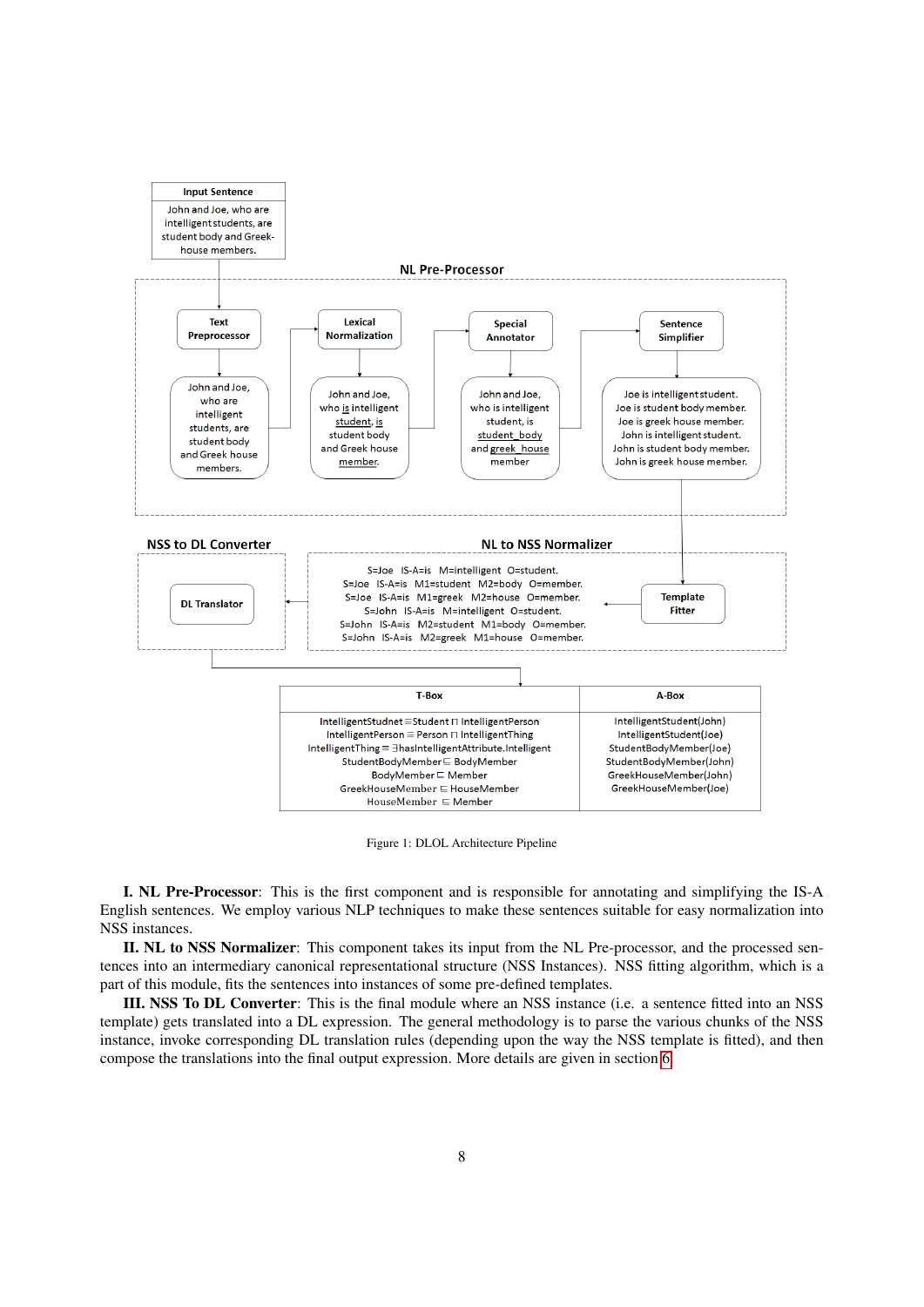#### *4.2.1. DLOL NLP Modules*

The NL Pre-Processor has four core modules: (i) *Text Pre-Processor*, (ii) *Lexical Normalizer* (iii) *Special Annotator*, and (iv) *Sentence Simplifier*. We perform these tasks in order to make it easier to parse these sentences in the subsequent component, while keeping their semantic content intact.

I. Text Pre-Processor: This is the first module where preliminary pre-processing of text takes place. This includes various sub-modules like spell-corrector (so as to eliminate incorrect addition of mispelled new concepts in the ontology), tokenizer, sentence boundary detector, text singularizer, POS-tagger, co-reference resolver, and named-entity recognizer. First, we run the spell-corrector on the entire corpus, followed by tokenization, POS-tagging and sentence boundary detection. At the end of this process, the entire corpus is transformed into a list of sentences, and each sentence into a list of POS-tagged word-tokens. This is followed by annotating all the entities present in text with the help of a named entity recognizer system. Further, we try to find all the expressions which refer to same entity across the/different sentences by the co-reference resolver module. Finally, in the text singularizer module, we normalize the singular-plural variations of text. For example, "*The men are hardworking*" is converted into "*ManPLURAL is hardworking*". Even though we normalize these variations, we keep the plural tag "PLURAL" along to avoid representation error due to tense disagreement at later stage. Except for spell-correction, which we developed, all other tools are part of the Stanford coreNLP toolkit<sup>[16](#page-8-0)</sup>.

II Lexical Normalization: This is the second module, where all the sentences extracted by the Text Pre-Processor are normalized lexically. At this stage, all lexical variations of *is a kind of* and other linguistic elements, such as quantifiers of subject/object, and clauses of complex sentences, are identified. Each lexical variation present in the sentence is translated into their corresponding pre-determined normal forms (i.e. *is* for IS-A lexemes, *some* for quantifiers, etc.). All numeral lexemes are also converted into their corresponding number format to ensure standardized and efficient DL translation. As an example, one hundred and thirty seven will be converted into 137. We used a WordNet [\[19\]](#page-29-5) based semi-automatic bootstrapping technique for hash-storing all lexemes that need to be normalized. Apart from specific lexeme normalization, all noun phrases are also normalized into their corresponding pre-determined synonymous forms.

III. Special Annotator: This module adds additional tags to lexemes for better DL representation of sentences. There are three different tasks that the module performs. First, it identifies dimensional lexemes, called *units*, and mapping them to their corresponding dimensions. Units are tokens that correspond to quantitative measure for a dimension. For example, in the sentence "*John is five feet tall*", the unit "*feet*" is a measure for the dimension *Height*. In total 19 core units have been identified, a few of them being *foot*, *kilogram*, *bits*, *meter*, *year*, *money*, *degree*, *meter per second, second* <sup>[17](#page-8-1)</sup>. We have identified 17 quantifiable dimensions<sup>[18](#page-8-2)</sup>. All lexemes that are identified as units are annotated along with POS Tag as POS Tag UNIT Dimension. For example, the lexeme *feet* is tagged as *feet NNS UNIT HEIGHT*.

IV. Sentence Simplifier: The primary task of this module is to normalize complex and compound sentences into a set of further simplified sentences (see section [2\)](#page-1-2). For example, the compound sentence: "*John and Joe, who are intelligent students, are student body and Greek-house members*" can be normalized into the following set of pure complex sentences: (i) "*John, who is intelligent student, is a student body member*", (ii) "*John, who is intelligent student, is Greek-house member*", (iii) "*Joe, who is intelligent student, is student body member*", and (iv) "*Joe, who is intelligent student, is Greek-house members*". All these four sentences can be further simplified into simple sentences. For example, sentence (i) can be simplified into: (i.a) "*John is intelligent student*, and (i.b) "*John is student body member*". Hence, the original sentence gets simplified into six distinct simple sentences. However, if subject or object

<span id="page-8-0"></span> $^{16}\mathrm{http://nlp.stanford.edu/software/corenlp.shtml}$  $^{16}\mathrm{http://nlp.stanford.edu/software/corenlp.shtml}$  $^{16}\mathrm{http://nlp.stanford.edu/software/corenlp.shtml}$ 

<span id="page-8-2"></span><span id="page-8-1"></span><sup>&</sup>lt;sup>17</sup>Sub-types of a particular unit such as *centimeter* have been separately bootstrapped

<sup>18</sup>The seventeen quantifiable dimensions are *Height*, *Length*, *Breadth*, *Depth*, *Weight*, *Digital Size*, *Area*, *Volume*, *Time*, *Date*, *Age*, *Speed*, *Acceleration*, *Distance*, *Currency*, *Physics*, and *Cardinality*. The *Physics* dimension may have sub-classification such as *Energy*, *Voltage*, *Pressure*, etc. (Semi)-automatic bootstrapping of such specific dimensions can be a very interesting study on its own right since it can support several domain-specific reasoning during knowledge discovery. All the seventeen dimensions have a parent concept named *Dimension*.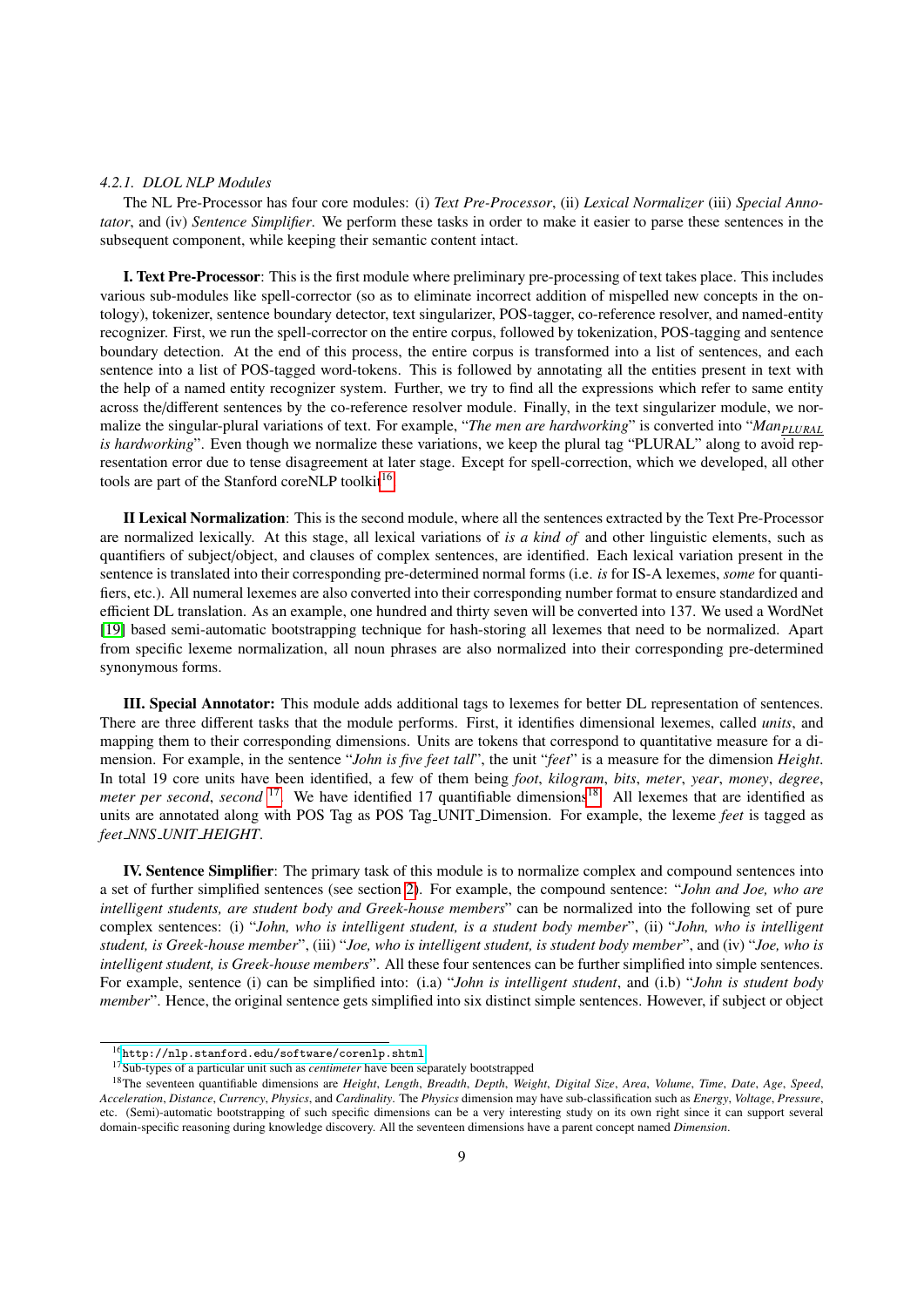of a sentence are in disjunction then the resulting simplified sentences can be a set of simpler complex/compound sentences. For an example, a variation of the previous sentence: "*Either John or Joe, who is a good student, is a student body member.*" will be simplified into two compound sentences: (i) "*Either John or Joe is a good student*, and (ii) "*Either John or Joe is a student body member*".

This module also re-structures (i.e. paraphrases) sentences into NSS template (see section [4.1\)](#page-6-2) through a process called *syntactic normalization*. For instance, the sentence: "*John's name is popular*" gets normalized to "*John is a popular name*". We have identified 47 lexico-syntactic pattern-rules where normalization is needed. These rules were independently framed on cases coming through (a) study of various books on linguistic semantics, (b) discussion with a professional linguist, (c) brainstorming sessions within the group.[19](#page-9-0). Examples of selected syntactic patterns are shown in Table [1.](#page-10-0)

It is interesting to note that, although semantic construction of IS-A sentences is challenging, yet paraphrasing of such sentences can be captured by a set of fixed pattern-rules only (without having to resort to sophisticated lexico syntactic machine-learning techniques).

#### 5. NL Sentence to NSS Instance

# *5.1. NSS Syntax*

NSS identifies subject/object phrases as chunks having the core structure:  $\langle DT, NP \rangle^{20}$  $\langle DT, NP \rangle^{20}$  $\langle DT, NP \rangle^{20}$  using a POS-tagger. Some examples of chunks are: "*a cat*", "*the clever man*", "*every student*", etc. The predicates linking the subject-object phrases are also identified as chunks. In case of IS-A type sentences, there will be some lexical variation of: (i) *is a type of* (subject hyponymy), (ii) *is the category of* (subject hypernymy), (iii) *is similar to* (subject-object kinship), and (iv) *is same as* (subject-object equivalence). In this way, NSS avoids unnecessary re-construction of the subject/object phrases over a parse tree $^{21}$  $^{21}$  $^{21}$ . As mentioned in section [4.1,](#page-6-2) the core NSS template for all IS-A type sentences is *S IS-A O* where *S* denotes *Subject*, *O* denotes *Object*, and *IS-A* denotes a set of lexicons that are IS-A type variations. A simple IS-A sentence (defined in previous section) has the NSS template :

$$
Q_1 \quad M_1^* \quad S \quad IS-A \quad Q_2 \quad M_2^* \quad O
$$

where:

*Q* Dashed line indicates optional component with at most 1 occurrence in the template e.g. a quantification.

*M*<sup>∗</sup> Dashed line with asterisk (\*) indicates 0 or more consecutive occurrence of a component in the template e.g. adjectives.

*Q*<sup>1</sup> Subject quantifier that includes lexical variations of the set: {*a, an, the, some, all*}.

*Q*<sup>2</sup> Object quantifier that includes lexical variations of the set: {*the, some, all*}.

- M Subject/object/verb modifier; value is restricted to the set: {NN, JJ, CD, RB, VBG}<sup>[22](#page-0-2)</sup>
- *S* Subject; value is restricted to the set: {NN, NNP<sup>[23](#page-0-2)</sup>, JJ, RB, VBG}
- *O* Object; value is restricted to the set: {NN, NNP, JJ, RB, VBG}
- *IS-A* Denotes all possible lexical variations.

An example NSS instance for the simple sentence "*The dog is very clever*" is

 $Q_1 = The$   $S = dog$   $IS-A = is$   $M_2 = very$   $O = clever$  $M_1 = null$   $Q_2 = null$ 

<span id="page-9-1"></span><span id="page-9-0"></span><sup>19</sup>The full list is available at <https://drive.google.com/open?id=0BxZBpceSOYIRWkphMXZ5QTV2ajQ>

 $^{20}$ DT: Determiner (ex: the, a, an, any, some, etc.); NP: Noun Phrase; (notations according Penn Tree Bank [\[25\]](#page-29-11)). All POS notations in this paper will follow the same convention

<span id="page-9-2"></span> $2<sup>1</sup>$  It is to be noted that for more complex non IS-A structures NSS uses dependency grammar, the discussion of which is out of the scope of this paper.

<sup>&</sup>lt;sup>22</sup>NN: Noun; JJ: Adjective; RB: Adverb; VBG: Gerund; CD: Numeral/Cardinal (notations according to Penn Treebank)

<sup>23</sup>NNP: Proper Noun according to Penn Treebank.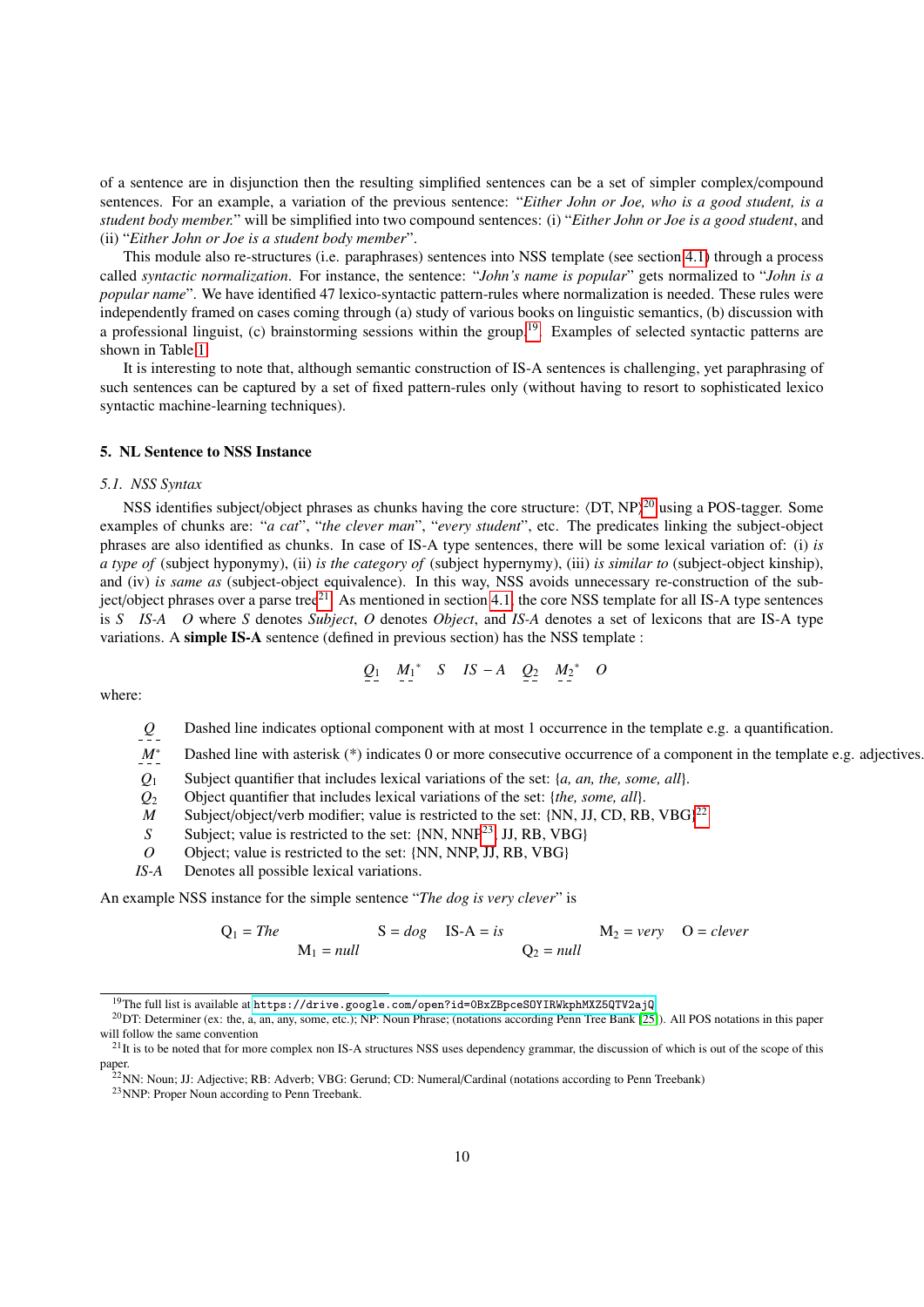| Original syntax                                             | Simplifies to                                                            | Example                                                                                                                                                                                                                     |
|-------------------------------------------------------------|--------------------------------------------------------------------------|-----------------------------------------------------------------------------------------------------------------------------------------------------------------------------------------------------------------------------|
| $NN_1$ is category of $NN_2/NNP$                            | $NN_2/NNP$ is a $NN_1$                                                   | "Fruit is the category of apple"<br>simplifies to:<br>"Apple is a fruit"                                                                                                                                                    |
| $NN_1$ belongs to the group of $NN_1$ is a $NN_2$<br>$NN_2$ |                                                                          | "Thyroid medicines comes under the<br>general group of hormone medicines."<br>simplifies to:<br>"Thyroid<br>medicine<br>is<br>hormone<br>a<br>medicine."                                                                    |
| Some examples of $NN_1$ are<br>$NN_2$ , $NN_3$ and $NN_n$   | $NN_i$ is a $NN_1$ where $2 \le i \le n$                                 | "A few examples of peripherals are key-<br>boards, scanner, printer and tape drive."<br>simplifies to:<br>Key board is a peripheral.<br>Scanner is a peripheral.<br>Printer is a peripheral.<br>Tape drive is a peripheral. |
| $NN_2$ , $NN_3$ ,  and $NN_{CD}$                            | There are CD types of $NN_1$ : $NN_i$ is a $NN_1$ where $2 \le i \le CD$ | "There are two kinds of narcotic analgesics<br>- the opiates and the opioids."<br>simplifies to:<br>Opiates is a narcotic analgesics<br>Opioids is a narcotic analgesics                                                    |
| It looks like NN/NNP is<br>$DT$ $NN/JJ$                     | $NN/NNP$ may be DT $NN/JJ$ .                                             | "It seems that John is a good student."<br>simplifies to:<br>"John may be a good student."                                                                                                                                  |
| $NN_1$ and $NN_2$ are similar                               | $NN_1$ is similar to $NN_2$ .                                            | "Tangerine and orange are alike."<br>simplifies to:<br>"Tangerine is similar to orange."                                                                                                                                    |
| $NNP/NN_1$ is JJR $NN_2$                                    | $NNP/NN_1$ is JJR than some $NN_2$ .                                     | "John is a taller player."<br>simplifies to:<br>"John is taller than some player."                                                                                                                                          |

<span id="page-10-0"></span>Table 1: Selected 7 out of 47 syntactic patterns with example to demonstrate the task of sentence simplification. Original syntax indicates a given sentence which is simplified to handle syntactic and lexical variations.

In a similar manner, the NSS template for a complex IS-A sentence is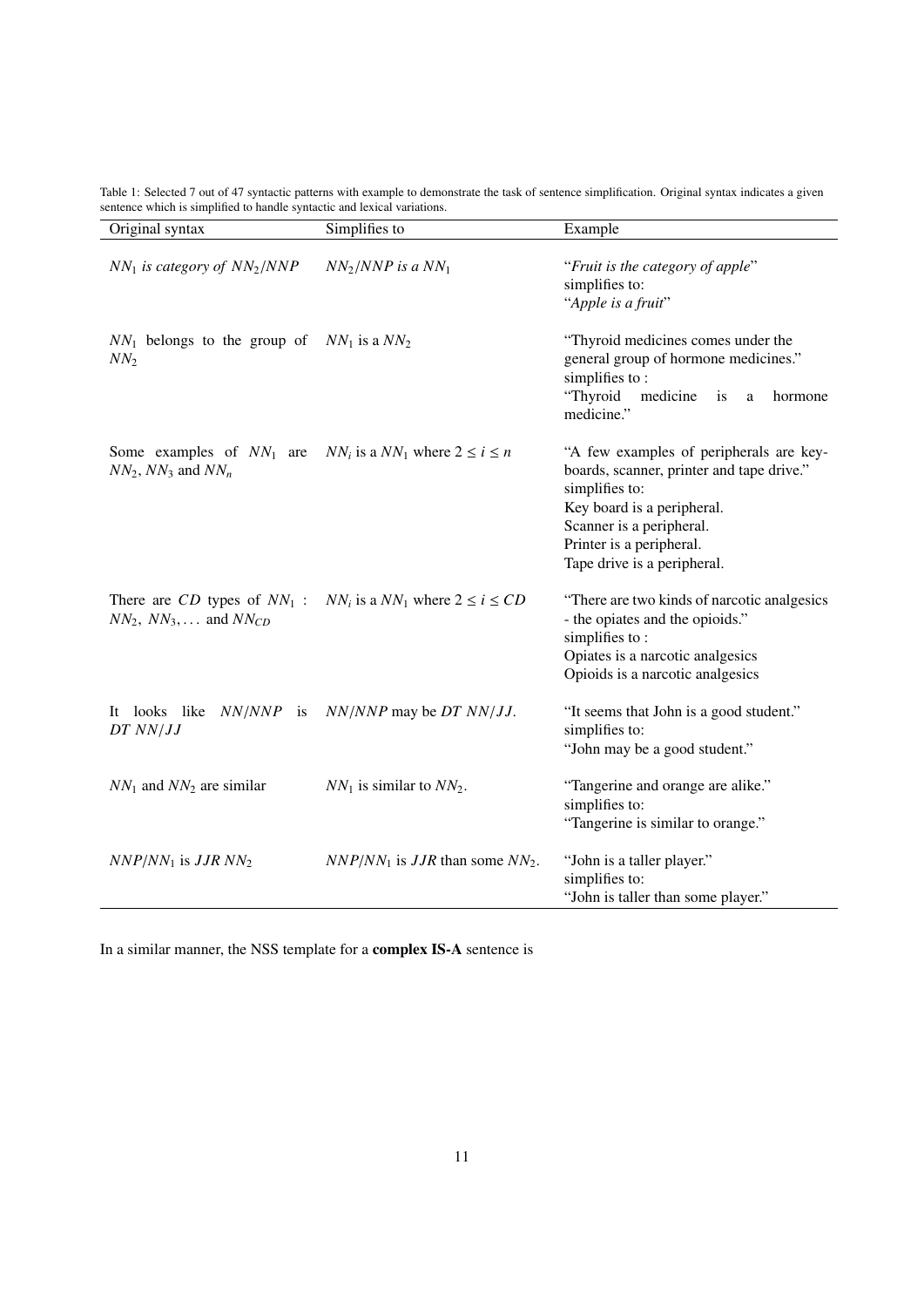$$
Q_1 \quad M_1^* \quad S \quad Cl_1 \quad IS \quad -A \quad Q_2 \quad M_2^* \quad O_1 \quad Cl_2 \quad IS \quad -A \quad Q_3 \quad M_3^* \quad O_2
$$

where:

- *Q* Dashed line indicates optional component with at most 1 occurrence in the template e.g. a quantification.
- *M*<sup>∗</sup> Dashed line with asterisk (\*) indicates 0 or more consecutive occurrence in the template e.g. adjectives.
- *Q*<sup>1</sup> Subject quantifier that includes lexical variations of the set: {*a, an, the, some, all*}.
- *Q*<sup>2</sup> Object quantifier that includes lexical variations of the set: {*the, some, all*}.
- *Q*<sup>3</sup> Object quantifier that includes lexical variations of the set: {*the, some, all*}.
- M Subject/object/verb modifier; value is restricted to the set: {NN, JJ, CD, RB, VBG}<sup>[24](#page-0-2)</sup>
- *S* Subject; value is restricted to the set: {NN, NNP<sup>[25](#page-0-2)</sup>, JJ, RB, VBG}
- *O* Object; value is restricted to the set: {NN, NNP, JJ, RB, VBG}
- *IS-A* Denotes all possible lexical variations.
- *Cl<sup>i</sup>* signifies IS-A clausal token and all its variations *'which', 'who', 'whose', 'whom', 'that'*

Note that in this template both *Cl*<sup>1</sup> (called the *subject clause*) and *Cl*<sup>2</sup> (called the *object clause*) cannot co-exist since that will render the sentence unsaturated. There are certain clausal tokens like *'being', 'seemingly', 'looking', 'having been', 'as'* etc. that have null *Cl* component. For example, the complex sentence: "*John, being a hardworking student, is successful*" is characterized as:

S=John IS-A=being 
$$
Q_2=a
$$
  $M_2$ =hard-working  $O_1$ =student  $IS-A=is$   $O_2$ =  $null$   $O_1$ =null  $Q_3$ =  $null$   $M_3$ =  $null$ 

The NSS instance for a base compound sentence is:

$$
Q_1 \quad M_1^* \quad \wedge S_{1,k} / \vee S_{1,k} \quad C l_1 \quad IS-A \quad Q_2 \quad M_2^* \quad \wedge O_{1,l}^1 / \vee O_{1,l}^1 \quad C l_2 \quad IS-A \quad Q_3 \quad M_3^* \quad \wedge O_{1,m}^2 / \vee O_{1,m}^2
$$

where:

| $\wedge S_{1 k} / \vee S_{1 k}$                                    | Conjunctive/Disjunctive list of subject.       |
|--------------------------------------------------------------------|------------------------------------------------|
| $\wedge O^1_{1k}/\vee O^1_{1k}$<br>$\wedge O^2_{1k}/\vee O^2_{1k}$ | Conjunctive/Disjunctive list of first object.  |
|                                                                    | Conjunctive/Disjunctive list of second object. |
| remaining symbols                                                  | have same semantics as above.                  |

More complicated sentences can be recursively fitted into templates such as:

$$
Q_1 M_1^* \wedge S_{1,k} / \vee S_{1,k} \vee \wedge \wedge S_{k,n} / \vee S_{k,n} \subset l_1 IS-A \ Q_2 M_2^* \wedge O_{1,l}^1 / \vee O_{1,l}^1 \ Cl_2 IS-A \ Q_3 M_3^* \wedge O_{1,m}^2 / \vee O_{1,m}^2
$$

NSS template differs from Hearst-like patterns [\[8\]](#page-28-7) in ways such as: (i) NSS instance can be directly translated into a corresponding DL expression, and (ii) unlike Hearst-like patterns, NSS helps in generating a common DL expression for sentences that may have equivalent semantic content but different syntactic structures.

#### *5.2. NSS Template-Fitting Algorithm*

We now describe the template-fitting algorithm here. A sentence first undergoes a few basic NLP pre-processing (as discussed in [4.2\)](#page-6-3). It is then fed into the template fitter, which already has a list of identified quantifier variations (i.e. *some* variations) and IS-A variations (i.e. *is* variations). Then subject phrase and object phrase are extracted by identifying the IS-A lexeme in the sentence. After that, tokens in these phrases are inserted into the NSS cells by identifying their corresponding POS tags. The outline of the algorithm is given in Algorithm [1.](#page-12-1)

<sup>24</sup>NN: Noun; JJ: Adjective; RB: Adverb; VBG: Gerund; CD: Numeral/Cardinal (notations according to Penn Treebank) <sup>25</sup>NNP: Proper Noun according to Penn Treebank.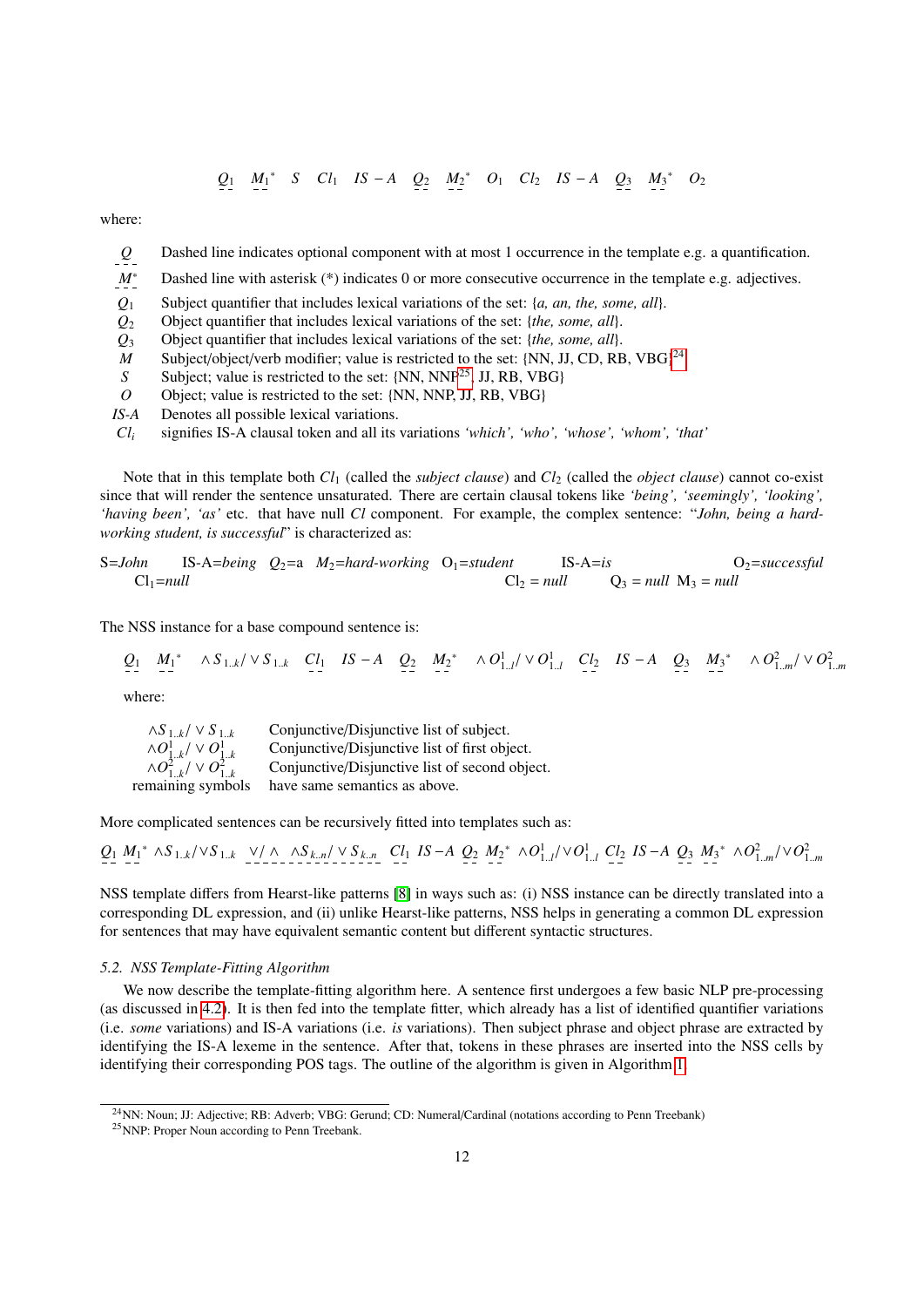

Algorithm 1: NSS Template-Fitting Algorithm

#### <span id="page-12-1"></span><span id="page-12-0"></span>6. NSS Instance to DL Translation

## *6.1. Selected DL Translation Rules*

Depending on the type of IS-A sentences, DL translation rules are categorized into two category (i) *trivial DL translation rules* and (ii) *non-trivial DL translation rules*.

#### *6.1.1. Trivial DL Translation Rules*

In this section we consider particular cases of trivial IS-A sentences, that can be generalized as: (i) sentence with inclusion, (ii) sentence with modifiers, and (iii) sentence with subject quantifiers.

I. Trivial Inclusion Rule: One of the most basic cases in this category is the following NSS:

1. S=NNP [26](#page-12-2) IS-A="*is a*" O=NN ; Ex: "*John is a student.*"

In this case, when the subject or the object is *NNP* (i.e. the sentence is a ground fact), we use a 4-class NER tool<sup>[27](#page-12-3)</sup> for labeling the corresponding *induced* concepts. Concept induction for ground facts, also called *T-Box induction*, is always entailed whenever an A-Box assertion is made. For example, in the sentence "*John is a student*", the subject concept labeling will be "*StudentPerson*". If the NER tool is not able to recognize the NNP, then we plug-in the string "*Like*"+<sup>[28](#page-12-4)</sup>"S" in place of the string "*NER(S)*" <sup>[29](#page-12-5)</sup>. For example, in the sentence "*Priyansh is a student*" we label the

<span id="page-12-2"></span><sup>26</sup>S=NNP includes all those cases where there are multiple consecutive occurance of NNP; Example: "*John Jr. Smith is a student*".

<span id="page-12-3"></span> $^{27}\rm{http://nlp.stanford.edu/software/CRF-NER.shtml}$  $^{27}\rm{http://nlp.stanford.edu/software/CRF-NER.shtml}$  $^{27}\rm{http://nlp.stanford.edu/software/CRF-NER.shtml}$ 

<span id="page-12-4"></span> $28 +$ : String concatenation

<span id="page-12-5"></span> $^{29}NER(x)$  is a function that outputs the NER category of the named entity *x*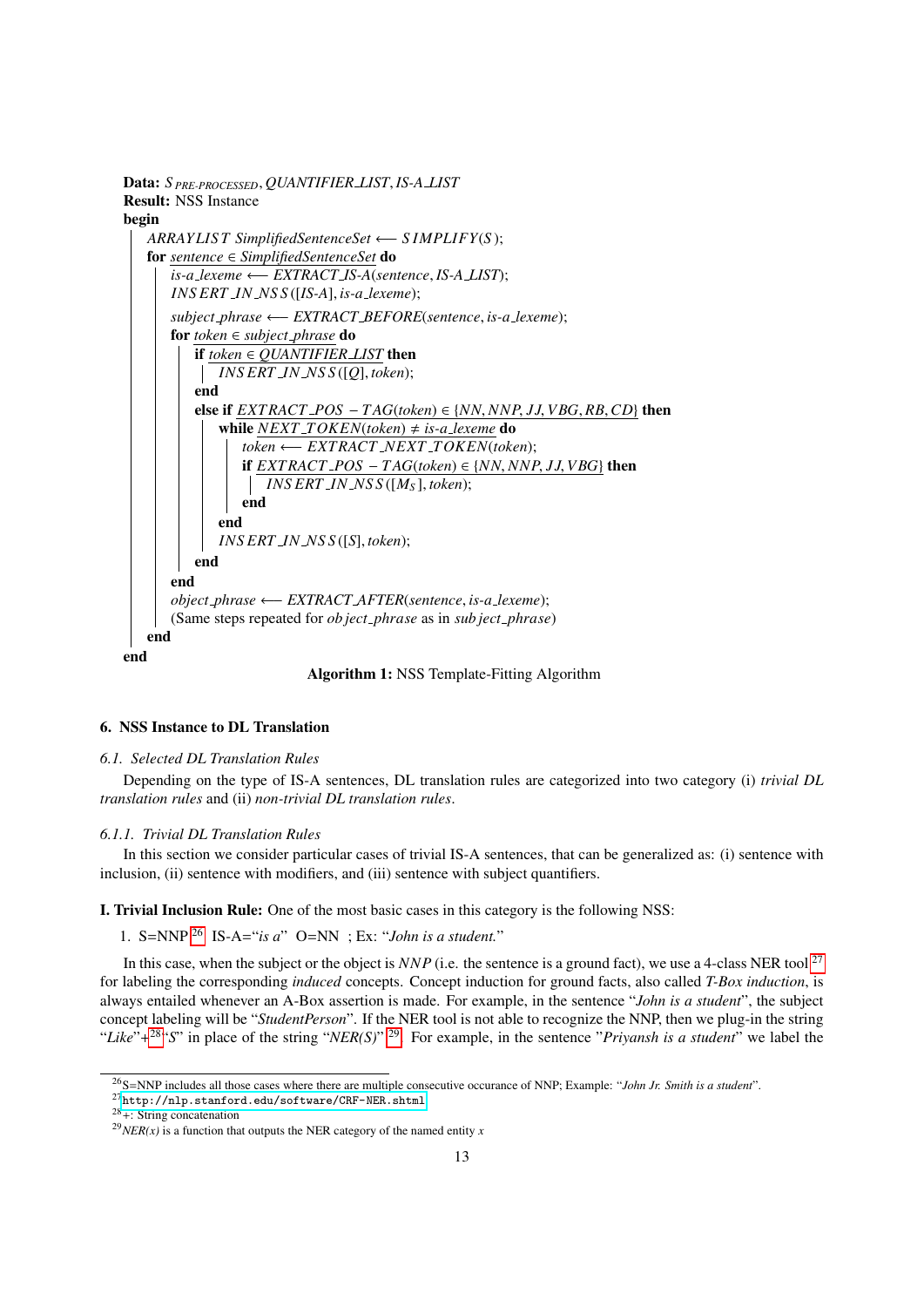subject concept as "*StudentLikePriyansh*". In this case, a nominal concept (i.e. {*Priyansh*}) will be generated for defining the subject concept.

II. Trivial Modifier Rule: Normally, if a modifier in a IS-A type sentence is *JJ* or *NN* then it modifies either *NN* or *NNP*. There are two types of modification that can occur: (i) *forward modification* and (ii) *backward modification*. Forward modification is the most commonly observed rule where the modified subject/object concept (i.e. M S/O ) becomes a sub-class of the subject/object. For example, in the sentence: "*Wild cat is a mammal*" the modifier *Wild* (*JJ* - an adjective here) modifies the subject concept *Cat* (which is a *NN*) and hence, the concept *WildCat* becomes a sub-class of the subject concept *Cat*.

> T-Box Rule *(Forward Modification)*: If  $M = NN/JJ$   $S/O = NN$  then:  $MS/O \sqsubseteq S/O$

Backward modification is entailed by all such forward modification (if  $M = JJ$ ) in the following way:

T-Box Rule *(Backward Modification)*: If M=JJ S=NN then:  $MS \sqsubseteq MThing$ MThing ≡ ∃ *hasAttribute*.M

It is to be noted that *hasAttribute* is a primitive role for *MThing*. In other words, *MThing* is a concept that must have the attribute *<sup>M</sup>*. In some cases, the backward modification may happen even in the form *<sup>M</sup>* <sup>=</sup> *NN S*/*<sup>O</sup>* <sup>=</sup> *NN*. For example, in the sentence: "*House boat is a kind of vessel*." the modifier *House* also gets modified by the subject *Boat* and hence, the subject concept *HouseBoat* is a sub-class of both the concepts *House* and *Boat*. However, such backward modification is not necessarily true for all such cases. For example, in the sentence: "*Sea plane is an air vehicle*" the subject modifier concept *Sea* is not modified by the concept *Plane* so as to form the concept *SeaPlane* as a sub-class of the concept *Sea* (although the forward modification is still valid). In this example, the same holds true for the modified object (i.e. *AirVehicle*). One approach to capture such semantics is to verify the possibility, using a third party lexicon such as WordNet, whether, say, *SeaPlane* has hyponymy with *Sea*.

We also observed that there is an exception to the forward modification rule when  $M = NN S = NNP$ . An example is: "*King Richard was an English ruler*". In this case a backward modification is required as follows:

> A-Box Rule *(Backward Modification)*: *If*  $[M = NN][S = NNP]$  *Then* (*MLikeS*/*O*)(*S*/*O*)

> T-Box Rule *(Backward Modification)*: *If*  $[M = NN][S/O = NNP]$  *Then*  $MLikeS/O \sqsubseteq M$

Another interesting phenomenon that can be observed for subject/object modification is what we term as *recursive nested forward modification*. In sentences where the subject modification is by a sequence of modifiers such as  $M_1$   $M_2$   $M_3$  *S*  $IS - A$  *O* then a nested structure is assumed as:  $M_1$   $(M_2$   $(M_3$   $(S)))$   $IS - A$  *O*. Here "( )" denotes scope of the modifier. Therefore, the scope of the inner most nested modifier  $M_3$  is the subject concept *S*. The scope of the modifier  $M_2$  is the sub-concept  $M_3S$  formed as a result of the  $M_3$  modifying *S*. At the same time  $M_2$  also recursively modifies *S* to form the sub-concept  $M_2S$ . Similarly,  $M_1$  has the sub-concept  $M_2M_3S$  as scope of modification while in recursion modifies *M*3*S* and *S*. The T-Box rule for such recursive nested modification is as follows: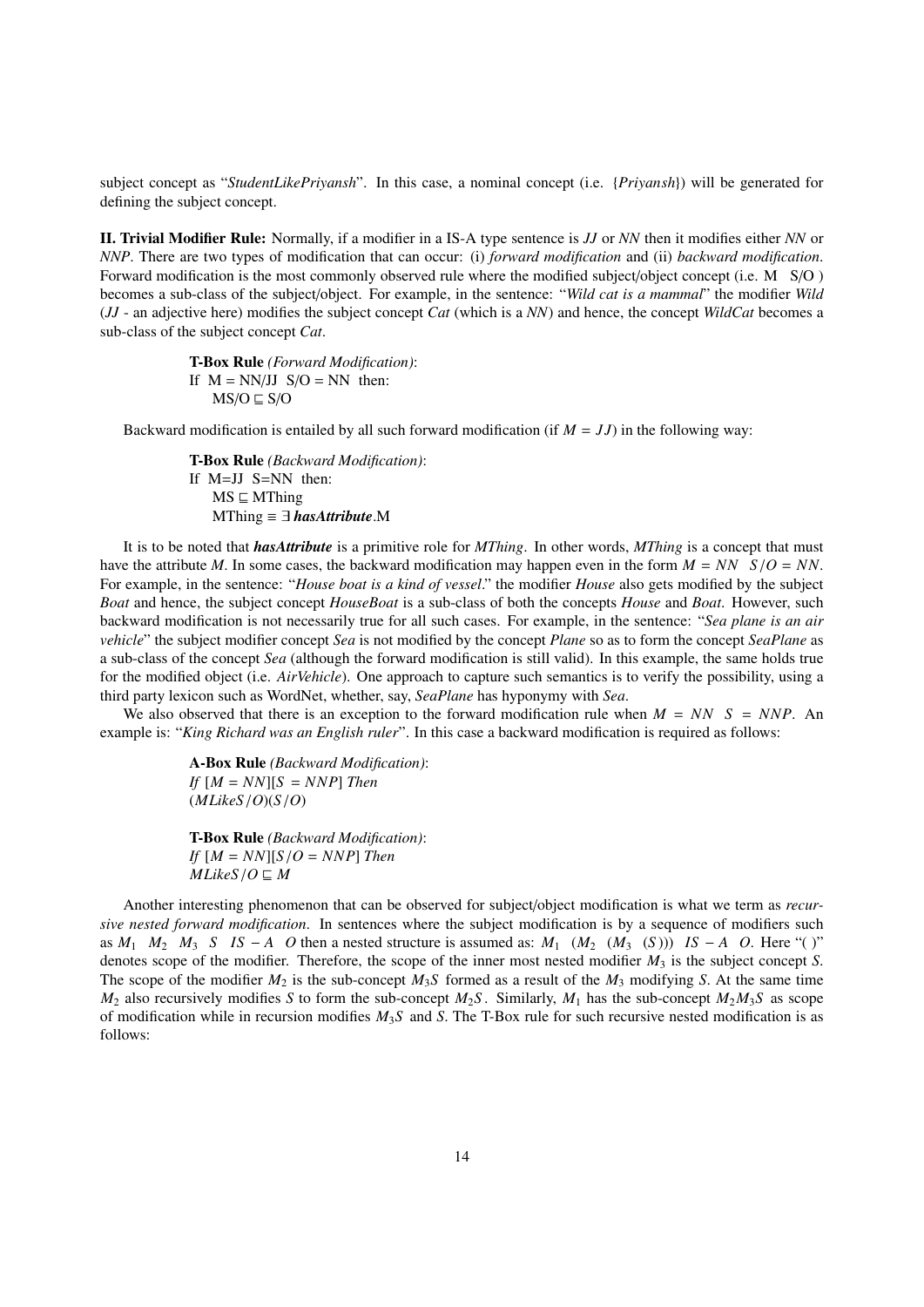T-Box Rule *(Recursive Nested Forward Modification: 3-level nesting)*: if  $M_2=JJ/NN$   $M_1=JJ/NN$  S then:  $M_1S/O \sqsubseteq S/O$  $M_2M_1S/O \sqsubseteq M_1S/O$  $M_2M_1S/O \sqsubseteq M_2S/O$ 

III. Trivial Subject Quantifier Rule: We have identified four trivial subject quantifier NSS variation[30](#page-14-1). We hereby describe two of them.

1. Q="*some*" S=NNS [31](#page-14-2) IS-A="*is a*" O=JJ/NN ; Ex: "*Some students are hard-working.*"

2. Q="*the*" S=NN IS-A="*is a*" O=JJ/NN ; Ex: "*The student is hard-working.*"

The first instance is clearly a T-Box statement. The second instance is an A-Box assertion that requires a T-Box induction. For both the cases we need to make a special sub-class of the subject concept. For example, in the sentence: "*Some students are hard-working*." we need to create a class of students who are hard-working and for that we label the subject concept as *Hard-workingStudent*. The general labeling rule for trivial subject quantification is '*O*'+'*S*'=*OS*. For NSS instance 1, the T-Box axiom is pretty straightforward. For NSS instance 2, we need a corresponding A-Box assertion and their T-Box induction axioms as follows:

> T-Box Rule *(Trivial Subject Quantifier Rule)*: if  $Q_1 = "some" S$  then:  $OS \sqsubseteq S \sqcap O$

An interesting observation in the case of quantifier is that there is a wide range of semantic variation in terms of degree of cardinality for all the possible quantifier lexical variations. For example, the quantifier *not much* usually means low degree of cardinality as compared to the quantifier *quite a lot* which means high degree of cardinality. The quantifiers *some* and *the*, on the other hand, are non-committing in terms of degree of cardinality. This semantic difference of quantifiers cannot be represented in DL adequately, especially when the lexico-syntactic normalizer converts all lexical variations into the neutral quantifier *some*. However, all such normalization (and subsequent characterization and DL translation) maintain a reference to the original sentence which bears the linguistic semantic difference.

## <span id="page-14-0"></span>*6.1.2. Non-Trivial DL Translation Rules*

In this section we will consider five different types of non-trivial non-negative IS-A sentences with their corresponding DL translation. Five different types are (1) similarity sentences (2) subject hypernymy-holonymy ambiguity resolution rule (3) special subject quantifier based sentences (4) sentences with different tense and (5) sentences with modality.

I. Non-Trivial Similarity Rule: The IS-A variation *like* and its variants pose a very interesting problem since its linguistic semantics is not exactly same as either *is a* or *same as*. For example, a sentence such as "*Tangerine is like an orange*" does not imply that the concept *Tangerine* is either equivalent to or sub-class of the concept *Orange*. What it means is that the subject concept *Tangerine* and the object concept *Orange* share some common characteristics and can be grouped under one concept representing the commonality. Therefore the translation rules are:

> T-Box Rule *(Subject-Object Similarity)*: If S IS-A="*is like a*" O then :  $S \sqsubset SOL$ ike  $O \sqsubset SOL$ ike  $SOLike \equiv SLike \sqcap OLike$

Here the common parent concept *SOLike* is an intersection of the primitive concepts SLike and OLike.

<span id="page-14-1"></span> $^{30}$ Data set - https://drive.google.com/open?id=0BxZBpceSOYIRZ1FBYkdQWURhbms

<span id="page-14-2"></span><sup>31</sup>NNS: Plural form of common noun as per Penn Treebank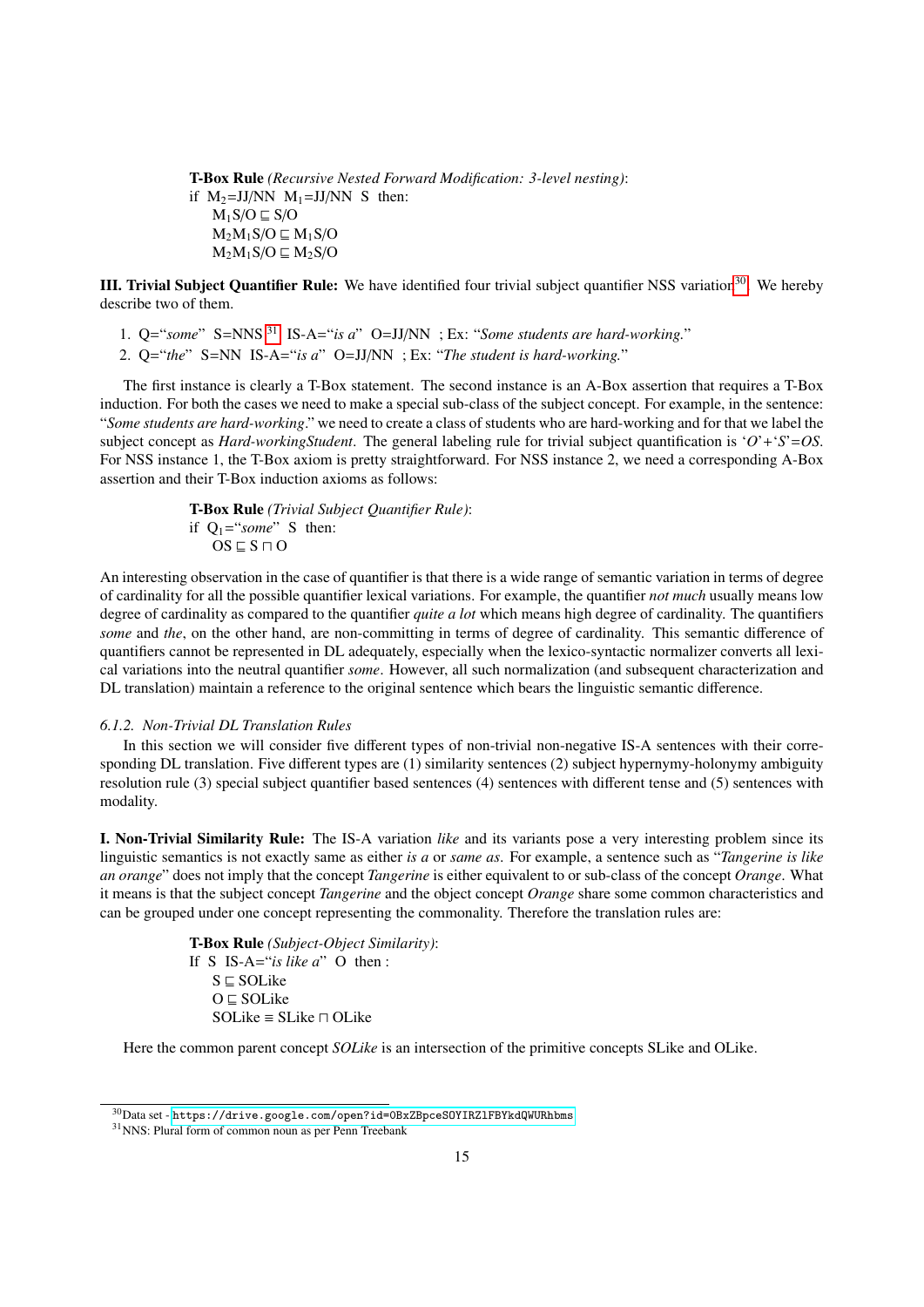II. Subject Hypernymy-Holonymy Ambiguity Resolution Rule: For the NSS instance *S* = *NN IS* −*A* = "*includes*"  $O = NN$  there is an innate ambiguity regarding whether a subject hypernymy rule is to be invoked or whether a subject holonymy rule is to be triggered. For example, in the NSS instance *S* = "*University*" *IS* − *A* = "*includes*" *O* = " *f aculty*" the lexicon *includes* entails subject holonymy since *Faculty* has a partitive relation with *University*. However, in other cases such as the NSS instance *S* = "*Wild cat*" *IS* − *A* = "*includes*" *O* = "*bob cat*", the lexicon *includes* entails subject hypernymy. To resolve this ambiguity we verify the assumed hypernymy in WordNet and if no support is found then we accept the semantics to be subject holonymy. In case it is holonymic in nature then the sentence, strictly speaking, is not an IS-A type sentence. The corresponding T-Box rules will be:

> T-Box Rule *(Subject Hypernymy* / *Subject Holonymy)*: if S=NN IS-A="*includes*" O=NN && If "*includes*" → *Hypernymy* then:  $O \sqsubset S$ else (Subject Holonymy):  $S \sqsubseteq \exists \text{ include } O^+.O$  $include^{+}$   $\Box$  *include*<sup>+</sup>

Here *includeO*<sup>+</sup> represents the transitive holonymy relation that the subject has with the object. All such roles are sub-properties of the primitive role *include*<sup>+</sup>.

To support ontology evolution, roles are appended with filler to form primitive roles. For example if later on another NSS instance, say  $S = "University" IS - A = "include's" O = "department", is encountered by the system$ for DL translation then to expand the earlier definition of *University* we need to use a new role *includeDepartment*<sup>+</sup> for the filler *Department*.

 $University ⊆ (∃ *includeFactory<sup>+</sup>*$ .  $Faculty ⊓ ∃ *includeDepartment<sup>+</sup>*$  *includeDepartment<sup>+</sup>*. *Department*)

Use of *include*<sup>+</sup> instead *includeO*<sup>+</sup> would make the representation not true both epistemologically and linguistically as (i) *Faculty* and *Department* must have intersection and (ii) the filler concept is this intersection.<sup>[32](#page-15-0)</sup>.

III. Special Subject Quantifier Rule: We have identified a total of 15 basic NSS instances for non trivial NSS instances $33$ . We discuss two of them as follows:

- 1. Q="*At least*" CD "*of the*" S IS-A O ; Ex: "*At least one of the students is hard-working.*"
- 2. Q="Only" S IS-A O ; Ex: "*Only John is a musician.*"

The scope of quantifiers in such NSS instances is over determined subjects/objects (e.g.: "*the students ...*", "*John, Joe, and Mary ...*", etc.). This enforces either a qualititative restriction (e.g.: "*at least some of the students ...*") or quantitative restriction (e.g.: "*at least five of the students ...*") on the subject/object. In the first instance the following rule holds:

> T-Box Rule *(Q*=*"At least" CD "of the" S*=*NNS IS-A O*=*NN)*:  $OS_N^{CD_{Min}}$  =  $S_N\Box O\Box$  *belongsTo.* ( $\exists$  *hasCardinality*. (*Cardinality* $\Box$  *xsd:minInclusive*.{*CD*}))<br> $S_N \Box S \Box \exists$  *belongsTo.* ( $\exists$  *hasCardinality*, (*Cardinality*  $\Box$   $\exists$  *xsd:minExclusive*.{*CD}*))) *S*  $_N$   $\subseteq$  *S*  $\sqcap$   $\exists$  *belongsTo.* ( $\exists$  *hasCardinality.* (*Cardinality*  $\sqcap$   $\exists$  *xsd:minExclusive.*{*CD*}))  ${CD} \subseteq xsd: Integer$

In this representation the concepts and roles in bold faces are primitive and have well-defined set-theoretic semantics. The subject is appended with subscript "*N*", where *N* denotes the *N*-th unique *group-instance* of the subject. A group-instance is a determined subject that denotes a particular group of instances of that subject. *N* is incremented when the determined subject cannot be co-referenced with any previously recorded group-instance of the subject. In a similar manner, the quantifier "*only*" imposes an exclusive inclusion axiom on the subject/object and hence, explicitly entails no other inclusion possibility. For example, in the sentence: "*Only John is a musician*", the subject *John* is an instance of the object *musician* exclusively (i.e. nobody else is).

<span id="page-15-0"></span><sup>&</sup>lt;sup>32</sup>University ⊑ (∃*include<sup>+</sup>*. *Faculty*  $\sqcap$  ∃*include<sup>+</sup>*. *Department*) ≡ ∃*include<sup>+</sup>*. (*Faculty*  $\sqcap$  *Department*) ≡ ⊥ (i.e. epistemologically)  $\frac{33 \text{Det set}}{2}$  by the set https://dxi us. google. segm/energia

<span id="page-15-1"></span> $^{33}\rm{Data}$  set - <code>https://drive.google.com/open?id=0BxZBpceSOYIRZ1FBYkdQWURhbms</code>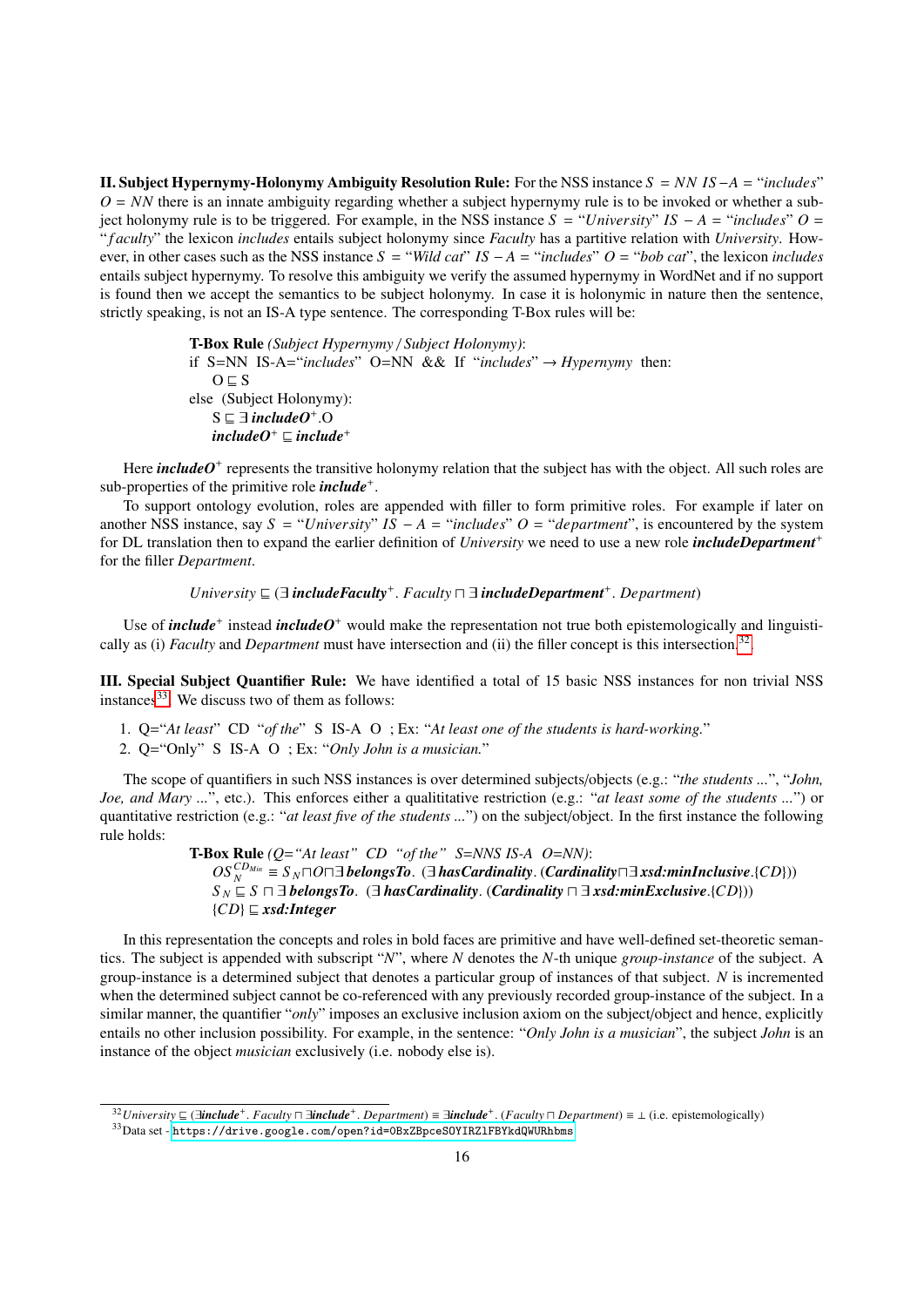If *X* is not an object and is concept present in  $\Delta$ , then corresponding translation rule is as follows: T-Box Rule *(Q*=*"Only" S*=*NN*/*NNS*/*VBG IS-A O)*:  $\forall X \neq O; X \in \Delta$ , if  $(S \sqcup X \neq X)$  then:  $S \sqsupset O$  $(X \sqcap O) \equiv \bot$ else:  $O \sqsubseteq S \sqsubseteq X$ 

The A-Box representation of the above rules (i.e. when  $S = NNP$ ) only holds true within the context boundary of the ground assertion. For example, in the sentence "*Only John is a musician*", we cannot say, from a epistemic point of view, that the class of *student* only contains *John*. However, this is true in the context in which the statement is asserted. To distinguish contexts we label the object with a count *N* and co-reference this object as and when possible. Hence, in this example the label of the object will be  $MusicianNo<sup>34</sup>$  $MusicianNo<sup>34</sup>$  $MusicianNo<sup>34</sup>$ .

IV. Tense Rule: Another very important cause of non-triviality in factual sentences is tense modality. For IS-A type sentences the tense variation of the IS-A lexicon can be either a referral to the past or that to the future. Tense representation is not an easy problem in knowledge discovery research. We have identified a total of six basic NSS instances for Tense  $Axioms^{35}$  $Axioms^{35}$  $Axioms^{35}$  of which three are listed below.

1. S IS-A=VBD O ; Ex: "*John was a teacher.*"

2. S M1=CD M2=NNS UNIT TIME M3="*ago*" IS-A=VBD O ; Ex: "*John was a teacher three years ago.*"

3. S  $M_1 =$ "*for*"  $M_2 = CD$   $M_3 = NNS$  UNIT TIME IS-A=VBD O ; Ex: "*John was a teacher for three years.*"

In order to represent all the above NSS instances in DL we introduce three new primitive concepts borrowed from OWL Time[36](#page-16-2): (i) *ProperInterval*, (ii) *Instant*, and (iii) *DurationDescription*. *ProperInterval* denotes a class of time intervals while *Instant* denotes a class of timestamps. *DurationDescription* is a class of different time units such as *years*, *months*, etc. We also introduce a primitive role called *isTrueFor* that defines the ontological validity of any concept with respect to a particular time interval. The representations for instances one through three is given as follows:

> T-Box Rule (S IS-A=VBD O ): *Let t<sub>pr</sub> represents the current time;*  $t'_{pr} < t_p$ *<br>* $S \sqsubset O \sqcap \exists$  *<i>isTrueFor* (ProperInterval  $\sqcap \exists$ *S*  $\subseteq$  *O*  $\sqcap$  ∃ *isTrueFor.* (*ProperInterval*  $\sqcap$  ∃ *hasEnd.* (*Instant*  $\sqcap$  ∃ *inDateTime.* {*t'<sub>pr</sub>}*))  $\{t'_{pr}\}\sqsubseteq$  **Instant**

Sentences for second NSS instance are different from the sentences for NSS instance as they quantify the time in past.

> **T-Box Rule** (S  $M_1$ =CD  $M_2$ =NNS\_OWLTIME<sup>[37](#page-16-3)</sup>  $M_3$ ="*ago*" IS-A=VBD O): *Let tpr represents the current time; S*  $\subseteq$  *O*  $\sqcap$  ∃ *isTrueFor.* (*ProperInterval*  $\sqcap$  ∃ *intervalMeets.* (*ProperInterval*  $\sqcap$ ∃ *hasEnd.* (*Instant*  $\Box$   $\exists$  *inDateTime.* {*t<sub>pr</sub>*})  $\Box$   $\exists$  *hasDurationDescription.* (*M*<sub>2</sub>  $\Box$ *DurationDescription*  $\Box \exists$  *OWLT IME*.  $\{M_1\}$  $))$  ${t}_{pr}$  $\subseteq$  *Instant*  ${M_1} \subseteq Decimal$

<span id="page-16-0"></span><sup>&</sup>lt;sup>34</sup>Context identification and corresponding object labeling demands considerable research attention. However, the current DLOL system is completely context-free in this sense.

<span id="page-16-1"></span><sup>35</sup>Data set - <https://drive.google.com/open?id=0BxZBpceSOYIRZlFBYkdQWURhbms>

<span id="page-16-3"></span><span id="page-16-2"></span><sup>36</sup><https://www.w3.org/TR/owl-time/>

<sup>37</sup>OWLTIME is a special tag variable annotated by the special annotator that can have value from {*years, months, weeks, days, hours, minutes, seconds*.}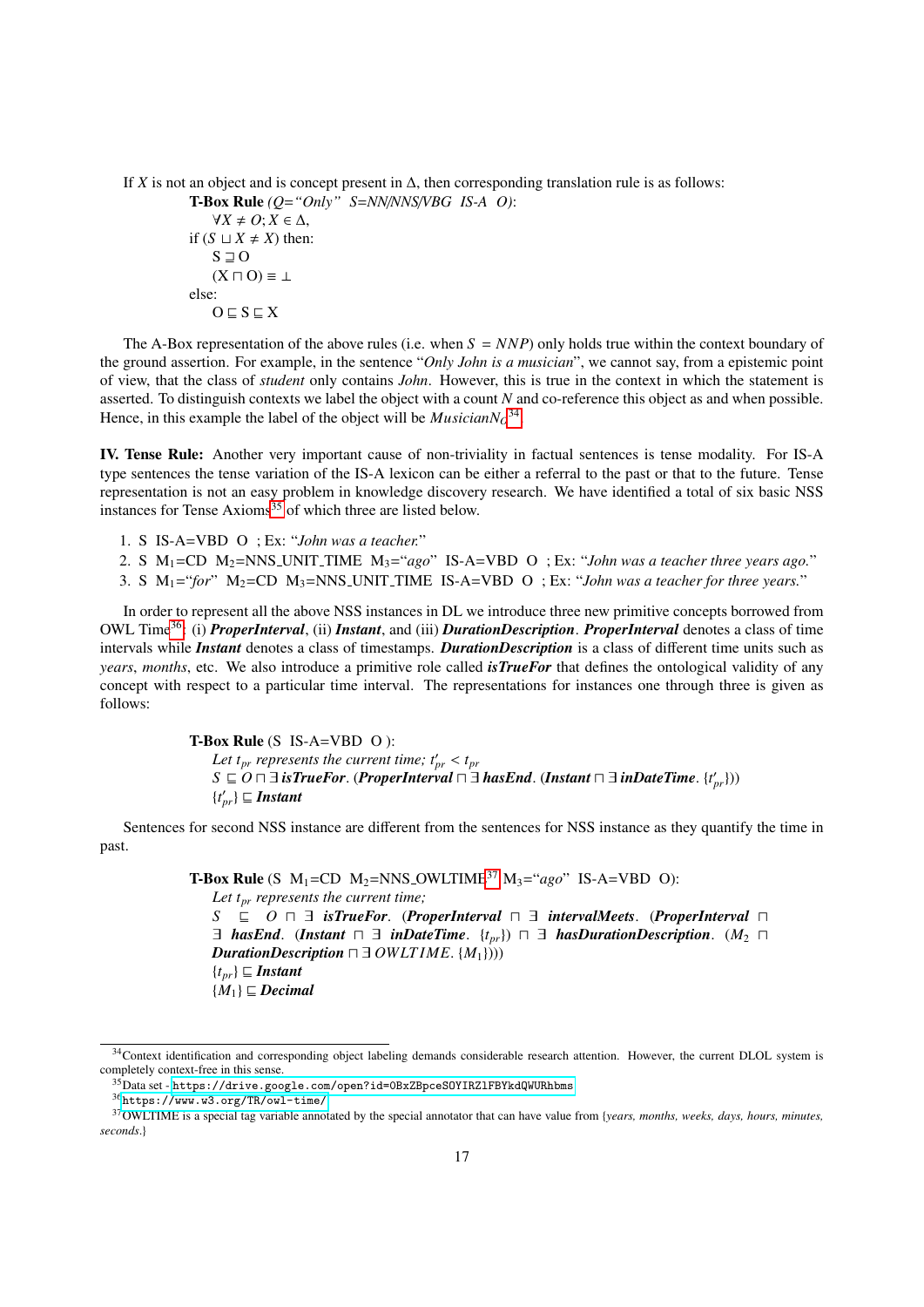Sentence for third NSS instances is different from the sentences for first NSS instance and second NSS instance as they specify the duration.

> **T-Box Rule** *(S*  $M_1$ *="for"*  $M_2$ *=CD*  $M_3$ *=NNS\_UNIT\_TIME IS-A=VBD 0): Let t<sub>pr</sub> represents the current time;*  $t'_{pr} < t_p$ *<br>* $S \subset \Omega \cap \exists$  *<i>isTrueFor* (ProperInterval) *S*  $\subseteq$  *O*  $\sqcap$  ∃ *isTrueFor.* (*ProperInterval*  $\sqcap$  ∃ *hasEnd.* (*Instant*  $\sqcap$  ∃ *inDateTime.* {*t*<sub>*pr</sub>*})  $\sqcap$  ∃ *hasDurationDescription* (*M<sub>2</sub>*  $\sqcap$  *DurationDescription*  $\sqcap$  ∃ *OWLTIME* {*M<sub>2</sub>*}))</sub>  $\exists$  *hasDurationDescription.* ( $M_3 \sqcap$ *DurationDescription*  $\sqcap \exists$  *OWLTIME.* { $M_2$ }))  $\{t'_{pr}\}\sqsubseteq$  **Instant**  ${M_2} \sqsubseteq$  *Decimal*

V. Modal Rule: Apart from tense modality there is yet another kind of modality, called *epistemic modality*, whose formal representation has drawn significant research attention as well. The peculiarity of epistemic modality is that it entails probabilistic concept membership/inclusion. The following are two out of seven basic NSS instances<sup>[38](#page-17-0)</sup> that require modal axiomatic representation:

1. S IS-A="*may be*" O ; Ex: "*John may be a good swimmer.*"

2. S IS-A="*can become*" O ; Ex: "*John can become a diligent researcher.*"

In order to represent the modality we define a notion of using probability function  $Pr(\cdot, \cdot)$  where the first argument is to consider the membership of the instance of the subject and second argument is to consider the time at which the statement was made. In order to capture the condition for probability to be greater than zero, boolean function *greaterThan* $(\cdot, \cdot)$  is used. Representation for the first NSS instance is as follows :

> T-Box Rule *(S IS-A*=*"may be" O)*:  $\textit{mayBe}^l = \{(x, y) \in \Delta^l \times \Delta^l \mid \exists (S, O) \exists t_{pr}; S^l \subseteq \Delta^l \wedge O^l \subseteq \Delta^l \wedge x \in S^l \wedge y \in O^l \rightarrow \text{order} \text{Then}(Pr(O(x), t') \cup \text{ON})$  $\text{greater} \text{Tan}(\text{Pr}(O(x), t'_{pr}), 0)$ }<br>  $S = \exists \text{ } \text{max} \text{Re } O$  $S \equiv ∃$ *mayBe.O*

Sentence to belong second NSS instance introduce the modality about the ability of the subject being related to object and is represented in a manner similar to first NSS instance but with the consideration of the threshold.

> T-Box Rule *(S IS-A*=*"can become" O)*: **canBecome**<sup> $I = \{(x, y) \in \Delta^I \times \Delta^I \mid \exists (S, O) \exists (t_{pr}, t'_{pr}); S^I \subseteq \Delta^I \wedge O^I \subseteq \Delta^I \wedge x \in S^I \wedge y \in O^I \}$ </sup>  $O^I \rightarrow \text{greater} \text{Tan}(Pr(O(x), t'_{pr}), 0) \land \text{greater} \text{Tan}(t'_{pr}, t_{pr}) \land \text{equals}(Pr(O(x), t_{pr}), 0))$ <br>S =  $\exists \text{ can } Recome O$  $S \equiv \exists$  *canBecome.O*

#### *6.2. DLT Algorithm*

DL Translator (DLT) algorithm converts an NSS instance into a corresponding DL expression. The object phrase is first extracted from the NSS Instance. If the object contains quantifiers or modifiers, corresponding modifier or quantifier rule is invoked. In this way, the DL expression of the object is formed. Then the IS-A phrase is extracted and corresponding rules of hyponymy, hypernymy, and/or modal IS-A phrases are invoked, thus, generating the DL expression for it. Finally, the subject phrase is extracted, and its modifiers and quantifiers are detected in the same manner as in the case of object phrase. The corresponding translation rules are invoked to generate a DL expression. Finally, a global DL expression is generated by combining the DL expressions of the subject, object and IS-A phrase. The NSS instance parsing precedence followed while calling base rules are as follows (in descending order):

# 1. Object Phrase DL Sub-expression Generation

- (a) Object Tag (POS Tag & Special Annotation)
- (b) Object Modifier
- (c) Object Quantifier

<span id="page-17-0"></span><sup>38</sup>Data set - <https://drive.google.com/open?id=0BxZBpceSOYIRZlFBYkdQWURhbms>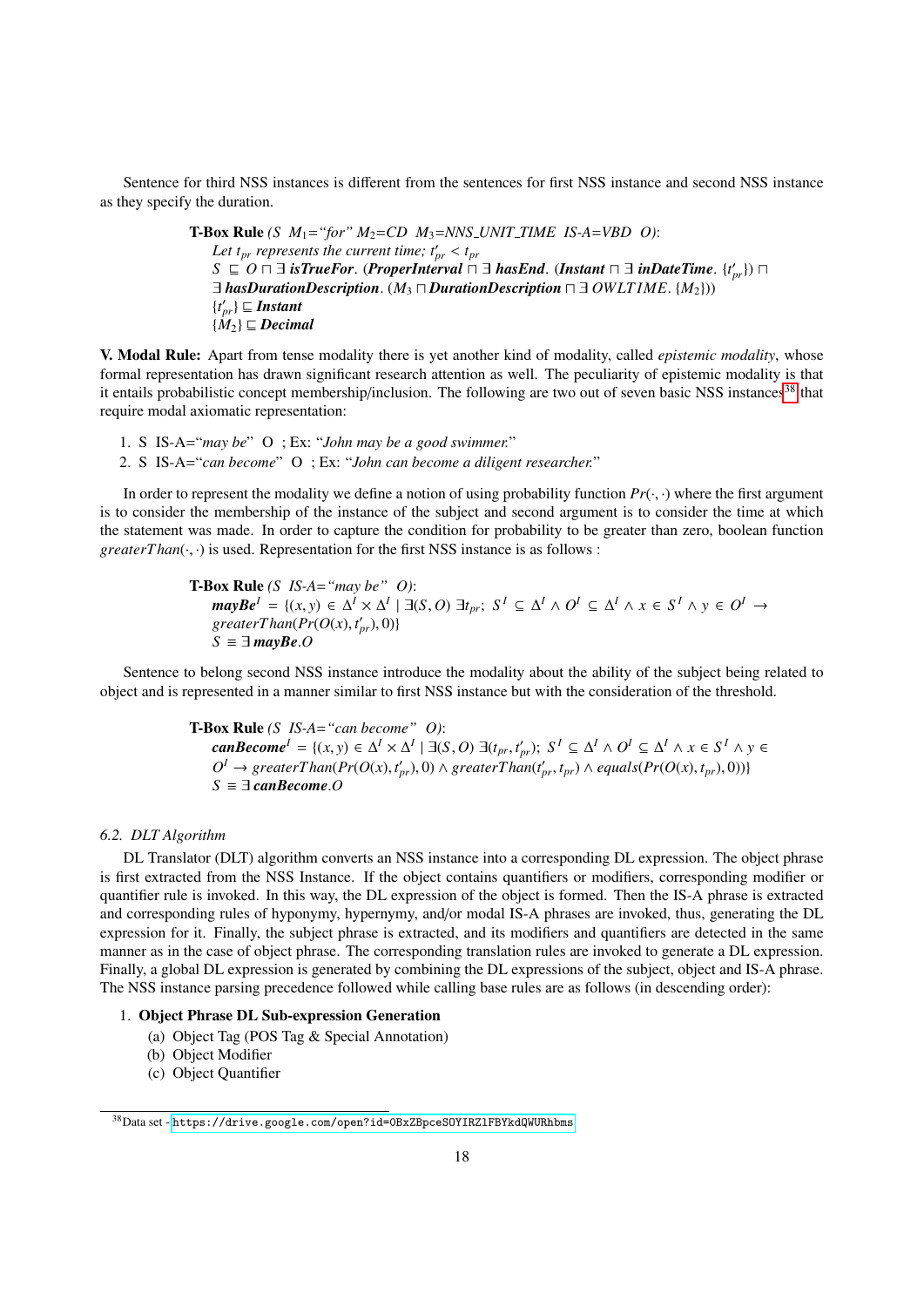#### 2. IS-A Phrase DL Sub-expression Generation

(a) IS-A type (hyponymy, hypernymy, modal, etc.)

#### 3. Subject Phrase DL Sub-expession Generation

- (a) Subject Tag (POS Tag & Special Annotation)
- (b) Subject Modifier
- (c) Subject Quantifier

It combines the DL sub-expressions formed per call. The resultant DL expression is stored into the knowledge base. The algorithm pseudo-code is as follows:

Data: *NS S Instance* Result: DL Translator Algorithm begin *NS S type* ←− *GET NS S T YPE*(*NSS Instance*); *ob ject DL* ←− *CALL OBJECT DL RULE*(*NS S T ype*, *GET OBJECT*(*NSS Instance*)); *IS* <sup>−</sup> *<sup>A</sup> DL* ←− *CALL IS* <sup>−</sup> *<sup>A</sup> DL RULE*(*NS S T ype*, *GET IS* <sup>−</sup> *<sup>A</sup>*(*NSS Instance*)); *sub ject DL* ←− *CALL S UBJECT DL RULE*(*NS S T ype*, *GET S UBJECT*(*NSS Instance*)); *GENERAT E DL EXPRES S ION*(*ob ject DL*, *IS* <sup>−</sup> *<sup>A</sup> DL*, *sub ject DL*);

end

## Algorithm 2: DLT Algorithm

It is to be noted that the *DL Translator* internally calls a labeling algorithm for creating labels for derived concepts. The labeling algorithm takes into consideration: (i) subject or object POS tag, (ii) forward and backward modification, (iii) whether subject or object is quantified with determiners.

# 7. Evaluation

#### *7.1. Evaluation Goals and Metrics*

We evaluate *DLOL* from two different perspectives: (i) syntactic robustness of NSS template-fitting algorithm, and (ii) semantic accuracy of DLT algorithm using gold-standard benchmark evaluation (as described in [\[15\]](#page-29-1)). We describe each of the evaluation goals below:

Goal I. Evaluation of Syntactic Robustness: Syntactic robustness of NSS can be understood by analyzing the soundness and completeness of the NSS template-fitting algorithm. By soundness, we mean that there should not be any factual IS-A type English sentence which is "*incorrectly fitted*" into the template. Here, correct-fitting implies that there should not be any mismatch between the POS-tag of a linguistic constituent and its corresponding NSS cell. By completeness, we mean that there should not be any valid factual IS-A type English sentence that is not accepted by the algorithm, either fully or partially. To evaluate template-fitting accuracy, we came up with two measures: (i) *Characterization Precision*, and (ii) *Characterization Recall*.

Definition 14. *Characterization Precision (CP): It is the ratio of the number of correctly fitted sentences (NCF) to the total number of fitted sentences*  $(N_F)$ *.* 

Definition 15. *Characterization Recall (CR): It is the ratio of correctly fitted sentences (NCF) to the total number of sentences (N) in the test IS-A corpus.*

Goal II. OL Accuracy: In order to evaluate the accuracy of OL in terms of *DLOL*'s term extraction capability, we use two commonly adopted measures [\[15\]](#page-29-1): (i) *Lexical Precision* (*LP*), and (ii) *Lexical Recall* (*LR*) [39](#page-18-0). LP/LR indirectly measures the false positive and false negative during a concept-extraction process. On the other hand, to understand the structural accuracy of the learned ontology (i.e. the semantic accuracy of DLT algorithm), we also require a measure that can compute labeled-graph similarity between learned and engineered ontologies, since, in

<span id="page-18-0"></span><sup>39</sup>Formal definitions can be found in [\[4\]](#page-28-6).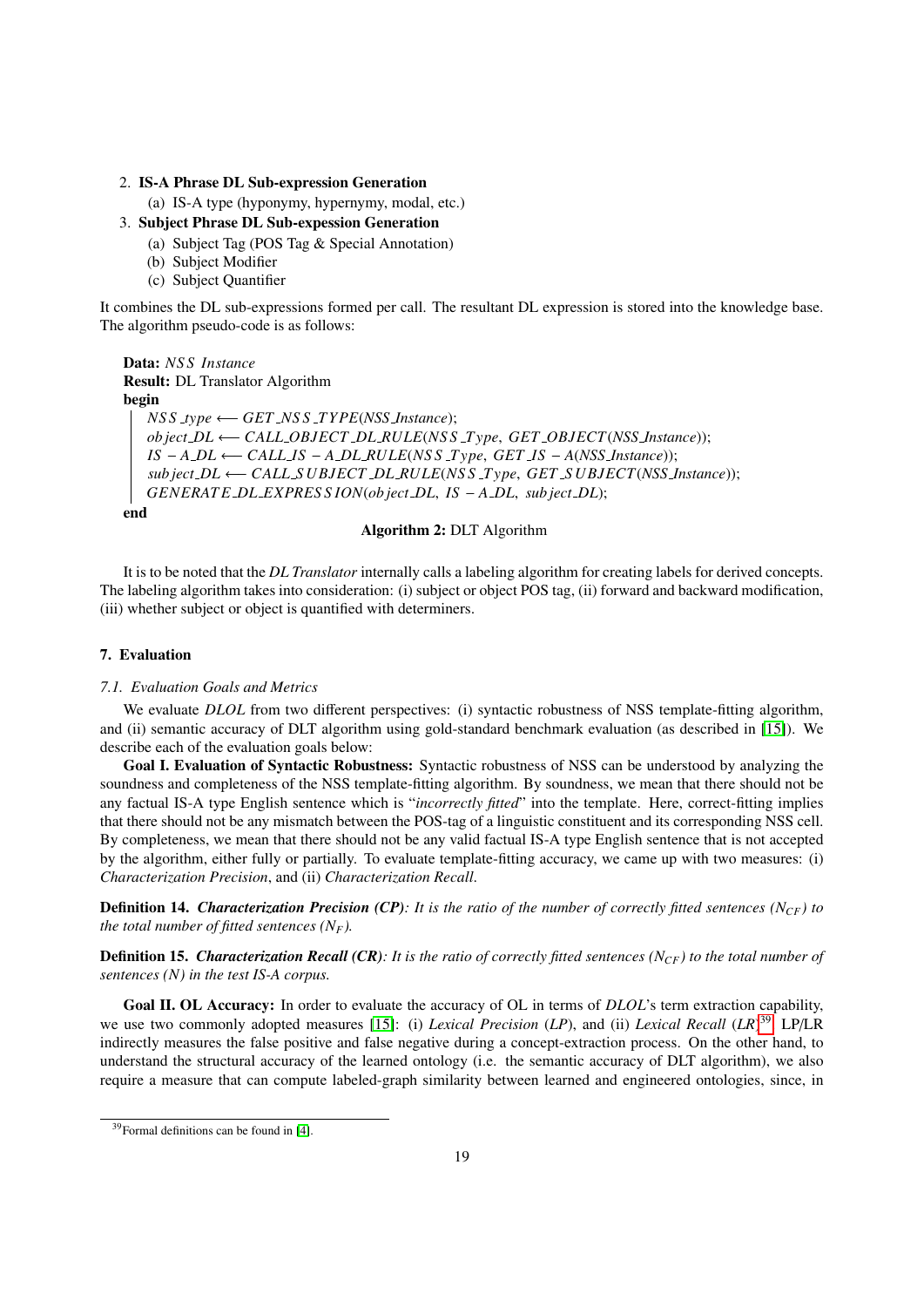

(a) Snapshot of the ontology before aribtary instances are added to the class.

(b) Snapshot of the knowledge Base after unique arbitary instances are added in each class.

(c) Shapshot of the Knoweldge Base after instances are inferred in each class based on the topology of the Knowledge Base

<span id="page-19-0"></span>Figure 2: Example to demonstrate working of Instance-based Inference Measure (IIM). Here a square box indicates a concept and directed edges indicate relationship from a subclass to a superclass.

general, taxonomies are graphs. We have devised a very effective and easy measure, called *Instance-based Inference Measure* (*IIM*), for this purpose.

The idea behind *IIM* is to populate every concept (primitive and defined) in a given ontology with one unique arbitrary instance and then run a DL reasoner (in our case FACT++ [\[26\]](#page-29-12)) to classify all the concepts. This leads to a set of *Inferred Instances* (called *II*) within each class. For example, consider the ontology shown in figure [2\(](#page-19-0)a). Each concept, AgileAthlete, Athlete, Student, StudiousStudent and Owl:Thing, are initiated with an unique arbitrary instances  $X_1, X_2, X_3, X_4$  and  $X_5$  (figure [2\(](#page-19-0)b)). Once the ontology is classified, instances are inferred such that the inferred instances in each concept reflect the topology of the ontology. Here,  $X_4$  and  $X_1$  indicates that AgileAthlete is a subclass of Athlete. The following theorem provides the soundness of the measure:

Theorem 1. *If two taxonomies are isomorphic and if the pre-classified concepts of the individual taxonomies, having same labels, are instantiated equivalently, then, after the taxonomies are classified, the same-labeled concepts from each of the taxonomies will have equivalent inferred instances.*

We formally define the IIM accuracy measures as follows:

**Definition 16.** *IIM-Precision (IIM-P)*: *IIM-P of a given learned ontology*  $\Delta_l$  *with respect to a gold standard ontology*  $\Delta$ <sub>*GS</sub> is defined as:*</sub>

$$
IIM-P(\triangle_l, \triangle_{GS}) = \frac{\sum_{i \in \mathbf{C}_{\triangle_l}, \ \triangle_{GS}} |II_{\triangle_l}^i \cap II_{\triangle_{GS}}^i|}{\sum_{i \in \mathbf{C}_{\triangle_l}} |II_{\triangle_l}^i|}
$$

where,

 $CC_{\Delta_l, \Delta_{GS}}$ : Set of common concepts in  $\Delta_l$  and  $\Delta_{GS}$ .  $C_{\Delta_l}$ : Set of concepts in  $\Delta_l$ .

IIM-P helps us to understand the noise associated with the overall graph similarity that has been acquired by an OL tool with respect to the base human-engineering ontology. Noise is caused by additional child concepts in the learned ontology. It should be noted that noise can sometimes be a false alarm since additional child concepts may be an ontologically valid (although possibly unimportant from a pragmatic point of view) identification by an OL tool. Hence *IIM-P* cannot be a first category evaluation parameter.

We explain this with the help of figures given above. In figure [3,](#page-20-0) the learned ontology [3\(](#page-20-0)b) could not detect the IS-A relation between Animal and Dog, thereby rendering the learned ontology as incorrect. However IIM-P measure would consider learned ontology to be precise (i.e no noise). This is due to the fact that the learned ontology contains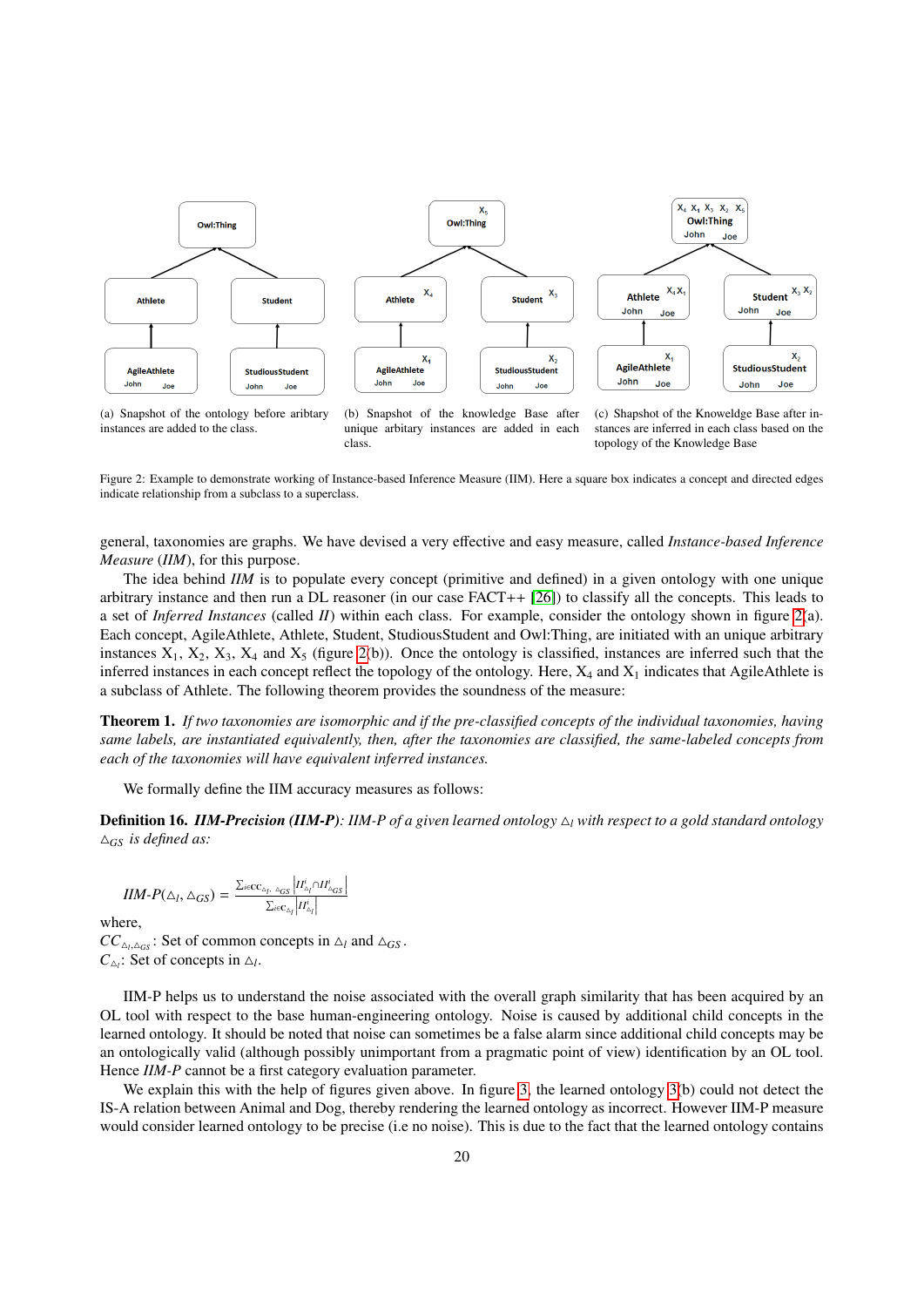

(a) Base (or gold standard) ontology engineered by an expert.

(b) Variant of the base (or gold standard) ontology learned by a system which misses a relation between Animal and Dog

(c) Variant of the base ontology which contains all the relations of base ontology but happens to introduce a new relation between Animal and Cat.

<span id="page-20-0"></span>Figure 3: Example to demonstrate working of IIM-P. Here square box represents a concept and a directed edge represents relationship from a subclass to a superclass.

no *extra* relations. While in the case of figure [3\(](#page-20-0)c), the learned ontology successfully contains all the IS-A relations of the base ontology, as well as one extra relation. Presence of an extra relation will be successfully detected by IIM-P implying that the learned ontology is not precise, irrespective of it being correct or not.

**Definition 17.** *IIM-Recall (IIM-R)*: *IIM-R of a given learned ontology*  $\Delta_l$  *with respect to a base ontology*  $\Delta_{GS}$  *is defined as:*

 $IIM-R(\triangle_l, \triangle_{GS}) = \frac{\sum_{i \in CC_{\triangle_l, \triangle_{GS}}}\left|II_{\triangle_l}^i \cap II_{\triangle_{GS}}^i\right|}{\sum_{i \in C_{\triangle_{GS}}}\left|II_{\triangle_{GS}}^i\right|}$ 

where,

 $CC_{\Delta_l, \Delta_{GS}}$ : Set of common concepts in  $\Delta_l$  and  $\Delta_{GS}$ .  $C_{\Delta_{GS}}$ : Set of concepts in  $\Delta_{GS}$ .

*IIM-R* helps us to understand the incompleteness associated with the overall graph similarity. Incompleteness in learned ontology is caused due to missing valid child concepts. *IIM-R* is a better accuracy measure than *IIM-P* since it can never raise a false alarm (assuming a well-engineered gold-standard ontology). In some cases it is more useful to analyze IIM accuracy on the topology that is shared by the two taxonomies (rather than the entire topology). In other words, an OL process may be deemed sufficiently efficient if the common concepts extracted have similar inter-hyponymic structure. Hence, we introduce two additional variations of IIM: *IIM-OP* and *IIM-OR* as follows:

**Definition 18. IIM-OverlapPrecision (IIM-OP):** IIM-OP of a given learned ontology  $\Delta_l$  with respect to a gold*standard ontology*  $\Delta_{GS}$  *is defined as:* 

$$
IIM\text{-}OP(\triangle_l,\triangle_{GS}) = \frac{\sum_{i \in CC_{\triangle_l,\triangle_{GS}}}\left|II^i_{\triangle_l} \cap I^i_{\triangle_{GS}}\right|}{\sum_{i \in CC_{\triangle_l,\triangle_{GS}}}\left|I^i_{\triangle_l}\right|}
$$

I *where,*  $CC_{\Delta_l, \Delta_{GS}}$ : Set of common concepts in  $\Delta_l$  and  $\Delta_{GS}$ .

**Definition 19. IIM-OverlapRecall (IIM-OR)**: IIM-OR of a given ontology  $\Delta$ <sub>l</sub> with respect to a gold-standard ontol- $\log y \triangle_{GS}$  *is defined as:* 

$$
IIM\text{-}OR(\triangle_I, \triangle_{GS}) = \frac{\sum_{i \in CC_{\triangle_I, \triangle_{GS}}}\left|II_{\triangle_I}^i \cap II_{\triangle_{GS}}^i\right|}{\sum_{i \in CC_{\triangle_I, \triangle_{GS}}}\left|II_{\triangle_{GS}}^i\right|}
$$

*where,*

 $CC_{\Delta_l, \Delta_{GS}}$ : Set of common concepts in  $\Delta_l$  and  $\Delta_{GS}$ .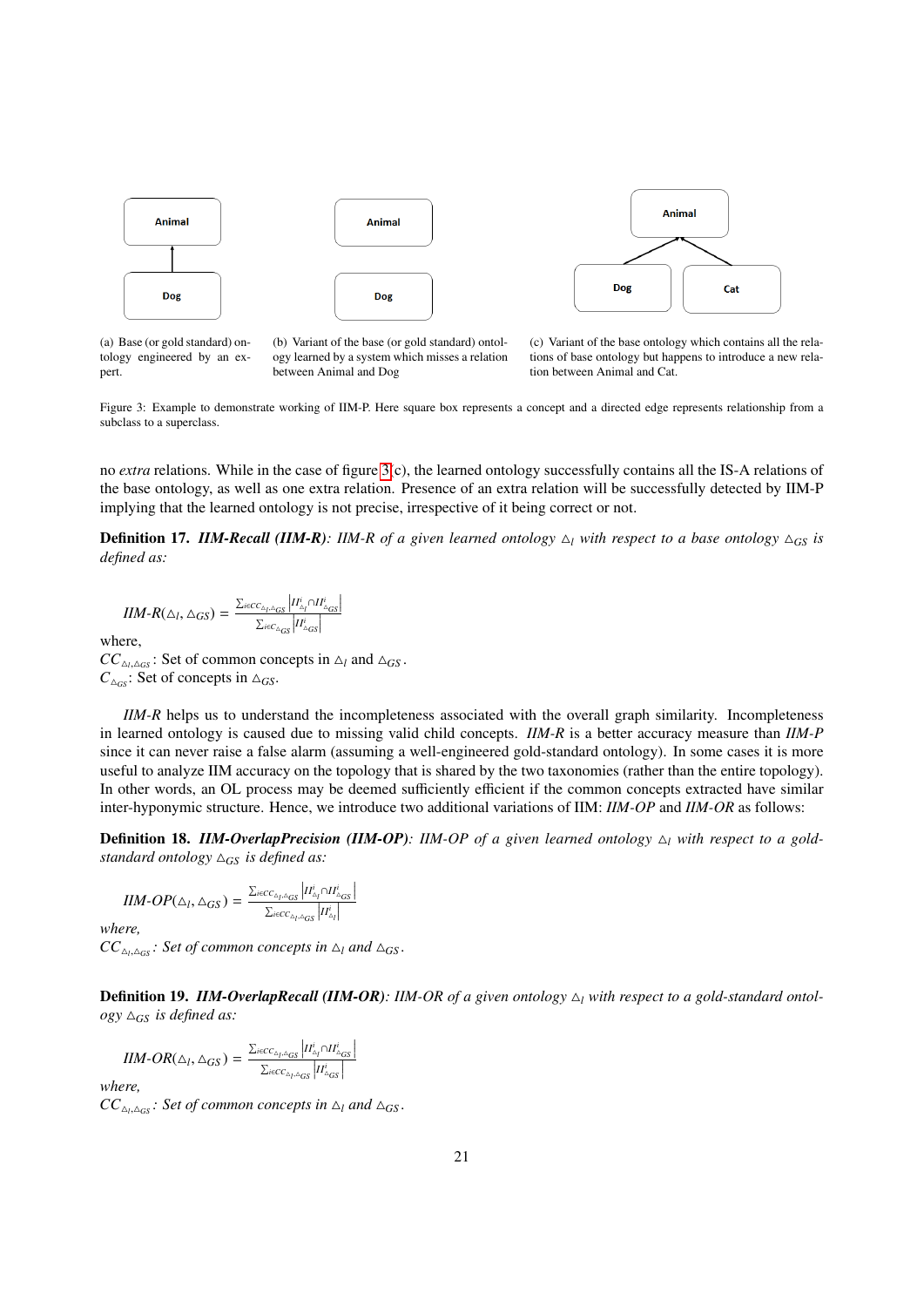<span id="page-21-1"></span>

| Table 2: Dataset Distribution |                                                     |     |                |                    |  |  |  |  |  |
|-------------------------------|-----------------------------------------------------|-----|----------------|--------------------|--|--|--|--|--|
| <b>Dataset</b>                | # extracted IS-A $(N)$<br># Sentences<br># non IS-A |     |                |                    |  |  |  |  |  |
|                               |                                                     |     | <b>Trivial</b> | <b>Non-Trivial</b> |  |  |  |  |  |
| WCL v. 1.1                    | 1777                                                | 240 | 1537           |                    |  |  |  |  |  |
| Vehicle                       | 150                                                 |     | 150            |                    |  |  |  |  |  |
| Virus                         | 172                                                 |     | 171            |                    |  |  |  |  |  |
| Plant                         | 638                                                 |     | 628            |                    |  |  |  |  |  |

As opposed to *IIM-P* and *IIM-R*, *IIM-OP* and *IIM-OR* considers only common concepts present in gold standard ontology and generated ontology. *IIM-OP* helps us to understand the structural noise in the matched lexical space while *IIM-OR* helps us to understand the structural incompleteness in the matched lexical space. We measured OL accuracy also in terms of *degree of semantic preservation*, which is a human-judgment based qualitative measure of analyzing the extent to which the model-theoretic semantics of the DL translation of a natural language sentence is equivalent to the linguistic semantics <sup>[40](#page-21-0)</sup>. In order to evaluate semantic preservation, we first manually re-translate every DL definition (and axiom) into its corresponding natural language sentence. As an example, imagine that the sentence "*Rickshaw is a kind of vehicle that has three wheels.*" gets translated into the DL expression: *Rickshaw*  $\sqsubseteq$ *ThreeWheeledVehicle*  $\subseteq$  *Vehicle*  $\cap$  (=3 *include<sup>+</sup>*. *Wheel*). Now the expression can be re-translated into the sentence:<br>"*Rickshaw is a three wheeled vehicle*". This sentence can be evaluated to be semantically e "*Rickshaw is a three wheeled vehicle.*". This sentence can be evaluated to be semantically equivalent (in the linguistic sense) to the original sentence. Degree of Semantic Preservation can take three values: (i) *yes*, (ii) *no*, and (iii) *partial*. *Yes* corresponds to complete preservation of the semantics of a given sentence, *no* for total failure, and *partial* if atleast the core semantics of the original sentence is completely captured. We define failed, partial, and complete semantic preservation as follows:

Definition 20. *Failed Semantic Preservation: If the subject-object dependency in a given natural language sentence has been incorrectly identified by the NSS template-fitting algorithm (i.e. CP value is 0 w.r.t the sentence), then the corresponding DL expression is considered to have failed in terms of semantic preservation.*

Definition 21. *Partial Semantic Preservation: If the subject-object dependency in a given natural language sentence has been correctly identified by the NSS template-fitting algorithm (i.e. CP value is 1 w.r.t the sentence), then the corresponding DL expression is considered to hold partial semantic preservation.*

It is to be noted that in most cases NSS template-fitting algorithm will work even without any sentence simplification step. As an example, consider the sentence: "*It is not true that John happens to be an intelligent student*". Here, the sentence does not get simplified into: "*John is not an intelligent student*". Then the (correct) NSS instance will be:  $S_1$ ="It"  $R_1$ ="*is not*"  $O_1$ ="*true*"  $Cl$ = "*that*"  $S_2$ ="*John*"  $R_2$ ="*happens to be*"  $Q_2$ ="*an*"  $M_2$ ="*intelligent*"  $O_2$ ="*student*". However, the formal semantic construction during DL translation is going to be erroneous if the simplification does not happen. Also, the redundant phrase "*It is true that ...*" will add noise to the semantic construction. This leads to partial semantic preservation.

Definition 22. *Complete Semantic Preservation: If the DL expression of a given natural language sentence holds partial semantic preservation, and if model-theoretic semantics of the expression is equivalent to the linguistic reading of the given sentence, then the DL expression is considered to hold complete semantic preservation.*

#### *7.2. Experimental Setup* & *Dataset*

#### *7.2.1. Syntactic Robustness*

For evaluating syntactic robustness, we chose two types of datasets: (i) domain-independent, and (ii) domain-specific. For the first type, we used the WCL v.1.1 (wiki good.txt) test corpus [\[9\]](#page-28-8). This dataset was chosen because:

<span id="page-21-0"></span> $^{40}$ It is to be noted that the formal language is DL in the specific context of Web Ontology Learning. Theoretically, the representation can be any formal language that has a model-theoretic interpretation.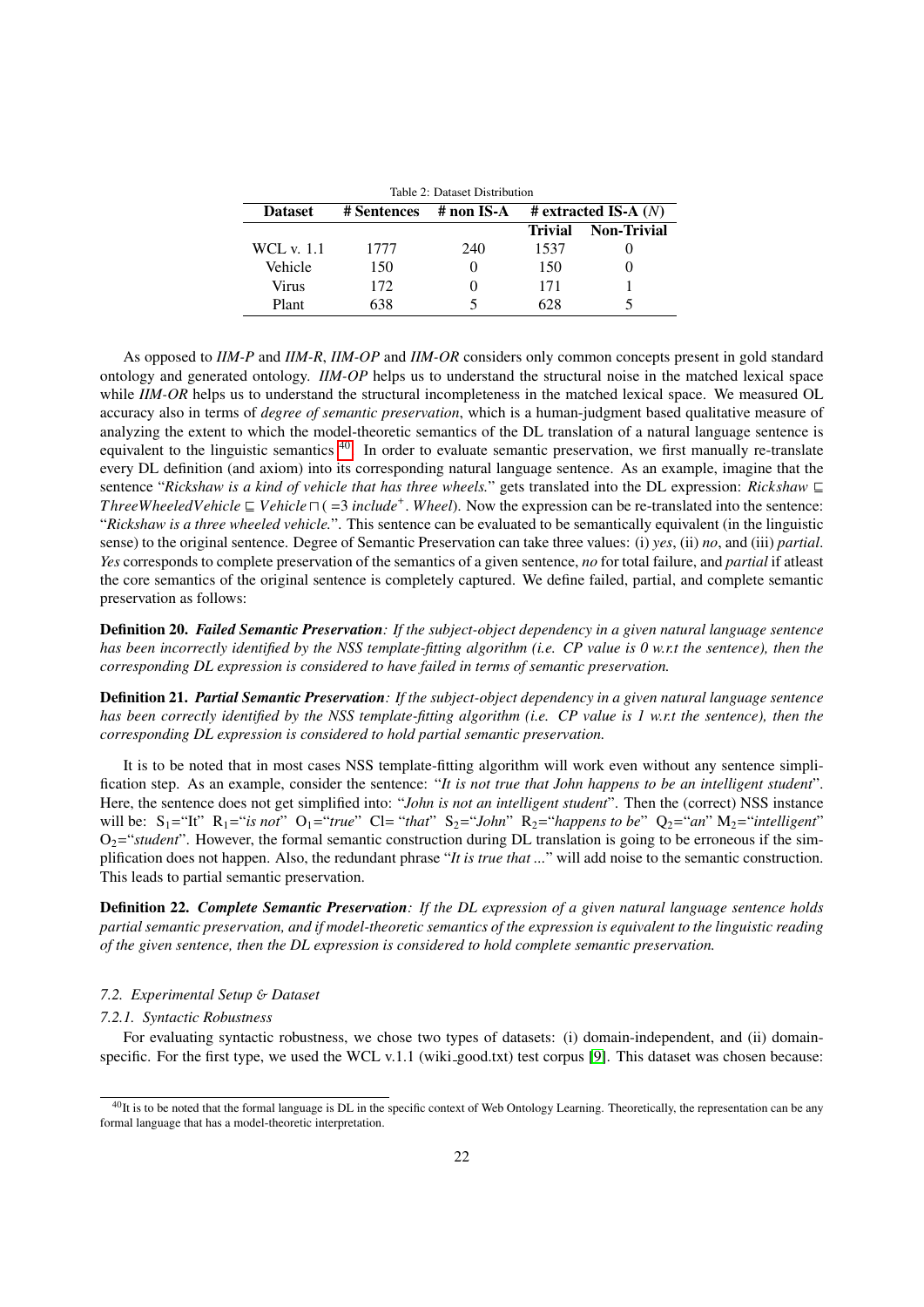<span id="page-22-3"></span>Table 3: DLOL Characterization Performance

| <b>Dataset</b>    | N    | Fail | $N_{CF}$ | POS-tag Error CP | <b>CR</b> |
|-------------------|------|------|----------|------------------|-----------|
| <b>WCL</b> v. 1.1 | 1537 |      | 1528     |                  | 0.9941    |
| Vehicle           | 150  |      | 147      |                  | 0.98      |
| Virus             | 172  |      | 163      |                  | 0.9477    |
| Plant             | 633  |      | 631      |                  | 0.9968    |

<span id="page-22-1"></span>Table 4: Topological Characteristics of Engineered/Learned Ontology on WCL IS-A Dataset

| Ontology    |       |          | $N_D/N_{Pr}$ Ratio<br>$C_{\text{parent}}/C$<br>Concepts(C) |        |               | $C_{\text{sibling}}/C$      |         |     |
|-------------|-------|----------|------------------------------------------------------------|--------|---------------|-----------------------------|---------|-----|
|             | $N_T$ | $N_{Pr}$ | $N_D$                                                      |        | average       | max                         | average | max |
| Engineer A  | 4236  | 4007     | 229                                                        | 0.0571 | 3             |                             | 14      | 40  |
| Engineer B  | 3134  | 2928     | 207                                                        | 0.0707 | 3             | 6                           | 12      | 40  |
| Engineer C  | 3191  | 2893     | 298                                                        | 0.1030 | 3             | 6                           | 13      | 38  |
| <b>DLOL</b> | 4507  | 4320     | 187                                                        | 0.0432 | 4             |                             | 22      | 92  |
| <b>FRED</b> | 3396  | 1799     | 1597                                                       | 0.8877 | 4             | 6                           | 9       | 20  |
| <b>LExO</b> | 6375  | 1406     | 4969                                                       | 3.5341 | 9             | 28                          | 10      | 30  |
| Text2Onto   | 1791  | 1791     | 0                                                          | 0      | $\mathcal{L}$ | $\mathcal{D}_{\mathcal{L}}$ | 11      | 33  |

(i) it is a non-negative factual dataset, (ii) it is mostly extracted from Wikipedia covering broad range of topics, (iii) it is mostly definitional, thereby including lot of IS-A type sentences. For the second type of dataset, we used the Vehicle, Virus, and Plant corpus, as extracted from Yahoo! Boss by [\[10\]](#page-28-9). The details of the dataset statistics is given in Table [2.](#page-21-1) We employed two research assistants to create a subset of purely IS-A sentences from these documents and validated the dataset by a professional linguist. CP and CR values were manually computed by them.

#### *7.2.2. OL Accuracy*

To evaluate OL accuracy we compared, *DLOL* with three different OL tools/framework: (i) Text2Onto, (ii) FRED, and (iii) LExO. We chose Text2Onto because it represents the widely adopted lexico-syntactic pattern based OL paradigm. FRED was chosen because it represents the paradigm of OL tools that attempt to perform deep linguistic analysis using sophisticated linguistic tools. LExO was chosen because it represents the paradigm of rule-based axiomatic OL through analysis of linguistic pattern structures. It is to be noted that Text2Onto is an OL framework (and not a tool per se). However, by properly choosing the required algorithms (for concept extraction, IS-A and non IS-A relation generation, etc.) we can generate a final OWL ontology from a given text corpus. *FRED* is a proper OL tool<sup>[41](#page-22-0)</sup>. LExO can be seen as an OL tool from an axiom generation perspective (since axioms form a generalized ontology). For conducting the comparative evaluation in terms of LP/LR and IIM-P/IIM-R, we used the WCL IS-A dataset that has been described in the previous section. In lieu to standard norm followed in gold-standard OL evaluation, we employed three ontology engineers for designing three independent versions of benchmark ontologies on this dataset. From Table [4](#page-22-1) we can observe that all the three engineers agreed that the number of primitives (*NPr*) is lot more for the WCL dataset as compared to derived concepts  $(N_D)$ , with respect to total number of concepts  $(N<sub>T</sub>)$ . In other words, the engineered ontologies are mostly axiomatic than definitional. Although WCL IS-A dataset helps to analyze performance of OL tools on IS-A type sentences, yet it has to be noted that the dataset does not comprehensively cover all the IS-A types (both trivial and non-trivial) that have been identified in this paper. Hence, we propose a community test dataset<sup>[42](#page-22-2)</sup> in order to measure the *degree of semantic preservation* (as described in the previous section). The dataset comprises of 15 distinct types of trivial IS-A sentences and 56 distinct types of non-trivial sentences.

Since the objective of this dataset is to evaluate general purpose ontology learning systems, the ontology thus created was not guided by some domain specific ontology engineering principles. The design choices taken by the

<span id="page-22-0"></span><sup>41</sup><http://wit.istc.cnr.it/stlab-tools/fred>

<span id="page-22-2"></span><sup>42</sup>Dataset available at <https://drive.google.com/open?id=0BxZBpceSOYIRZlFBYkdQWURhbms>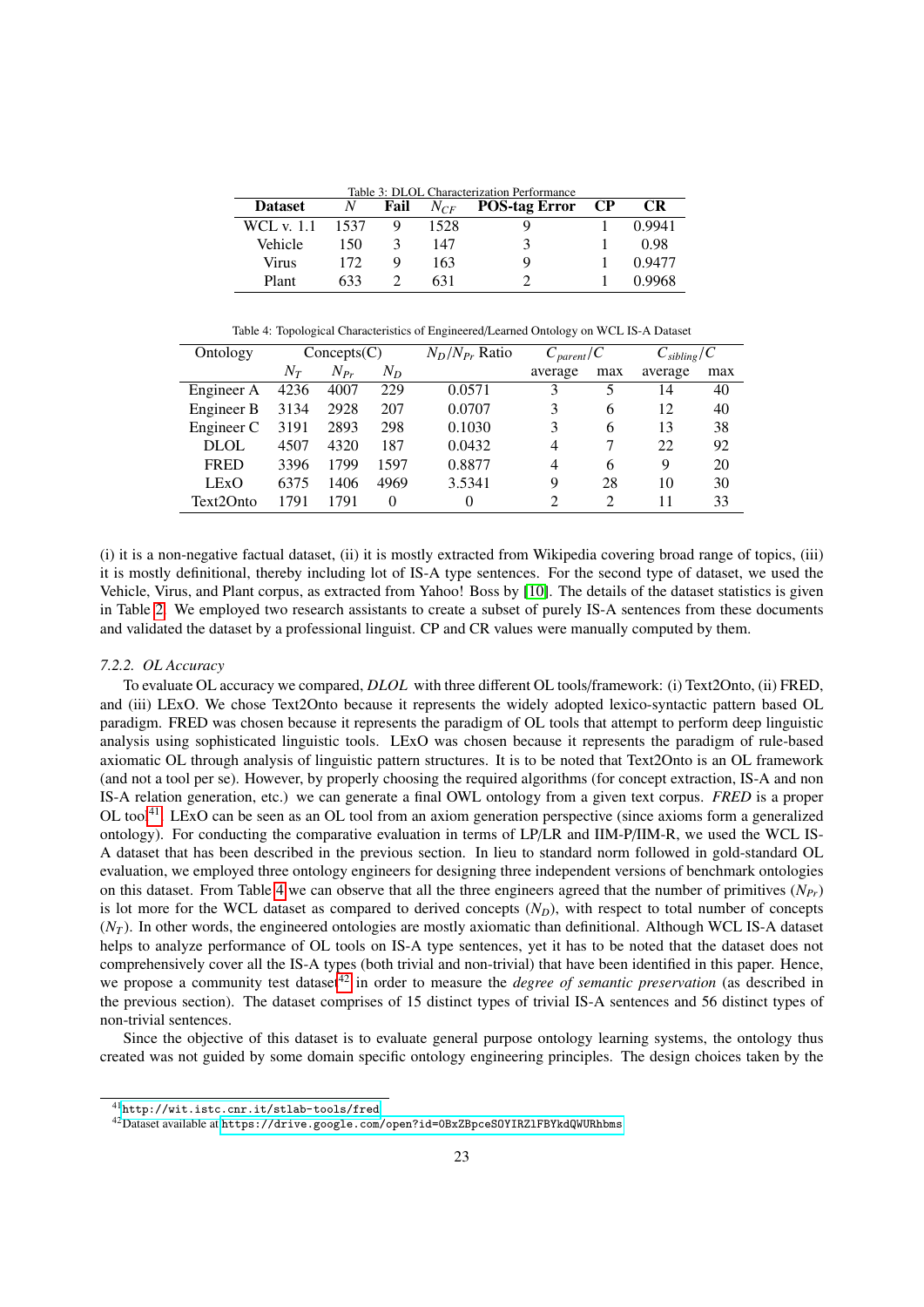| <b>Measure</b> | <b>DLOL</b> $(N_T = 4507)$ |        | <b>FRED</b> $(N_T = 3396)$ |        | <b>LEXO</b> ( $N_T = 6375$ ) |        |        | <b>Text2Onto</b> $(N_T = 1791)$ |        |        |        |          |
|----------------|----------------------------|--------|----------------------------|--------|------------------------------|--------|--------|---------------------------------|--------|--------|--------|----------|
|                | Ver. A                     | Ver. B | Ver. C                     | Ver. A | Ver. B                       | Ver. C | Ver. A | Ver. B                          | Ver. C | Ver. A | Ver. B | Ver. $C$ |
| LP             | 0.6381                     | 0.5236 | 0.5283                     | 0.6346 | 0.5980                       | 0.6054 | 0.1810 | 0.1856                          | 0.1867 | 0.7370 | 0.7320 | 0.7381   |
| LR             | 0.6789                     | 0.7530 | 0.7462                     | 0.5087 | 0.6480                       | 0.6443 | 0.2723 | 0.3774                          | 0.3713 | 0.3116 | 0.4183 | 0.4143   |
| $IM-P$         | 0.3517                     | 0.3106 | 0.3098                     | 0.0773 | 0.0677                       | 0.0682 | 0.1809 | 0.1851                          | 0.1859 | 0.4924 | 0.5324 | 0.5341   |
| $IM-R$         | 0.4660                     | 0.5286 | 0.5222                     | 0.2528 | 0.2845                       | 0.2835 | 0.0952 | 0.1249                          | 0.1263 | 0.1440 | 0.2000 | 0.1988   |
| <b>IIM-OP</b>  | 0.5523                     | 0.5589 | 0.5550                     | 0.1057 | 0.1077                       | 0.1080 | .0000  | 1.0000                          | 1.0000 | 0.5580 | 0.6630 | 0.6618   |
| <b>IIM-OR</b>  | 0.6042                     | 0.6421 | 0.6430                     | 0.3843 | 0.4027                       | 0.4045 | 0.2869 | 0.2918                          | 0.2987 | 0.3005 | 0.3874 | 0.3881   |

<span id="page-23-0"></span>Table 5: OL Accuracy: Comparative Analysis of *DLOL* on WCL IS-A Dataset. Best performance is marked in bold

ontology engineer thus were primarily guided by their interpretation of the original sentence, their understanding of the *taxonomy*, i.e. their cognitive interpretation of the taxonomical relationships and entities present in the sentences.

# *7.3. Results*

## *7.3.1. Syntactic Robustness: CP* / *CR*

We observed 100% average CP and 98% average CR when we tested the NSS template-fitting algorithm on the chosen datasets (Table [3\)](#page-22-3). This empirically shows that NSS is robust on both generic and domain-specific datasets. The perfect CP value is because the NSS template-fitting algorithm did not find any ambiguity in identifying the subject-object dependencies. This can be attributed to the fact that most sentences in the datasets are trivial IS-A type. In comparison to precision we observed a slightly lower recall. This was because of inaccurate POS-tagging of lexemes, which may lead to: (a) inaccurate sentence simplification, and/or (b) invalid template-fitting in the NSS cells.

## *7.3.2. OL Accuracy: LP* / *LR* / *IIM-P* / *IIM-R* / *IIM-OP* / *IIM-OR*

In Table [4](#page-22-1) we can observe that two out of three engineers created concepts from a pragmatic perspective, thereby neglecting many other ontologically valid, yet not useful, concepts. This is quite expected also when domain experts are involved in engineering ontologies. When we observe the topology generated by DLOL, we find that it does not take a pragmatic approach (since it has no domain-specific rules). Hence, it identified a total number of concepts close to what engineer A did (which is significantly more than the other two engineers). In this sense, DLOL is more exploratory in nature. On the other hand, if we look at the performance of FRED we see that it has failed to identify many primitive concepts. Interestingly, because of its reliance on DRS (and other linguistic frames), it generates a lot of non IS-A relations that ideally should have been recognized as IS-A type relations. This increases the number of redundant/incorrect derived concepts (a potential threat to reasoning efficiency). When we analyzed Text2Onto we observed that it fails to produce any derived concepts. This is because, as a framework, Text2Onto heavily utilizes the IS-A relation-establishing algorithm, while rejecting several possible non IS-A relations that are equally important to identify in terms of knowledge discovery. Also, both Text2Onto and FRED were unable to generate definitions that involve union/intersection operators. For example, in the sentence: "*John is intelligent*", we need a derived concept labeled *IntelligentPerson* which is an intersection of the concept *Person* and *IntelligentThing*. This cannot be generated by both FRED and Text2Onto. Finally, while analyzing LExO we found out that it generates a lot more number of derived concepts than primitive concepts. This suggests that much of the generated ontology constitutes definitions (rather than axioms). However, we also found that most of the definitions have been incorrectly learned mostly due to: (a) interpretation of *is a* lexicons as equivalence (i.e. *same as*), (b) lack of lexical normalization of *is a* type lexical variations, and (c) insensitivity to quantifier lexemes.

We then evaluated the accuracy of all the OL tools quantitatively on the WCL dataset using the measures discussed prior (see Table [5\)](#page-23-0). In terms of term extraction capacity, DLOL achieved an *average* score of 0.726 (in contrast to the next best average score of 0.6003 by FRED). In terms of structural accuracy, DLOL achieved a significant improvement over the other tools with an average IIM-R of 0.5056 (in contrast to the next best average score of 0.2736 by FRED). In terms of the degree of true positives (i.e. noise) associated with learned ontologies, Text2Onto performs best, both in terms of LP and IIM-P, with an average score of 0.7357 and 0.5196 respectively. In comparison, DLOL achieved average precision scores of 0.5633 (LP) and 0.3240 (IIM-P). The high performance of Text2Onto can be attributed to the fact that: (i) it is not an exploratory tool (i.e no derived concepts), and (ii) it learns the top-level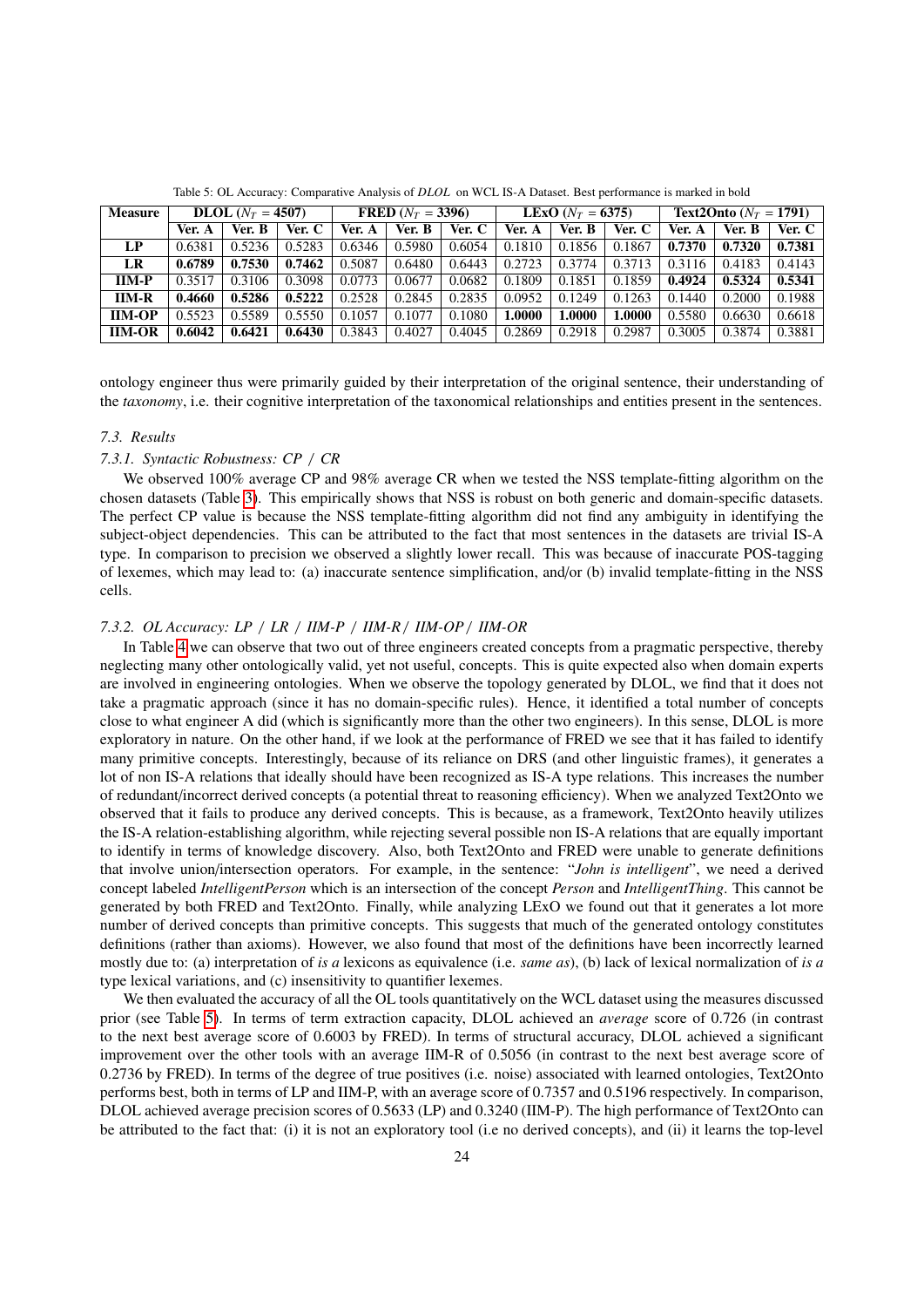<span id="page-24-0"></span>

| No             | <b>LExO</b>               | <b>FRED</b> | <b>Text2Onto</b> | <b>DLOL</b> |
|----------------|---------------------------|-------------|------------------|-------------|
| Trivial        | 14/15                     | 9/15        | 13/15            | 0/15        |
| Non-Trivial    | 56/56                     | 40/56       | 56/56            | 0/56        |
| <b>Partial</b> | $\overline{\text{LEX}}$ O | <b>FRED</b> | <b>Text2Onto</b> | <b>DLOL</b> |
| Trivial        | 1/15                      | 0/15        | 0/15             | 1/15        |
| Non-Trivial    | 0/56                      | 12/56       | 0/56             | 2/56        |
| Yes            | <b>LExO</b>               | <b>FRED</b> | <b>Text2Onto</b> | <b>DLOL</b> |
| Trivial        | 0/15                      | 6/15        | 2/15             | 14/15       |
| Non-Trivial    | 0/56                      | 4/56        | 0/56             | 54/56       |

Table 6: Degree of Semantic Preservation: Comparative Analysis on Community IS-A Dataset



<span id="page-24-2"></span>

<span id="page-24-1"></span>

Figure 4: *DLOLIS*−*<sup>A</sup>* Runtime Performance Figure 5: *DLOLIS*−*<sup>A</sup>* Cumulative Runtime Performance

concepts where the diversification of sub-concepts is least. Hence, noise due to additional learned concepts is low in Text2Onto resulting in high precision but low recall.

#### *7.3.3. Degree of Semantic Preservation*

To analyze the degree of semantic preservation of all the compared OL tools, we tested them on the community dataset. We observed that, out of 15 identified IS-A types, the most number of correct semantic preservation (apart from DLOL, which happens to be the best by design) is achieved by FRED (40% accuracy) followed by Text2Onto (13% accuracy) (see Table [6\)](#page-24-0). When we evaluated the performance on non-trivial IS-A type sentences we observed that FRED again performed best (after DLOL) with 7% accuracy (tested on 56 distinct cases) in contrast to 96% accuracy by DLOL. It has to be noted over here that none of the compared OL tools where designed with an extensive study of IS-A type sentences.

# *7.3.4. Runtime E*ffi*ciency*

We analyzed the runtime efficiency of DLOL for the preprocessing phase (triple extraction, singularization, & normalization), the characterization phase, and the DL translation phase (i.e. generation of the OWL file) individually. For the experiment we once again chose the WCL dataset. We divided the corpus into 15 sets. We saw that without preprocessing and characterization DLOL takes 8.50 seconds for a set of 100 sentences and 40.62 seconds for a set of 1537 sentences (Figure [4\)](#page-24-1). DL translation, on an average, takes 8.29 seconds more than that of preprocessing phase and characterization phase together (Figure [4\)](#page-24-1). Cumulative runtime of the entire process is given in Figure [5.](#page-24-2) The total reasoning time by FACT++ (for further axiom induction and consistency checking) after the OWL file generation was 0.239 ms. It is to be understood that web-scale knowledge base generation takes place in a distributed environment with high-end machines and hence, the figures only represent the approximate growth rate of DL translation and also how the translation phase compares to the other two phases. Also, it is to be noted that the entire process is off-line in nature.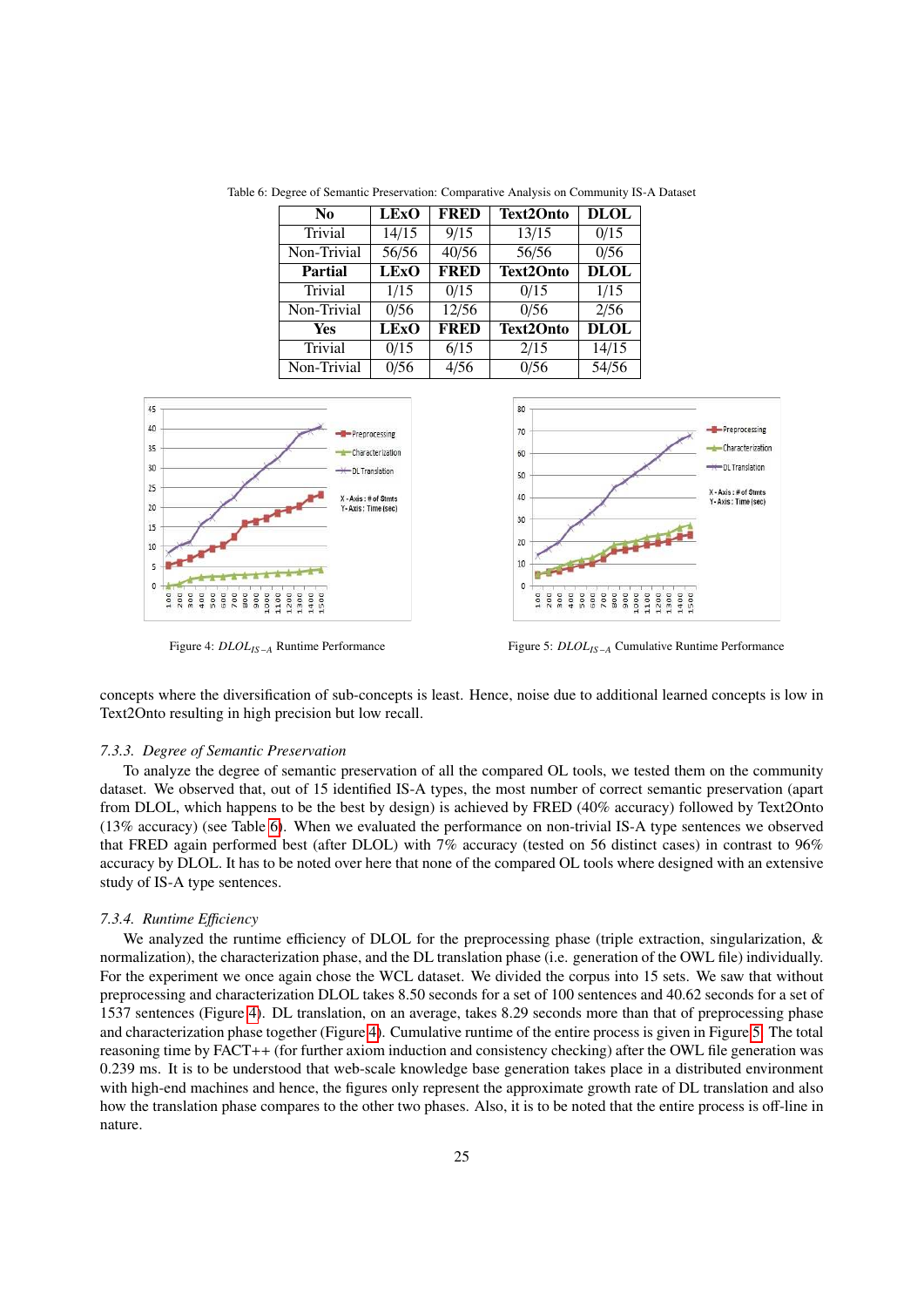#### 8. RELATED WORK

There has been significant literature over the last decade on the problem of Ontology Learning (OL). Most of these works can be categorized into two approaches as discussed earlier: (i) *Light-weight Ontology Learning*, and (ii) *Formal Ontology Learning*. Light-weight OL from text documents is arguably the most widely used approach in the field of OL [\[4\]](#page-28-6). It can be further divided into three general approaches: (i) *distributional semantics based*, (ii) *lexico-syntactic pattern based*, and (iii) *deep linguistic analysis based*. It is to be noted that the general disadvantage of light-weight OL of not being able to generate definitional T-Box (and corresponding A-Box), as discussed in the introduction section, is inherent in all the three approaches. This is where *DLOL* parts away significantly from lightweight OL approaches. We first discuss light-weight OL in the following three sub-sections for providing a contrasting perspective, and then conclude the section with a discussion on formal OL.

#### *8.1. Light-weight OL: Distributional Semantics*

Research on light-weight OL heavily draws models and methodologies from the area of statistical NLP with the assumption of *distributional semantics*. The central objective is to model a similarity measure for concept comparison, thereby creating semantic spaces derived from two alternative models: (i) vector-space models (VSM), and (ii) probabilistic models. In VSM approaches, concept similarity is computed using distance (or similarity) measures in high-dimensional concept vector space. Such computation can be based on: (i) *angular* (such as cosine similarity [\[27\]](#page-29-13), Jaccard similarity [\[28\]](#page-29-14)), (ii) *matrix operation* based (such as term-document based matrix models like LSA [\[29\]](#page-29-15) or term-context terms based matrix models like HAL [\[30\]](#page-29-16)). Similar concepts are then clustered into taxonomies using variations of known hierarchical clustering algorithms. An early work on OL as an end-to-end application was proposed in [\[31,](#page-29-17) [32\]](#page-29-18) where noun terms were organized into hypernymic trees using bottom-up hierarchical clustering algorithm. In [\[33\]](#page-29-19) a clustering based algorithm called CBC was proposed for generating concept lists of similar instances with sense discrimination. However, such lists were unlabeled and hence, not useful in applications such as question-answering as observed in [\[34\]](#page-29-20).

While many of the distributional semantics based approaches neglect the word order for generating the semantic space, some advanced works incorporate the order in their measure [\[35\]](#page-29-21). Semantic spaces that are created in these ways are mostly language independent and do not take into account the syntactic structure within and across sentences. This leads to poor semantic similarity computation [\[36\]](#page-29-22). Other advanced techniques extend vector-space models with morpho-syntactic information such as POS tagging as in [\[37\]](#page-29-23), shallow syntactic analysis as in [\[38\]](#page-29-24), and complete linguistic parsing as in [\[39\]](#page-29-25). The key idea is to select context words that have meaningful syntactic relationship with the target words (i.e. concepts whose similarity has to be computed). A general algorithmic framework for computing such extended semantic space is proposed in [\[40\]](#page-29-26). In [\[34\]](#page-29-20) a top-down clustering based approach was proposed where semantic classes (generated using the CBC algorithm) are automatically labeled using syntactic pattern based class signatures. This resolved the labeling issue to some extent. However, the algorithm uses a variation of K-means and hence, can only generate 1-level taxonomy. An ant-based clustering approach can be found in [\[41\]](#page-29-27) where concepts are identified as part of the OL process using Normalized Google Distance (NGD) [\[42\]](#page-29-28) and a new *n* ◦ of Wikipedia similarity measures. However, this work cannot be categorized as text corpus based OL but rather, concept hierarchy induction on collection of terms. Another more recent interesting approach can be found in [\[43\]](#page-29-29) where Hierarchical Random Graph (HRG) based lexical taxonomy learning has been proposed. In this work the input is a text corpus and a set of given terms over which a semantic network is generated using distributional semantic similarity measure. An HRG is then fit over the generated semantic network using MLE and Monte Carlo Sampling. The claim is that the technique outperforms popular flat and hierarchical clustering algorithms. Other probabilistic and information theoretic models have also been proposed as in [\[44\]](#page-29-30) where OL is done on top of folksonomies as input. Alternative non-clustering based techniques have been proposed that fall under the general category of distributional semantics based OL. One work has used Formal Concept Analysis (FCA) for concept identification and hierarchical concept group formation [\[45\]](#page-29-31).

#### *8.2. Light-weight OL: Lexico-Syntactic Pattern*

Apart from bag-of-word and syntactic pattern based techniques described in the previous section, there exists an alternative set of approaches that is based on lexico-syntactic pattern mining, where external lexical resources (such as WordNet, external lexical ontologies/taxonomies, semantic labeling rules, etc.) are extensively used for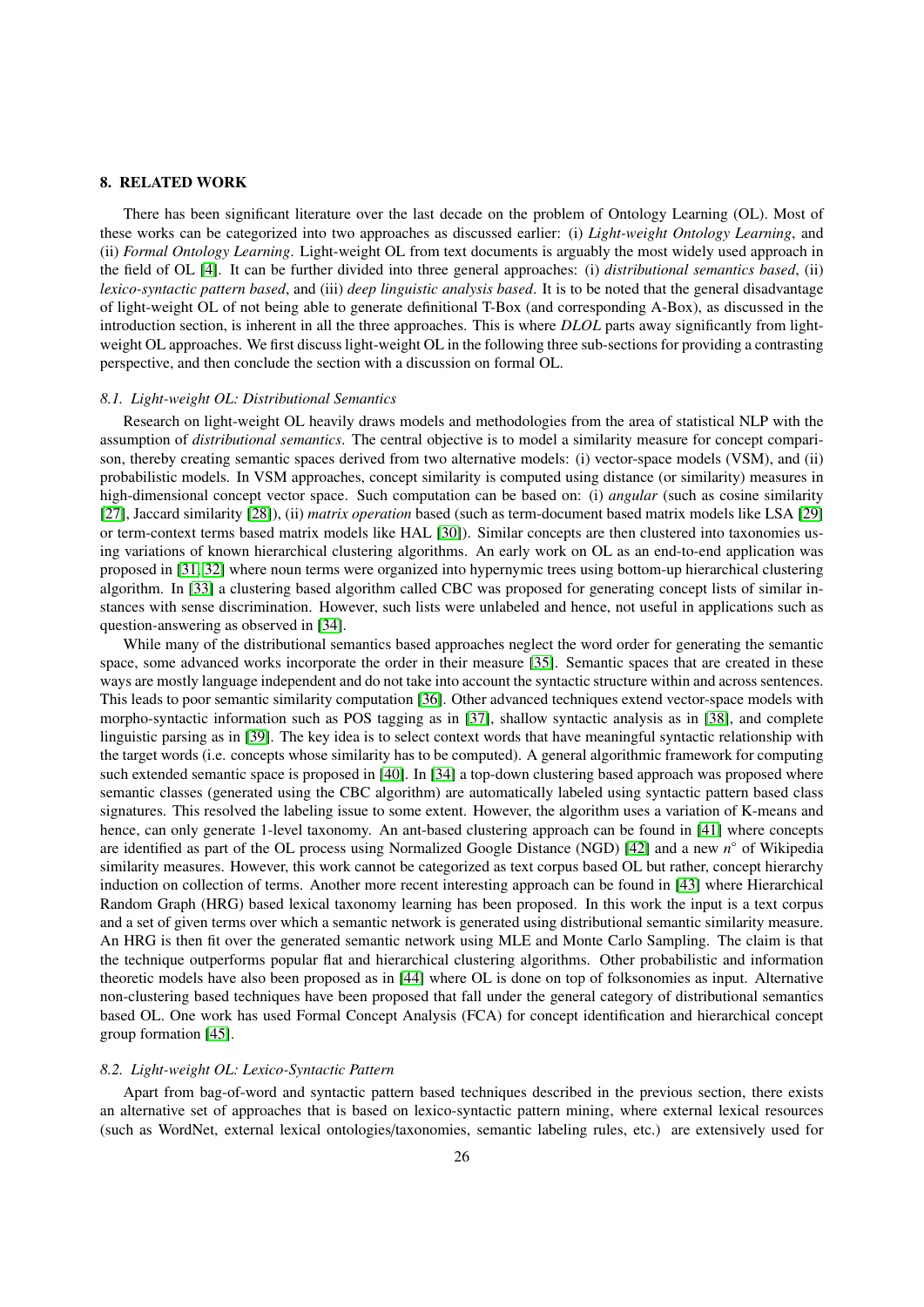determining semantic similarity between concepts. This particular research direction can be sub-classified into six broad categories: (i) supervised learning based, (ii) unsupervised learning based, (iii) semi-supervised learning based, (iv) graph based, (v) probabilistic linguistic structure instantiation based, and (vi) rule based. A general problem with all such approaches is that the semantics of many linguistic nuances (see section [2.2](#page-3-0) for a discussion on such cases in the context of IS-A type sentences), that are innate in natural language, cannot be represented adequately. Also, there are limitations in terms of semantic translation of quantifiers, modifiers, and lexical variations of the widely accepted linguistic patterns. It is to be noted that both these limitations have been identified and treated in this paper.

A full-fledged lexico-syntactic OL pipeline would require to solve certain NLP tasks such as: (i) relation extraction [\[46–](#page-29-32)[50\]](#page-29-33), (ii) named entity recognition [\[51\]](#page-29-34), and (iii) term extraction [\[52\]](#page-30-0). An important work in supervised learning based OL is found in [\[53\]](#page-30-1) where supervised classifiers were trained on hyponymy and cousin relation rich dataset and then tested on unknown sentences that had to be classified into a particular relation type and fit onto the WordNet semantic network. Another supervised learning based ontology learner, called JAGUAR, is proposed in [\[54\]](#page-30-2) where six primary syntactic patterns where semantically labelled together with five verb patterns. Classifiers were then trained on text containing such patterns so as to classify sentences into one of the 26 semantic relations discussed in [\[46\]](#page-29-32). [\[55\]](#page-30-3) extend the mentioned framework [\[46,](#page-29-32) [54\]](#page-30-2) with knowledge classification algorithm to classify concept in the existing hierarchy. A lexico-syntactic based unsupervised ontology learner has been described in [\[51\]](#page-29-34). This learner is basically the sub-class extractor component of the KnowItAll system [\[56\]](#page-30-4). This sub-class extractor uses the eight IS-A Hearst pattern rules described in [\[8\]](#page-28-7) together with web-search match results of linguistic patterns to generate new candidate terms for sub-class identification. [\[57\]](#page-30-5) describe an unsupervised framework called "Domain Cartridge" to construct shallow domain ontology. Framework provide the mechanism to identify concepts and categorize the relation among concepts into four categories. A semi-supervised taxonomic induction framework is proposed in [\[58\]](#page-30-6). In this work an ontology metric has been formulated that includes term context, co-occurrence, and lexico-syntactic patterns. This metric is then used to induce a lexicalized taxonomy given a set of concepts. In [\[59\]](#page-30-7), a semi-automated ontology development for medical domain has been proposed. In this work, an "backbone" ontology is created using domain expertise with existing bio-ontologies which is then aligned with another different knowledge base to find equivalent concept among ontologies. Properties of equivalent concept are augmented in "backbone" ontology. Perhaps one of the most popular benchmark OL framework is Text2Onto [\[11\]](#page-28-10). Text2Onto is based on instantiation of probabilistic linguistic structures called POM (Probabilistic Ontology Model). POM structures are language independent and can be easily transported to RDFS/OWL/F-Logic by ontology engineers. POMs are essentially seven types of linguistic frames (or patterns) as defined in Gruber's frame ontology [\[60\]](#page-30-8). They are probabilistic in the sense that an instance membership in a particular POM is associated with a degree of belief based on evidences in the corpus. Linguistic analysis of text corpus is based on the JAPE transducer [\[61\]](#page-30-9) for matching Hearst patterns and POM patterns in order to instantiate. A distinguishing feature of Text2Onto is semi-automatic revisioning of ontology as the ontology evolves learning new instances. A detailed experimental comparison with our proposed tool, *DLOL*, is given in Tables [4,](#page-22-1) [5,](#page-23-0) and [6.](#page-24-0)

A graph based approach can be found in [\[10\]](#page-28-9). Over here the proposed system assumes that a set of root primitive concepts will be given to the system as input. It then extracts new term pairs having the root terms as one of the pair element from the Web such that the sentences extracted contain Hearst patterns. This set of term pairs is then searched on the Web again to get all triples containing the pairs. The hyponymy graph is then generated by selecting terms that have a minimum IS-A out-degree with respect to a root term. The limitation is that root terms has to be known apriori which works only in domain specific applications. Another very recent graph based ontology learner, called OntoLearn Reloaded, has been proposed in [\[62\]](#page-30-10). OntoLearn works in five steps. First it extracts terms from a document corpus using TermExtractor tool [\[52\]](#page-30-0), after which a set of definitional sentences containing the extracted terms is selected using the WCL classifier [\[63\]](#page-30-11). These definitional sentences are then filtered according to domain resulting in a noisy hypernymic graph. A pruning procedure is carried on the noisy graph to generate a tree-like taxonomy. As a final step a DAG based taxonomy is formed by reviving incorrectly deleted edges during the pruning process. Graph based ontology learning like TaxoFinder [\[64\]](#page-30-12) learns taxonomy from the given text corpus. TaxoFinder is divided into three parts (1) concept extraction (2) association among the concepts to form a graph and (3) taxonomy generation from the graph. Concept are extracted using CFinder [\[65\]](#page-30-13) which make use of linguistic patterns, domainspecific knowledge and statistical techniques to identify and weight key concept specific to the domain. Extracted concept are connected to each other depending on the strength of the association. Association strength is determined using a context of window sentences - number of sentences above and after the given pair of concept and similarity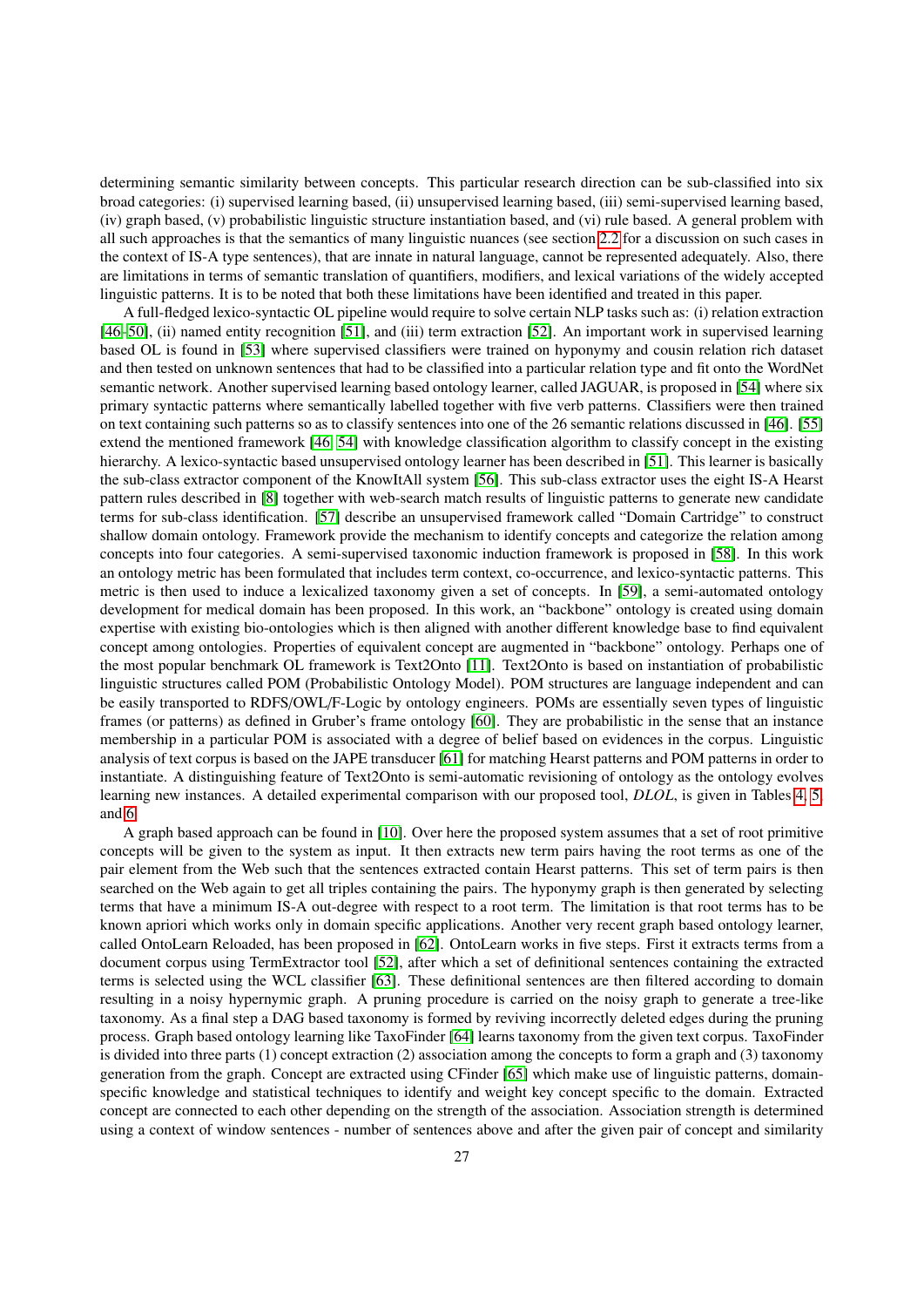of the words. Graph obtained in this manner is processed to derive taxonomy such that it maximizes the overall association strength among all concepts. Finally, several OL techniques have been proposed that it purely rule based with application of linguistic heuristic and supporting knowledge sources such as Wikipedia [\[66](#page-30-14)[–68\]](#page-30-15).

## *8.3. Light-weight OL: Deep Linguistic Analysis*

A third approach for light-weight OL is deep linguistic analysis based. It heavily draws techniques prevalent in *computational semantics*. Computational semantics largely involves the algorithmic feasibility and mechanism for translating NL sentences into semantically equivalent formal language expressions so as to represent its meaning. Several formal semantic theories have been proposed in this direction. Perhaps the most influential pioneering theory is what is known as *Montague Grammar* [\[69\]](#page-30-16). Montague Grammar is a model theoretic representation of NL and its computational feasibility is proven by the applicability of λ-calculus [\[70\]](#page-30-17) to construct the semantics over a parse tree generated by the underlying grammar. Another alternative computational technique for semantic construction is *feature structures* [\[71\]](#page-30-18). More recent semantic theories, mostly proposed to deal with semantic interpretation across sentence boundaries, include Discourse Representation Theory [\[6\]](#page-28-4) and File Change Semantics [\[72\]](#page-30-19). A computational tool for DRT based semantic representation, called BOXER, has been proposed in [\[73\]](#page-30-20). This tool generates semantic representations in DRS form (Discourse Representation Structure) after syntactically parsing sentences using CCG (Combinatory Categorial Grammar). However, the first and perhaps the only OL tool to incorporate BOXER, and for that matter any such linguistic analysis tool, was FRED [\[12,](#page-28-11) [13\]](#page-28-12). FRED also incorporates linguistic frames and ontology design patterns with Wikipedia as an external supporting source. However, it does not attempt to generate any expressive ontology, but rather an RDF graph structure. This limits its capability to support complex and sophisticated reasoning for knowledge discovery. We also observed that it cannot adequately represent the semantics of many linguistic nuances, as discussed in section [2.2.](#page-3-0) A thorough investigation of FRED has been given in Tables [4,](#page-22-1) [5,](#page-23-0) and [6.](#page-24-0)

#### *8.4. Formal OL*

There is considerable shortage of literature that can be truly classified as formal OL (as has been observed in [\[4\]](#page-28-6)). Early works related to formal OL primarily focused on inducing disjoint axioms in a given ontology (learned or manual) so as to debug modeling errors. A heuristic approach (called *semantic clarification*) based on the assumption of *strong disjointness* [\[74\]](#page-30-21) has been proposed in [\[75\]](#page-30-22). There has also been several machine learning (ML) based approaches to disjoint axiom induction. One supervised learning based framework called LEDA was proposed in [\[76,](#page-30-23) [77\]](#page-30-24) where manually created disjoint axioms were used as the training dataset. Another ML based approach can be found in [\[78\]](#page-30-25) where unsupervised mining of disjoint axioms from text corpus was proposed. Other alternative techniques for disjoint axiom induction include one work based on FCA [\[16\]](#page-29-2) and another, called DL-Learner, based on inductive logic programming [\[79\]](#page-30-26). There has been a recent work on association mining based disjoint axiom induction [\[80\]](#page-30-27). This work was further extended in [\[81\]](#page-30-28) where three alternative approaches have been proposed - two based on negative association mining (i.e. confidence measure of whether membership in one class implies non-membership in another class) and one based on statistical correlation analysis (using  $\phi$ -coefficient to measure strength of disjointness between two concepts where complete disjointness has a  $\phi$  value of -1.0). Apart from disjoint axiom induction there has been one work that focused on negation axiom induction [\[82\]](#page-30-29) where an ontology repairing tool called ORE was proposed. However, none of the works described so far can be described as end-to-end formal OL on text corpus but all are, rather, formal ontology enrichment/correction methodologies.

One of the earliest approaches towards formal OL can be found in [\[83\]](#page-30-30). In this work a very novel approach for probabilistically inducing formal structures (First Order Predicate Logic (FOL) derivative) from text has been outlined. The technique is based on the principle of *deep transfer learning* which postulates that a model can generalize structures from one domain corpus (called *source*) and be plugged into another model that generalizes in a completely different domain corpus (called *target*) to increase both the efficiency and accuracy of target model. For deep transfer, Markov Logic Network induction from natural text was used, where FOL formulae are represented as graph structures and clique structures within this graph (representing the set of such FOL formulae) are modeled as Markov network. This work was extended further in [\[84\]](#page-30-31). Another similar work can be found in [\[85\]](#page-30-32). Here a tool called OntoUSP was proposed where the input to the system was a dependency-parsed text and the output is a probabilistic auto-learned ontology with IS-A and part-of relations. The semantic parsing required for inducing high order Markov formulae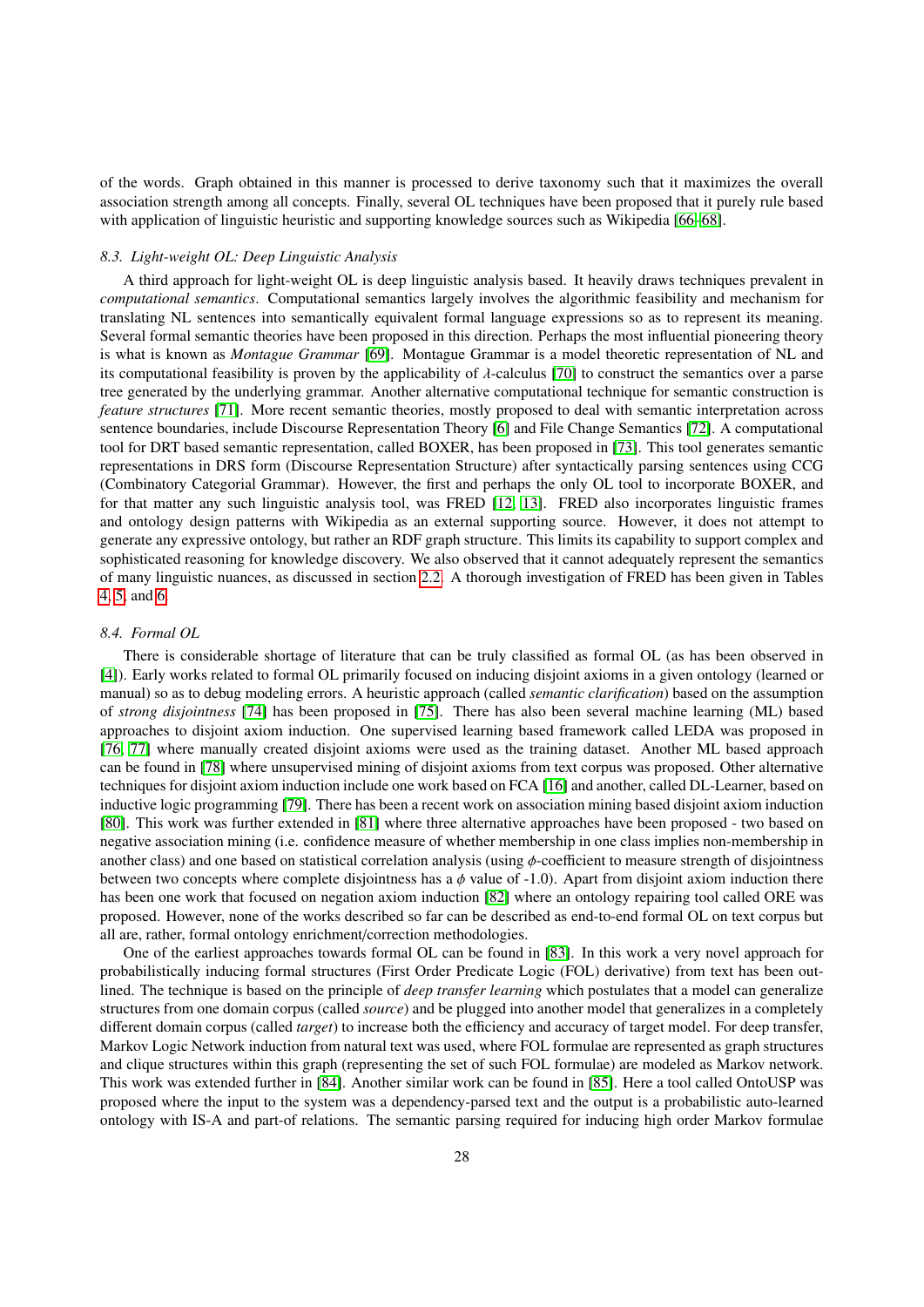[\[86\]](#page-30-33) is unsupervised. However, all such techniques do not use significant research outcomes that have been reported in theoretical and computational semantics within the linguistic community and also exclude important results in the area of NL understanding based question-answering that are closely related to the problem of formal OL.

# 9. Discussion & Future Work

Although most of the identified cases of IS-A type sentences can be processed by DLOL yet there are certain exceptional categories that we would like to highlight in this section. One very interesting case can be understood from the following two sentences that are syntactically equivalent: (i) "*A cup of co*ff*ee will be wonderful.*", and (ii) "*The son of God is great*". In the first sentence the primary subject is *co*ff*ee* while in the second sentence the primary subject is *son*. Another case of ambiguity may arise from the contextual usage of the indeterminate article before a noun. For example, in the sentence "*A planet is round*" the article denotes the general class of *Planet* while in the sentence "*A boy is tall*" the article denotes a specific instance of the class *Tall Boy*. We leave the disambiguation of these cases as a future work. Apart from further work on IS-A type sentences, an extensive and thorough work on non-ISA type sentences is ongoing. We have observed that more detailed parsing is required for extending the sentence simplifier, new base rules are required for DL translation, and new spatio-temporal rules have to be incorporated for modal reasoning. All of these ongoing effort is directed towards the completion of a working prototype, called *DLOL(F)* (where *F* stands for '*full*").

#### 10. Conclusion

In this paper we propose a Description Logics (DL) based formal ontology learning (OL) tool, called *DLOL*, that works on factual non-negative IS-A sentences. We argue that OL on IS-A type sentences is non-trivial. In support to this argument, we evaluated the accuracy of *DLOL* on IS-A datasets, against three state-of-the-art tools, and observed that it had an average LR improvement of 21% (approx.) and an average IIM-Recall improvement of 46% (approx.) with respect to next best performing tool.

#### 11. Acknowledgement

We would like to thank Prof. Thomas Lukasiewicz from University of Oxford for valuable insights and suggestions.

#### References

- <span id="page-28-0"></span>[1] D. Moldovan, C. Clark, M. Bowden, Lymba's poweranswer 4 in trec 2007, in: TREC-2007, Association for Computational Linguistics, 2007.
- <span id="page-28-1"></span>[2] A. Maedche, S. Staab, Ontology learning for the semantic web, IEEE Intelligent Systems 16 (2) (2001) 72–79.
- <span id="page-28-2"></span>[3] S. Abeyruwan, U. Visser, V. Lemmon, S. Schurer, PrOntoLearn: Unsupervised Lexico-Semantic Ontology Generation using Probabilistic ¨ Methods, Springer, 2013.
- <span id="page-28-6"></span>[4] W. Wong, W. Liu, M. Bennamoun, Ontology learning from text: A look back and into the future, ACM Computing Surveys (CSUR) 44 (4) (2012) 20.
- <span id="page-28-3"></span>[5] D. Moldovan, V. Rus, Logic form transformation of wordnet and its applicability to question answering, in: ACL, 2001, pp. 402–409.
- <span id="page-28-4"></span>[6] H. Kamp, A theory of truth and semantic representation, Linguistis: Formal semantics-the essential readings 7 (1981) 189–222.
- <span id="page-28-5"></span>[7] F. Baader, I. Horrocks, U. Sattler, Description logics as ontology languages for the semantic web, in: Mechanizing Mathematical Reasoning, Springer, 2005, pp. 228–248.
- <span id="page-28-7"></span>[8] M. A. Hearst, Automatic acquisition of hyponyms from large text corpora, in: Proceedings of the 14th conference on Computational linguistics-Volume 2, Association for Computational Linguistics, 1992, pp. 539–545.
- <span id="page-28-8"></span>[9] R. Navigli, P. Velardi, J. M. Ruiz-Martínez, et al., An annotated dataset for extracting definitions and hypernyms from the web, in: LREC, 2010.
- <span id="page-28-9"></span>[10] Z. Kozareva, E. Hovy, A semi-supervised method to learn and construct taxonomies using the web, in: Proceedings of the 2010 Conference on Empirical Methods in Natural Language Processing, Association for Computational Linguistics, 2010, pp. 1110–1118.
- <span id="page-28-10"></span>[11] P. Cimiano, J. Volker, Text2onto, in: Natural Language Processing and Information Systems, Springer, 2005, pp. 227–238. ¨
- <span id="page-28-11"></span>[12] V. Presutti, F. Draicchio, A. Gangemi, Knowledge extraction based on discourse representation theory and linguistic frames, in: Knowledge Engineering and Knowledge Management, Springer, 2012, pp. 114–129.
- <span id="page-28-12"></span>[13] A. Gangemi, V. Presutti, D. Reforgiato Recupero, A. G. Nuzzolese, F. Draicchio, M. Mongiovì, Semantic Web Machine Reading with FRED, Semantic Web Preprint (Preprint) (2016) to appear.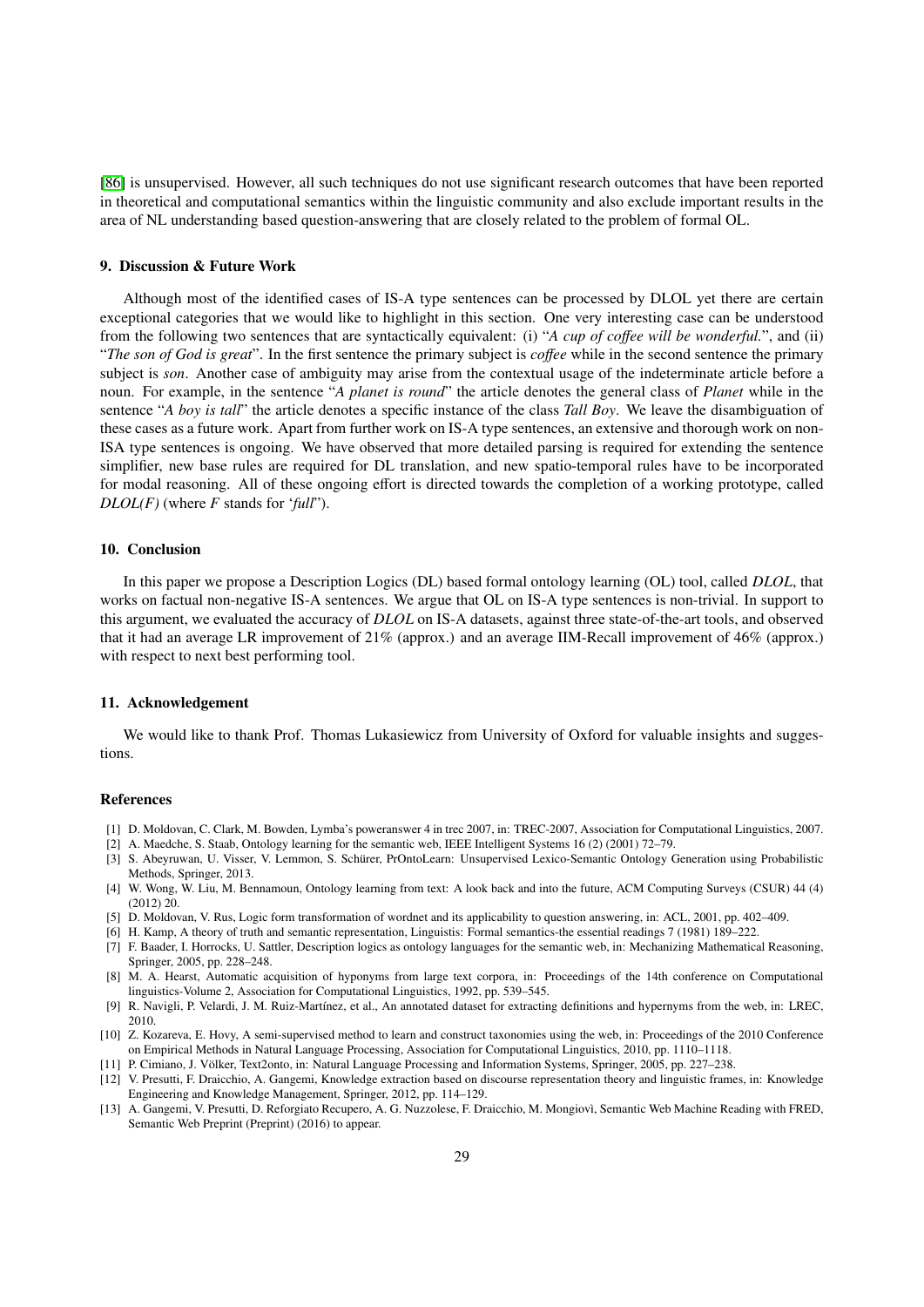- <span id="page-29-0"></span>[14] J. Völker, P. Hitzler, P. Cimiano, Acquisition of owl dl axioms from lexical resources, in: The Semantic Web: Research and Applications, Springer, 2007, pp. 670–685.
- <span id="page-29-1"></span>[15] K. Dellschaft, S. Staab, On how to perform a gold standard based evaluation of ontology learning, in: The Semantic Web-ISWC 2006, Springer, 2006, pp. 228–241.
- <span id="page-29-2"></span>[16] F. Baader, B. Ganter, B. Sertkaya, U. Sattler, Completing description logic knowledge bases using formal concept analysis., in: IJCAI, 2007, pp. 230–235.
- <span id="page-29-3"></span>[17] H. Liu, P. Singh, Conceptneta practical commonsense reasoning tool-kit, BT technology journal 22 (4) (2004) 211–226.
- <span id="page-29-4"></span>[18] X. Dong, E. Gabrilovich, G. Heitz, W. Horn, N. Lao, K. Murphy, T. Strohmann, S. Sun, W. Zhang, Knowledge vault: A web-scale approach to probabilistic knowledge fusion, in: Proceedings of the 20th ACM SIGKDD international conference on Knowledge discovery and data mining, ACM, 2014, pp. 601–610.
- <span id="page-29-5"></span>[19] G. Miller, C. Fellbaum, R. Tengi, H. Langone, Wordnet 2.1, Cognitive Science Laboratory, Princeton University.
- <span id="page-29-6"></span>[20] O. Bodenreider, The unified medical language system (umls): integrating biomedical terminology, Nucleic acids research 32 (suppl 1) (2004) D267–D270.
- <span id="page-29-7"></span>[21] J. Rogers, A. Rector, The galen ontology, Medical Informatics Europe (MIE 96) (1996) 174–178.
- <span id="page-29-8"></span>[22] R. J. Brachman, What is-a is and isn't: An analysis of taxonomic links in semantic networks, Computer 10.
- <span id="page-29-9"></span>[23] M. Krifka, Definitional generics, in: Genericity, Oxford: OUP, 2012, pp. 372-389.
- <span id="page-29-10"></span>[24] T. Mitchell, W. Cohen, E. Hruschka, P. Talukdar, J. Betteridge, A. Carlson, B. D. Mishra, M. Gardner, B. Kisiel, J. Krishnamurthy, N. Lao, K. Mazaitis, T. Mohamed, N. Nakashole, E. Platanios, A. Ritter, M. Samadi, B. Settles, R. Wang, D. Wijaya, A. Gupta, X. Chen, A. Saparov, M. Greaves, J. Welling, Never-ending learning (2015).
- <span id="page-29-11"></span>[25] M. P. Marcus, M. A. Marcinkiewicz, B. Santorini, Building a large annotated corpus of english: The penn treebank, Computational linguistics 19 (2) (1993) 313–330.
- <span id="page-29-12"></span>[26] D. Tsarkov, I. Horrocks, Fact++ description logic reasoner: System description, in: Automated reasoning, Springer, 2006, pp. 292–297.
- <span id="page-29-13"></span>[27] B. Fortuna, D. Mladenič, M. Grobelnik, Semi-automatic construction of topic ontologies, Springer, 2006.
- <span id="page-29-14"></span>[28] A. Doan, J. Madhavan, R. Dhamankar, P. Domingos, A. Halevy, Learning to match ontologies on the semantic web, The VLDB Journals 12 (4) (2003) 303–319.
- <span id="page-29-15"></span>[29] S. C. Deerwester, S. T. Dumais, T. K. Landauer, G. W. Furnas, R. A. Harshman, Indexing by latent semantic analysis, JASIS 41 (6) (1990) 391–407.
- <span id="page-29-16"></span>[30] K. Lund, C. Burgess, Producing high-dimensional semantic spaces from lexical co-occurrence, Behavior Research Methods, Instruments, & Computers 28 (2) (1996) 203–208.
- <span id="page-29-17"></span>[31] D. Lin, P. Pantel, Concept discovery from text, in: Proceedings of the 19th international conference on Computational linguistics, Association for Computational Linguistics, 2002, pp. 1–7.
- <span id="page-29-18"></span>[32] S. A. Caraballo, Automatic construction of a hypernym-labeled noun hierarchy from text, in: Proceedings of the 37th annual meeting of the Association for Computational Linguistics on Computational Linguistics, Association for Computational Linguistics, 1999, pp. 120–126.
- <span id="page-29-19"></span>[33] P. Pantel, D. Lin, Document clustering with committees, in: Proceedings of the 25th annual international ACM SIGIR conference on Research and development in information retrieval, ACM, 2002, pp. 199–206.
- <span id="page-29-20"></span>[34] P. Pantel, D. Ravichandran, Automatically labeling semantic classes., in: HLT-NAACL, Vol. 4, 2004, pp. 321–328.
- <span id="page-29-21"></span>[35] M. N. Jones, D. J. Mewhort, Representing word meaning and order information in a composite holographic lexicon., Psychological review 114 (1) (2007) 1.
- <span id="page-29-22"></span>[36] J. D. Fodor, Comprehending sentence structure, An Invitation to Cognitive Science: Language 1 (1995) 209.
- <span id="page-29-23"></span>[37] D. Widdows, Unsupervised methods for developing taxonomies by combining syntactic and statistical information, in: Proceedings of the HLT-NAACL, Association for Computational Linguistics, 2003, pp. 197–204.
- <span id="page-29-24"></span>[38] J. R. Curran, M. Moens, Scaling context space, in: Proceedings of the 40th Annual Meeting on Association for Computational Linguistics, Association for Computational Linguistics, 2002, pp. 231–238.
- <span id="page-29-25"></span>[39] D. Lin, Automatic retrieval and clustering of similar words, in: Proceedings of the COLING-ACL, Association for Computational Linguistics, 1998, pp. 768–774.
- <span id="page-29-26"></span>[40] S. Padó, M. Lapata, Dependency-based construction of semantic space models, Computational Linguistics 33 (2) (2007) 161–199.
- <span id="page-29-27"></span>[41] W. Wong, W. Liu, M. Bennamoun, Tree-traversing ant algorithm for term clustering based on featureless similarities, Data Mining and Knowledge Discovery 15 (3) (2007) 349–381.
- <span id="page-29-28"></span>[42] R. L. Cilibrasi, P. M. Vitanyi, The google similarity distance, Knowledge and Data Engineering, IEEE Transactions on 19 (3) (2007) 370–383.
- <span id="page-29-29"></span>[43] T. Fountain, M. Lapata, Taxonomy induction using hierarchical random graphs, in: Proceedings of the 2012 Conference of the North American Chapter of the Association for Computational Linguistics: Human Language Technologies, Association for Computational Linguistics, 2012, pp. 466–476.
- <span id="page-29-30"></span>[44] J. Tang, H.-f. Leung, Q. Luo, D. Chen, J. Gong, Towards ontology learning from folksonomies, in: IJCAI, 2009, pp. 2089–2094.
- <span id="page-29-31"></span>[45] P. Cimiano, A. Hotho, S. Staab, Learning concept hierarchies from text corpora using formal concept analysis., J. Artif. Intell. Res.(JAIR) 24 (2005) 305–339.
- <span id="page-29-32"></span>[46] D. I. Moldovan, E. Blanco, Polaris: Lymba's semantic parser., in: LREC, 2012, pp. 66-72.
- [47] R. Girju, A. Badulescu, D. Moldovan, Automatic discovery of part-whole relations, Computational Linguistics 32 (1) (2006) 83–135.
- [48] P. Pantel, M. Pennacchiotti, Espresso: Leveraging generic patterns for automatically harvesting semantic relations, in: Proceedings of the COLING-ACL, Association for Computational Linguistics, 2006, pp. 113–120.
- [49] Z. Kozareva, E. Riloff, E. H. Hovy, Semantic class learning from the web with hyponym pattern linkage graphs., in: ACL, 2008, pp. 1048– 1056.
- <span id="page-29-33"></span>[50] O. Etzioni, A. Fader, J. Christensen, S. Soderland, M. Mausam, Open information extraction: The second generation, in: Proceedings of the Twenty-Second international joint conference on Artificial Intelligence, AAAI Press, 2011, pp. 3–10.
- <span id="page-29-34"></span>[51] O. Etzioni, M. Cafarella, D. Downey, A.-M. Popescu, T. Shaked, S. Soderland, D. S. Weld, A. Yates, Unsupervised named-entity extraction from the web: An experimental study, Artificial Intelligence 165 (1) (2005) 91–134.